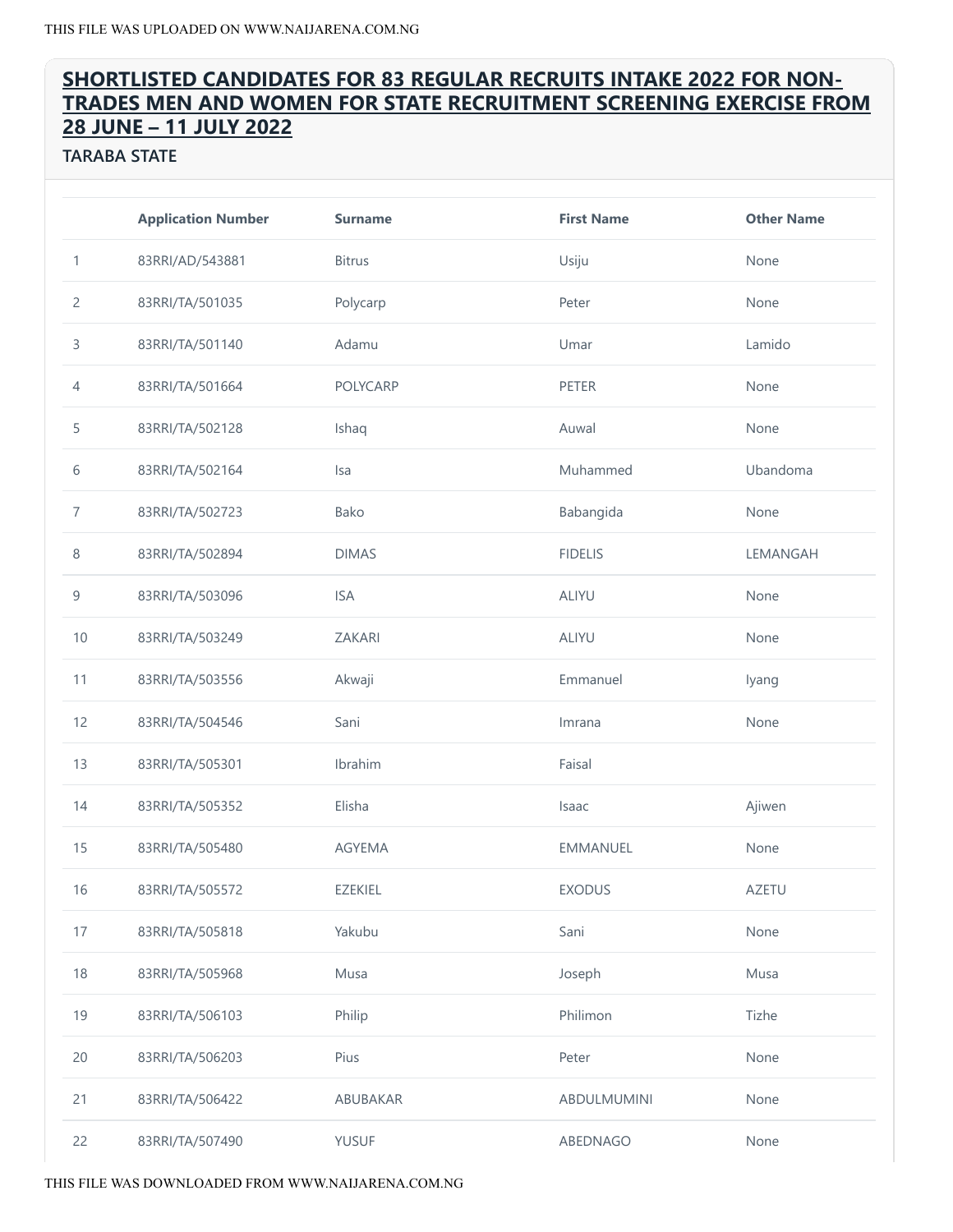| 23 | 83RRI/TA/507581  | <b>SALE</b>    | <b>HARUNA</b>      | None                     |
|----|------------------|----------------|--------------------|--------------------------|
| 24 | 83RRI/TA/507634  | <b>DAVID</b>   | <b>MARY</b>        | None                     |
| 25 | 83RRI/TA/507807  | garba          | mustapha           | None                     |
| 26 | 83RRI/TA/507809  | Miracle        | Solomon            | None                     |
| 27 | 83RRI/TA/508009  | Yunusa         | Muhammad           | None                     |
| 28 | 83RRI/TA/508303  | Garba          | Tsotsi             | None                     |
| 29 | 83RRI/TA/508597  | Augustine      | Anastine           | Atsayi                   |
| 30 | 83RRI/TA/508625  | abdullahi      | ishaka             | None                     |
| 31 | 83RRI/TA/508705  | DANJUMA        | <b>RIMAMTATANG</b> | None                     |
| 32 | 83RRI/TA/509034  | Karniyus       | lerabi             | None                     |
| 33 | 83RRI/TA/509176  | Musa           | Shamsudeen         |                          |
| 34 | 83RRI/TA/509424  | Yau            | Abdulgafar         |                          |
| 35 | 83RRI/TA/5100095 | AUDU           | <b>BETTER</b>      | None                     |
| 36 | 83RRI/TA/5100237 | Teman          | Blessing           | $\overline{\phantom{a}}$ |
| 37 | 83RRI/TA/5100347 | Timothy        | Caleb              | Nokani                   |
| 38 | 83RRI/TA/5100406 | <b>GAMBO</b>   | <b>UZZAIRU</b>     | ABBA                     |
| 39 | 83RRI/TA/5100450 | Muhammad       | Abubakar           | Shingakari               |
| 40 | 83RRI/TA/5100518 | <b>HONEST</b>  | <b>OLIVER</b>      | None                     |
| 41 | 83RRI/TA/5100869 | <b>MYAGEGA</b> | <b>ERIC</b>        | None                     |
| 42 | 83RRI/TA/5100872 | <b>BAMAIYI</b> | <b>CHRISTOPHER</b> | <b>KALLA</b>             |
| 43 | 83RRI/TA/5100920 | Zakka          | Andenyangtso       | None                     |
| 44 | 83RRI/TA/5100935 | <b>IDRIS</b>   | ABUBAKAR           | None                     |
| 45 | 83RRI/TA/5101039 | <b>JOHN</b>    | <b>ENOCH</b>       | None                     |
| 46 | 83RRI/TA/5101062 | <b>ISAAC</b>   | <b>SENIOR</b>      | None                     |
| 47 |                  |                |                    |                          |
|    | 83RRI/TA/5101286 | <b>TYOBEE</b>  | RAPHAEL            | <b>MUHAMMED</b>          |
| 48 | 83RRI/TA/5101749 | <b>GWA</b>     | <b>JOSEPH</b>      | <b>AONDOYIMA</b>         |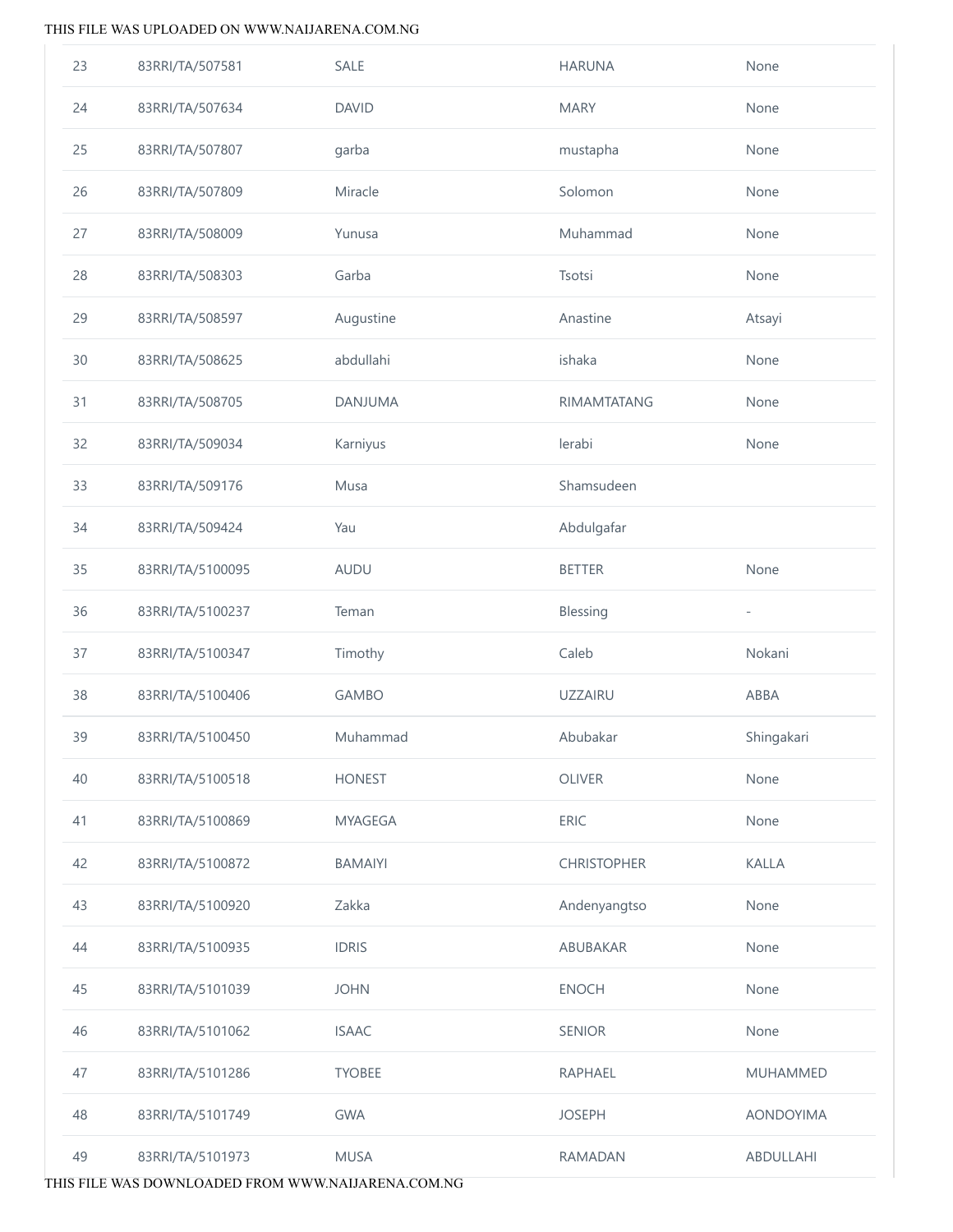| 50 | 83RRI/TA/5101988 | Tukur          | Bilyaminu       | Ibrahim       |
|----|------------------|----------------|-----------------|---------------|
| 51 | 83RRI/TA/5102388 | <b>MKER</b>    | <b>FANEN</b>    | None          |
| 52 | 83RRI/TA/5102664 | Saidu          | Abubakar        | None          |
| 53 | 83RRI/TA/5103041 | Abdulsalam     | Abdulrahman     | None          |
| 54 | 83RRI/TA/5103900 | Bamanga        | Mohammed        | Gaddafi       |
| 55 | 83RRI/TA/510395  | abel           | stephen         | None          |
| 56 | 83RRI/TA/5104272 | <b>SALEH</b>   | <b>IDRIS</b>    | None          |
| 57 | 83RRI/TA/5104340 | Salisu         | Ibrahim         | None          |
| 58 | 83RRI/TA/5104496 | <b>BALA</b>    | <b>BADARU</b>   | None          |
| 59 | 83RRI/TA/5104515 | Ibrahim        | Abubakar        | Dossa         |
| 60 | 83RRI/TA/5104928 | Mohammed       | Ibrahim         | None          |
| 61 | 83RRI/TA/5104958 | <b>IBRAHIM</b> | <b>MUHAMMED</b> | <b>MBALI</b>  |
| 62 | 83RRI/TA/5105090 | Peter          | Goodness        | None          |
| 63 | 83RRI/TA/5105173 | <b>ELISHA</b>  | SALAMA          | None          |
| 64 | 83RRI/TA/5105217 | PINEGA         | <b>AONDOSOO</b> | <b>ISRAEL</b> |
| 65 | 83RRI/TA/5105313 | SAIDU          | <b>MUHAMMAD</b> | None          |
| 66 | 83RRI/TA/5105356 | <b>GARBA</b>   | <b>ASHANDE</b>  | None          |
| 67 | 83RRI/TA/5105487 | ABDULHAMID     | <b>AHMAD</b>    | None          |
| 68 | 83RRI/TA/5105677 | Isa            | Abdulrahman     | None          |
| 69 | 83RRI/TA/510574  | <b>BULUS</b>   | TANGSOMTERIMAM  |               |
| 70 | 83RRI/TA/5105870 | SAFIYANU       | <b>KAMARU</b>   | <b>JAFAR</b>  |
| 71 | 83RRI/TA/5106014 | <b>ISA</b>     | SHARIFUDDEEN    | None          |
| 72 | 83RRI/TA/5106020 | <b>WILLIAM</b> | <b>VICTORIA</b> | None          |
| 73 | 83RRI/TA/5106316 | Ishaaku        | Afiniki         | None          |
| 74 | 83RRI/TA/5106317 | <b>OLIVER</b>  | PASKA           | None          |
| 75 | 83RRI/TA/510671  | <b>ISAH</b>    | SULEIMAN        | <b>BAKO</b>   |
| 76 | 83RRI/TA/5106860 | Ahmadu         | Safiyanu        | None          |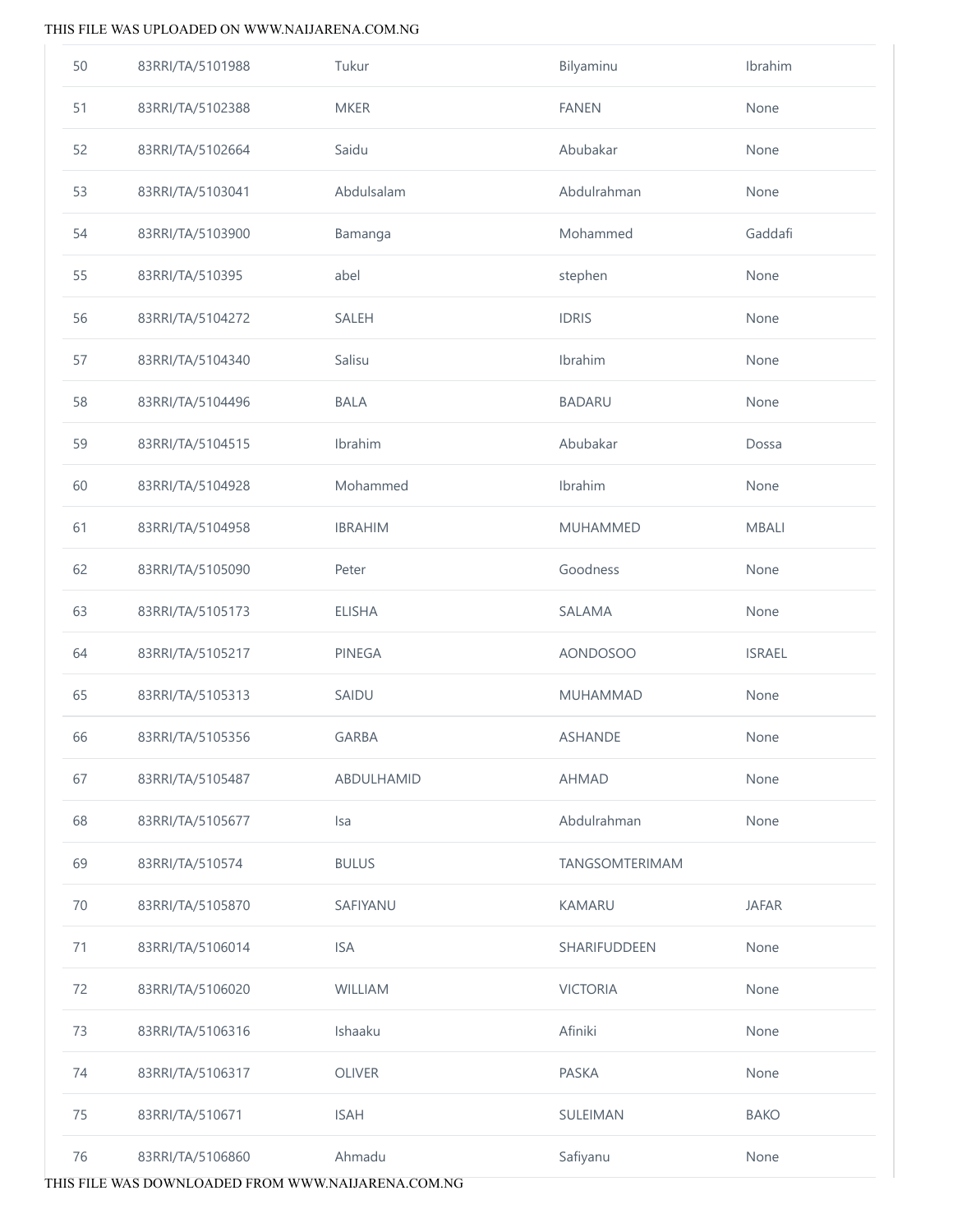| 77  | 83RRI/TA/5106866 | Rabiu           | Yunusa          | Navokhi       |
|-----|------------------|-----------------|-----------------|---------------|
| 78  | 83RRI/TA/5106966 | Joseph          | Polycarp        | Daloba        |
| 79  | 83RRI/TA/5106999 | Daloba          | Benard          | None          |
| 80  | 83RRI/TA/5107036 | Saidu           | Abubakar        | Saidu         |
| 81  | 83RRI/TA/5107077 | ADAMU           | <b>MUSTAFA</b>  | <b>JIRU</b>   |
| 82  | 83RRI/TA/5107206 | Danjuma         | Samuel          | None          |
| 83  | 83RRI/TA/510731  | <b>MOHAMMED</b> | <b>NAFI'U</b>   | ADAMU         |
| 84  | 83RRI/TA/5107425 | Philip          | Rahila          | None          |
| 85  | 83RRI/TA/5107428 | <b>MATHEW</b>   | <b>STEPHEN</b>  | <b>FRIDAY</b> |
| 86  | 83RRI/TA/5107467 | Stephen         | Marvelous       | None          |
| 87  | 83RRI/TA/510759  | ibrahim         | abdulmalik      | None          |
| 88  | 83RRI/TA/5107622 | <b>MUTARI</b>   | YUGUDA          | WAZIRI        |
| 89  | 83RRI/TA/5107806 | Sani            | Hamman          | None          |
| 90  | 83RRI/TA/5107988 | ZUBAIRU         | ABANA           | None          |
| 91  | 83RRI/TA/5108261 | HAMMANADAMA     | <b>HASSAN</b>   | None          |
| 92  | 83RRI/TA/5108436 | ADAMU           | <b>NUHU</b>     | None          |
| 93  | 83RRI/TA/5108562 | Mohammed        | Dahiru          | None          |
| 94  | 83RRI/TA/5108723 | <b>KEFAS</b>    | <b>JONATHAN</b> | None          |
| 95  | 83RRI/TA/5108988 | OBED            | <b>KENNETH</b>  | None          |
| 96  | 83RRI/TA/5109371 | <b>GIDEON</b>   | MAI'ABU         | None          |
| 97  | 83RRI/TA/5109538 | <b>ILIYA</b>    | <b>BEAUTY</b>   |               |
| 98  | 83RRI/TA/5109556 | <b>ANTHONY</b>  | <b>MALACHY</b>  | VANDUHE       |
| 99  | 83RRI/TA/5109585 | <b>HARUNA</b>   | <b>TENRIKA</b>  | None          |
| 100 | 83RRI/TA/5109593 | Audu            | Ezekiel         | Kam           |
| 101 | 83RRI/TA/5109845 | <b>MWASE</b>    | LUBEM           | SOLOMON       |
| 102 | 83RRI/TA/5109989 | MUHAMMAD        | AUWAL           | None          |
| 103 | 83RRI/TA/5110096 | Musa            | Ussaini         | None          |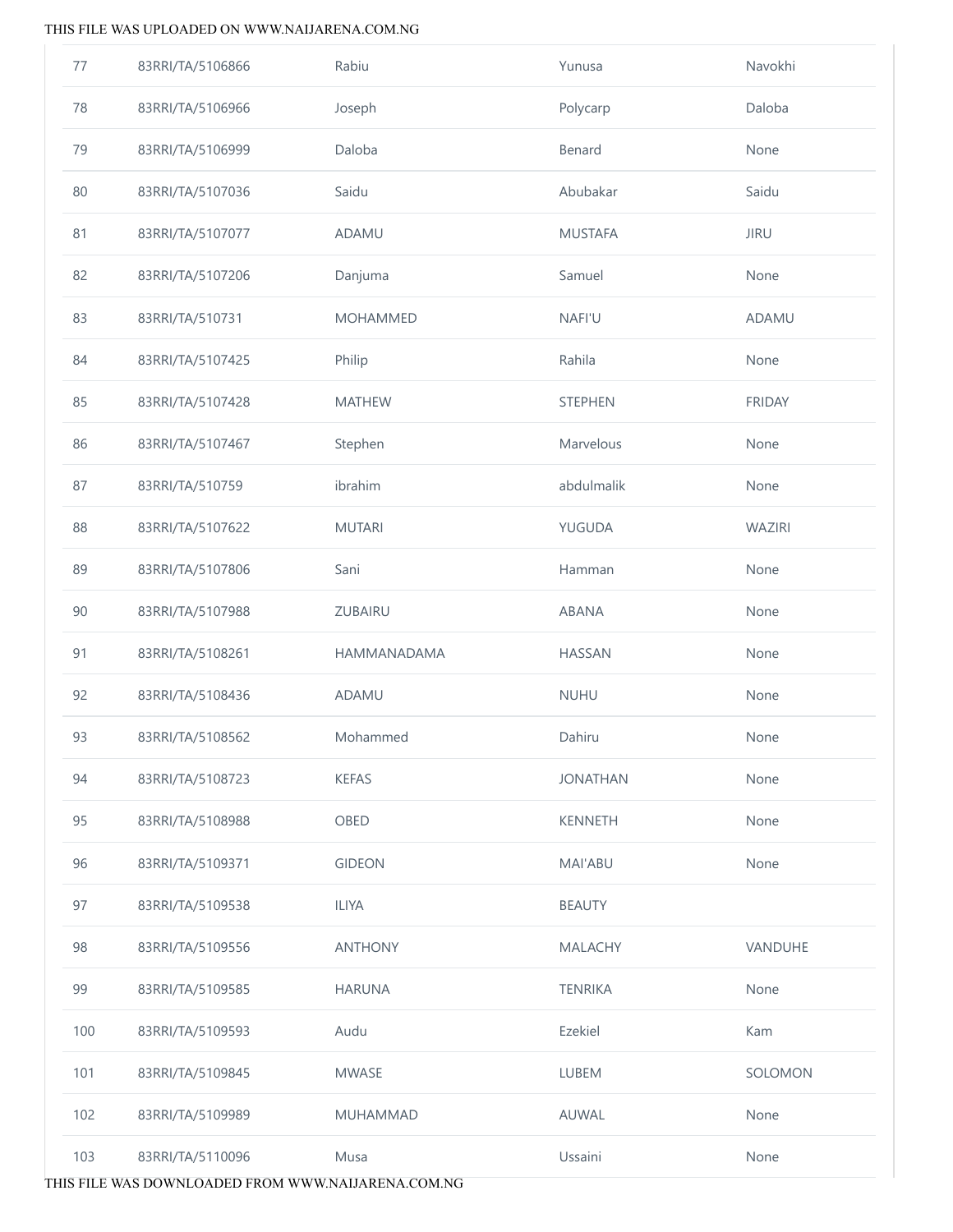| 104 | 83RRI/TA/5110140 | ADAMU            | SANI            | ABDULLAHI     |
|-----|------------------|------------------|-----------------|---------------|
| 105 | 83RRI/TA/5110216 | <b>ACHEBWEN</b>  | RIMAMSANATI     | <b>BULUS</b>  |
| 106 | 83RRI/TA/5110244 | ADABA            | <b>ELIJAH</b>   | <b>HASSAN</b> |
| 107 | 83RRI/TA/5110336 | <b>MUHAMMED</b>  | <b>BABUTU</b>   | <b>HASSAN</b> |
| 108 | 83RRI/TA/5110362 | Muhammed         | Abdulhakeem     | Bello         |
| 109 | 83RRI/TA/5110510 | <b>BALA</b>      | <b>USMAN</b>    | None          |
| 110 | 83RRI/TA/5110854 | Daniel           | Pepheeloh       | None          |
| 111 | 83RRI/TA/5111278 | <b>IBRAHIM</b>   | <b>UMAR</b>     | None          |
| 112 | 83RRI/TA/5111328 | lornzughur       | Kanafe          | <b>Titus</b>  |
| 113 | 83RRI/TA/5111828 | Adamu            | Nafiu           | Zango         |
| 114 | 83RRI/TA/5112659 | <b>MUSA</b>      | <b>FLORENCE</b> | $\mathsf D$   |
| 115 | 83RRI/TA/5112683 | AMINU            | <b>MUBARAK</b>  | None          |
| 116 | 83RRI/TA/5112720 | Dimas            | Felix           | None          |
| 117 | 83RRI/TA/5112903 | UBA              | <b>MUBARAK</b>  | <b>BALA</b>   |
| 118 | 83RRI/TA/5112937 | Jacob            | Barnabas        | None          |
| 119 | 83RRI/TA/5113045 | Muhammad         | Abubakar        | None          |
| 120 | 83RRI/TA/5113072 | <b>HASSAN</b>    | SAMUEL          | None          |
| 121 | 83RRI/TA/5113087 | Musa             | Nasir           | Adam          |
| 122 | 83RRI/TA/5113428 | Habibu           | Jibir           | None          |
| 123 | 83RRI/TA/5113554 | Ahijo            | Jabir           | None          |
| 124 | 83RRI/TA/5113966 | <b>IORNGULUM</b> | <b>JOSEPH</b>   | None          |
| 125 | 83RRI/TA/5114054 | <b>NYAVO</b>     | <b>FAISAL</b>   | <b>UMAR</b>   |
| 126 | 83RRI/TA/5114078 | Halliru          | Salisu          | None          |
| 127 | 83RRI/TA/5114400 | Samuel           | Manasseh        | None          |
| 128 | 83RRI/TA/5114594 | <b>AUGUSTINE</b> | LAFE            | None          |
| 129 | 83RRI/TA/5114722 | Aliyu            | Nuuman          | None          |
| 130 | 83RRI/TA/5114836 | jeremiah         | emmanuel        | alhamdu       |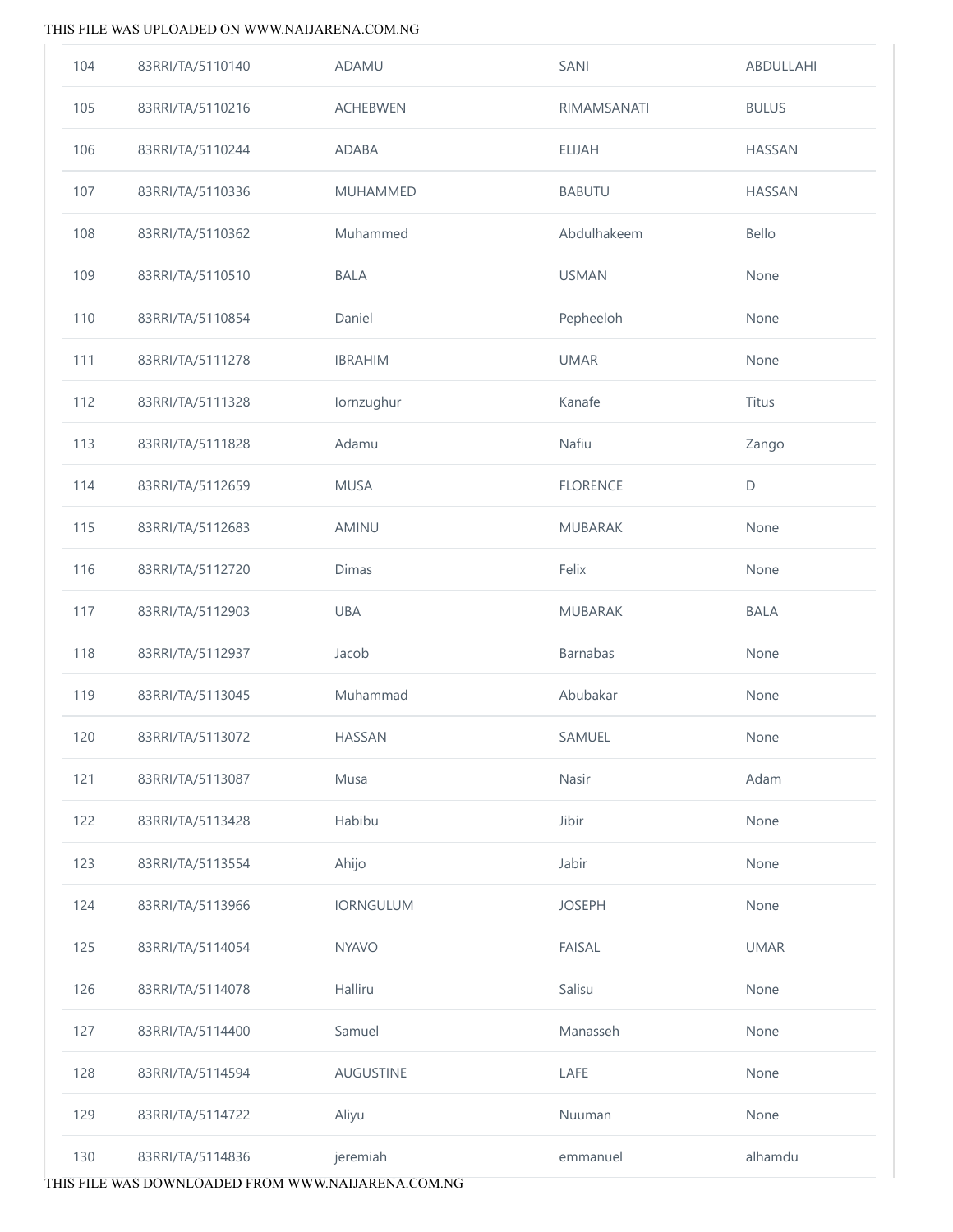| 131 | 83RRI/TA/5115044 | WILLIAM         | <b>BAIFUH</b>      | BEERSHEBA       |
|-----|------------------|-----------------|--------------------|-----------------|
| 132 | 83RRI/TA/511551  | Paulinus        | Prince             | Sandari         |
| 133 | 83RRI/TA/5115720 | Adamu           | Miftahu            | None            |
| 134 | 83RRI/TA/511609  | <b>UMAR</b>     | <b>NURU</b>        | None            |
| 135 | 83RRI/TA/511697  | <b>HUSSAINI</b> | ZIYAUL             | None            |
| 136 | 83RRI/TA/5116979 | ADAMU           | SHAIBU             | None            |
| 137 | 83RRI/TA/5117125 | Musa            | Saminu             | None            |
| 138 | 83RRI/TA/5117241 | Abdullahi       | Faisal             | None            |
| 139 | 83RRI/TA/5117362 | PAUL            | <b>TOLONYABI</b>   | None            |
| 140 | 83RRI/TA/5117427 | Abubakar        | Aliyu              |                 |
| 141 | 83RRI/TA/5117537 | <b>ADAMU</b>    | <b>IBRAHIM</b>     | None            |
| 142 | 83RRI/TA/5117615 | Ismail          | Sani               |                 |
| 143 | 83RRI/TA/5117760 | <b>NUHU</b>     | <b>NURA</b>        | <b>MAMUDA</b>   |
| 144 | 83RRI/TA/5117821 | <b>IGBAWUA</b>  | <b>CHRISTOPHER</b> | None            |
| 145 | 83RRI/TA/5118170 | Yerima          | Joseph             | Shidda          |
| 146 | 83RRI/TA/5118298 | <b>KHALIFA</b>  | <b>BASHIR</b>      | <b>MUHAMMAD</b> |
| 147 | 83RRI/TA/5118368 | <b>AUDI</b>     | ONAH               | None            |
| 148 | 83RRI/TA/5118923 | <b>HAMZA</b>    | <b>SAAD</b>        | None            |
| 149 | 83RRI/TA/5119143 | Gebi            | Hassan             | None            |
| 150 | 83RRI/TA/5119532 | <b>DANLADI</b>  | <b>ESUA</b>        | None            |
| 151 | 83RRI/TA/5119676 | <b>BELLO</b>    | ABDULRAHMAN        | None            |
| 152 | 83RRI/TA/5119742 | Mohammed        | Ibrahim            |                 |
| 153 | 83RRI/TA/5120273 | ishaya          | Ibrahim            | None            |
| 154 | 83RRI/TA/5120353 | <b>JAMES</b>    | <b>RIKA</b>        | <b>SIMAN</b>    |
| 155 | 83RRI/TA/5120734 | Usman           | Abdulaziz          | None            |
| 156 | 83RRI/TA/5120751 | YAHYA           | KHALILU            | SALAMU          |
| 157 | 83RRI/TA/5121253 | tukur           | abdulhameed        | bashir          |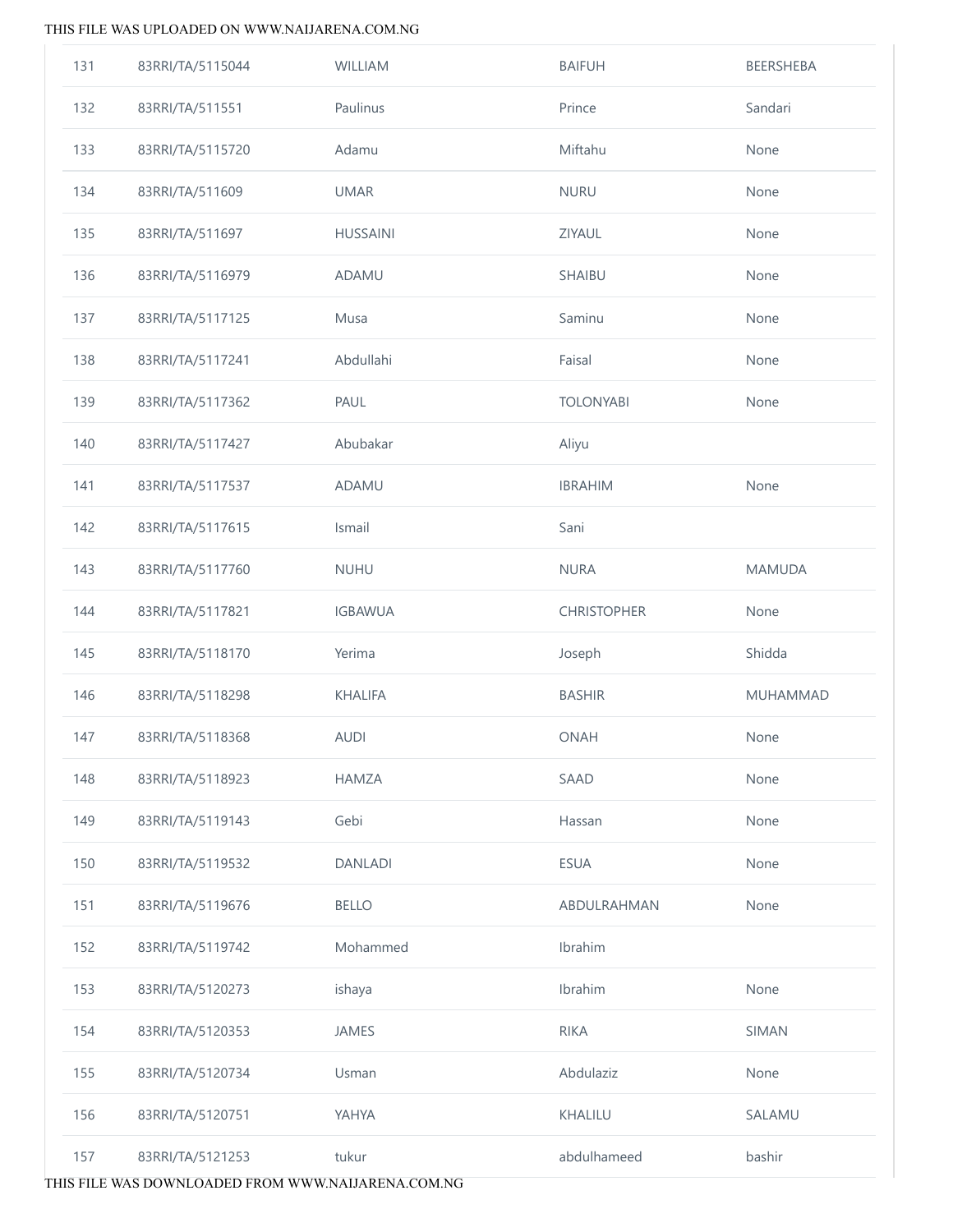| 158 | 83RRI/TA/5121562 | <b>ABOH</b>   | <b>HADLEY</b>   | <b>ALLAHOKI</b> |
|-----|------------------|---------------|-----------------|-----------------|
| 159 | 83RRI/TA/5122151 | <b>JIBRIN</b> | ADAMU           | None            |
| 160 | 83RRI/TA/5122898 | <b>GIDEON</b> | <b>ISAIAH</b>   | <b>APOLLOS</b>  |
| 161 | 83RRI/TA/5124236 | ALI           | ZAIYANU         | None            |
| 162 | 83RRI/TA/5124542 | Abubakar      | Abubakar        | Abbas           |
| 163 | 83RRI/TA/5124568 | Khn-efi       | Siman           | None            |
| 164 | 83RRI/TA/5124986 | Adamu         | Julius          | None            |
| 165 | 83RRI/TA/5125197 | DANJUMA       | <b>GARBA</b>    |                 |
| 166 | 83RRI/TA/5125504 | AMOS          | <b>VIDA</b>     | None            |
| 167 | 83RRI/TA/512702  | AUWAL         | <b>HARISU</b>   | None            |
| 168 | 83RRI/TA/5128283 | Muhammed      | Musbahu         | Babaji          |
| 169 | 83RRI/TA/5128892 | James         | Emmanuel        | None            |
| 170 | 83RRI/TA/5129485 | <b>ANHONY</b> | <b>NICHOLAS</b> | None            |
| 171 | 83RRI/TA/5129641 | Isa           | Yaro            | Misbahu         |
| 172 | 83RRI/TA/5130641 | Audi          | Onah            | None            |
| 173 | 83RRI/TA/513123  | <b>KABIR</b>  | RUWAIFAU        | MUHAMMAD        |
| 174 | 83RRI/TA/5131371 | Suleiman      | Hosea           | Inuwa           |
| 175 | 83RRI/TA/5131817 | Lla           | John            | None            |
| 176 | 83RRI/TA/513278  | <b>WARAM</b>  | AMIRU           | <b>DANLADI</b>  |
| 177 | 83RRI/TA/5134076 | Ogbodo        | Emmanuel        | Echeofun        |
| 178 | 83RRI/TA/5134546 | Msaan         | Aondoaseer      | None            |
| 179 | 83RRI/TA/513475  | YAHAYA        | <b>IBRAHIM</b>  | $\cdot$         |
| 180 | 83RRI/TA/5134822 | <b>HASSAN</b> | DALHATU         | <b>MAGAJI</b>   |
| 181 | 83RRI/TA/5137117 | <b>USMAN</b>  | <b>RABIU</b>    | None            |
| 182 | 83RRI/TA/513743  | <b>IDRIS</b>  | ZUBAIRU         | None            |
| 183 | 83RRI/TA/513880  | Abubakar      | Ibrahim         | None            |
| 184 | 83RRI/TA/5139476 | Bala          | Muktar          | Yusuf           |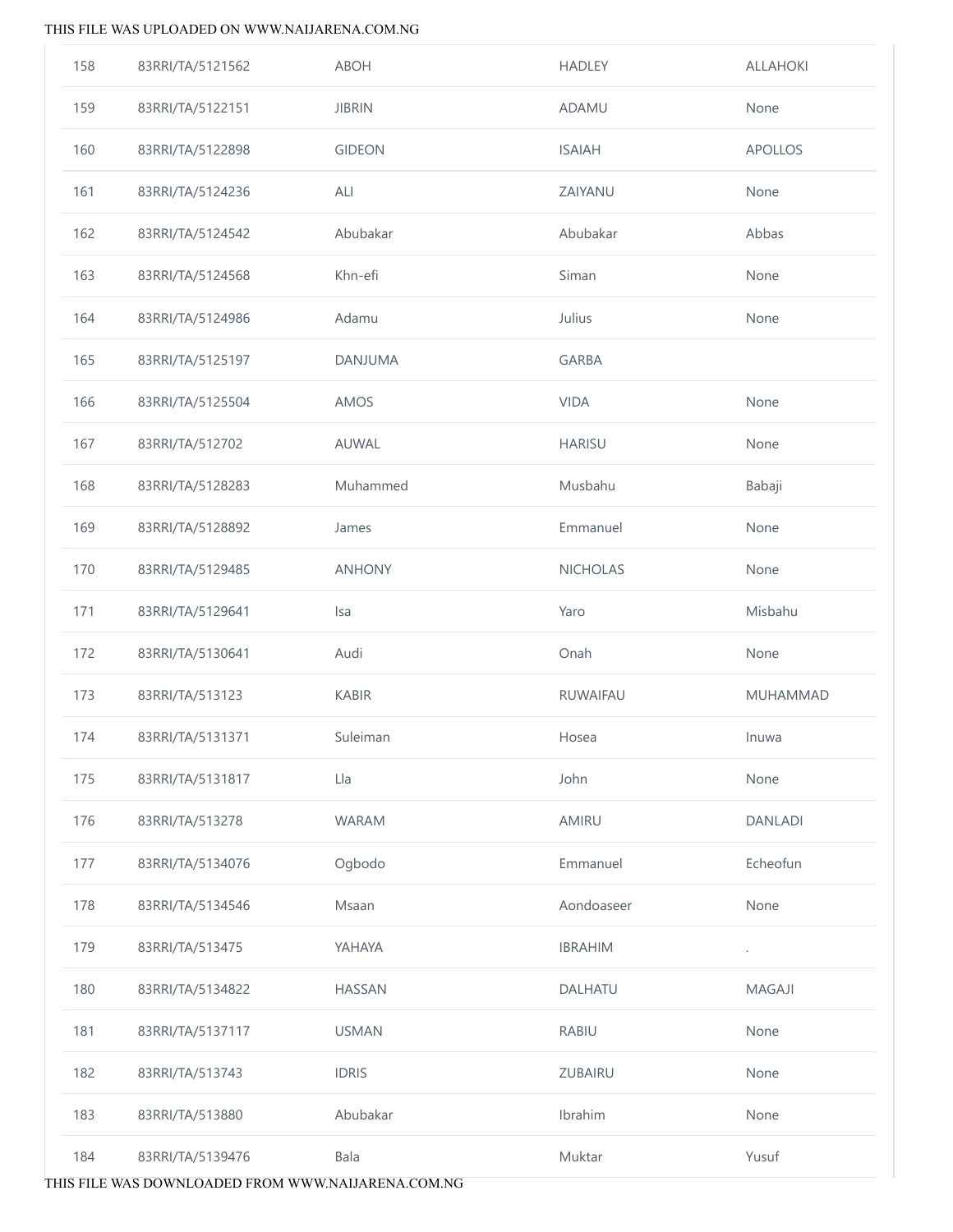| 185 | 83RRI/TA/5140755 | ABDULRAUF       | <b>HAYATU</b>   | None            |
|-----|------------------|-----------------|-----------------|-----------------|
| 186 | 83RRI/TA/5141043 | ANDREW          | <b>MUSA</b>     | None            |
| 187 | 83RRI/TA/514219  | Valentine       | Abraham         | None            |
| 188 | 83RRI/TA/5142313 | Yaaqub          | Ridwan          | None            |
| 189 | 83RRI/TA/5142389 | <b>JOHN</b>     | PAULINA         | <b>OBASOEYI</b> |
| 190 | 83RRI/TA/5142817 | <b>BADAMASI</b> | ADAMU           | <b>NAKURA</b>   |
| 191 | 83RRI/TA/5142962 | Saidu           | Abubakar        |                 |
| 192 | 83RRI/TA/5143372 | Zakari          | Zulkiflu        | Dangata         |
| 193 | 83RRI/TA/5143467 | Dauda           | Jibrill         | None            |
| 194 | 83RRI/TA/5143501 | <b>MOSES</b>    | <b>PATIENCE</b> | ABRAHAM         |
| 195 | 83RRI/TA/5143648 | <b>UMAR</b>     | <b>USMAN</b>    | None            |
| 196 | 83RRI/TA/5143989 | Usman           | Abdulmubarak    | None            |
| 197 | 83RRI/TA/5144109 | YAHYA           | <b>AHMAD</b>    | TIJJANI         |
| 198 | 83RRI/TA/5144683 | SIMON           | LAWRENCE        | <b>TATOBAH</b>  |
| 199 | 83RRI/TA/5144961 | emmanuel        | david           | None            |
| 200 | 83RRI/TA/5145196 | Abdullahi       | Umar            | None            |
| 201 | 83RRI/TA/5145576 | <b>FRANCO</b>   | <b>MONDAY</b>   | <b>ESIDENE</b>  |
| 202 | 83RRI/TA/5145970 | <b>BUBA</b>     | <b>HARUNA</b>   | <b>GALADIMA</b> |
| 203 | 83RRI/TA/5146106 | <b>USMAN</b>    | <b>FARUK</b>    | None            |
| 204 | 83RRI/TA/5146149 | <b>MUSA</b>     | <b>UZAIFA</b>   | None            |
| 205 | 83RRI/TA/514639  | Amodu           | Moses           | None            |
| 206 | 83RRI/TA/5146478 | Yunusa          | Abbas           | Ngurowa         |
| 207 | 83RRI/TA/5146891 | <b>MOHAMMED</b> | <b>USMAN</b>    | None            |
| 208 | 83RRI/TA/5146992 | ABDULLAHI       | <b>DANJUMA</b>  | None            |
| 209 | 83RRI/TA/5147197 | <b>BULUS</b>    | <b>FYENAKUN</b> | <b>ATO</b>      |
| 210 | 83RRI/TA/5147204 | auta            | lawan           | None            |
| 211 | 83RRI/TA/514752  | <b>HABAKKUK</b> | SAMAILA         | None            |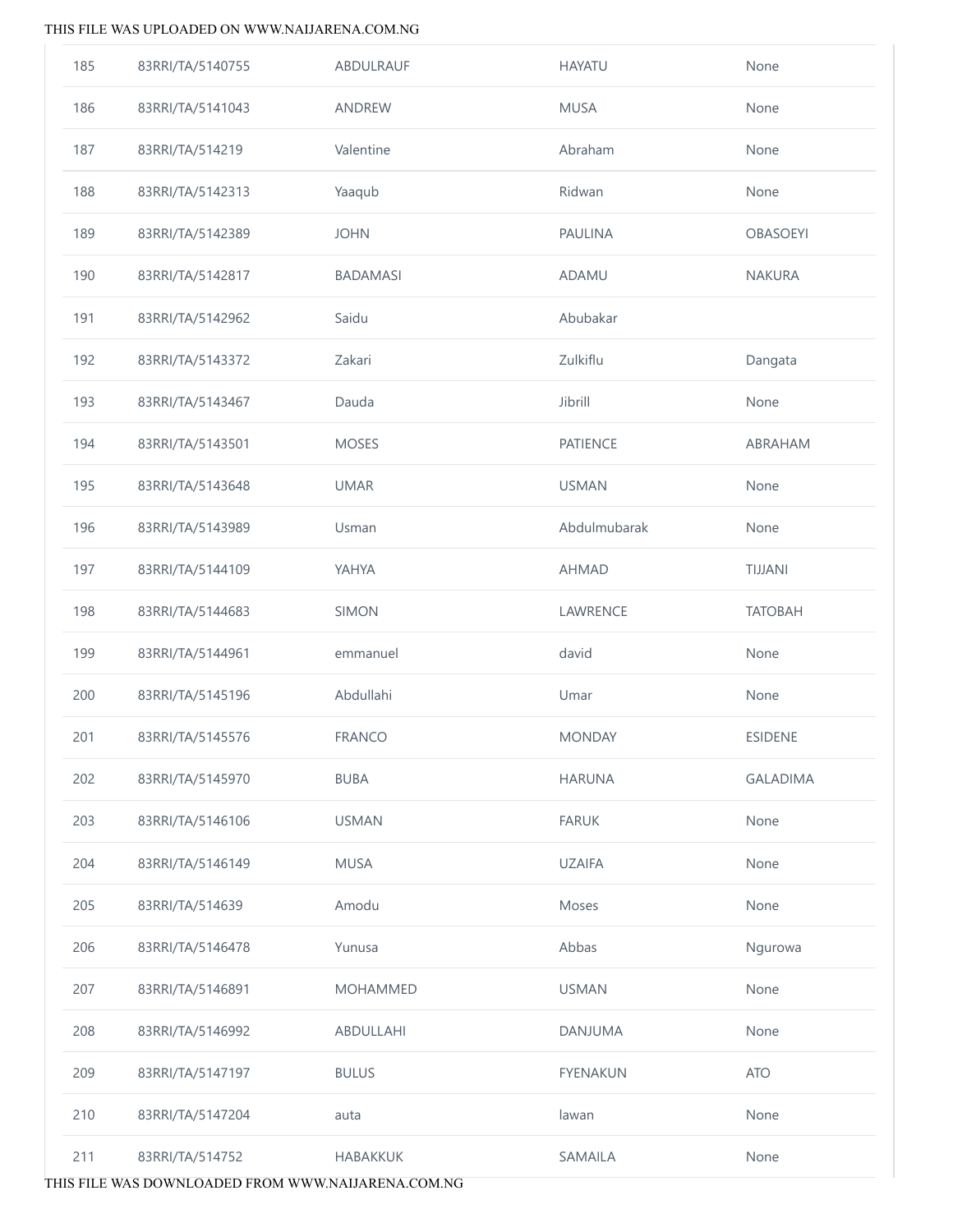| 212 | 83RRI/TA/514793  | Simon           | Alpha            | Rimamnyang    |
|-----|------------------|-----------------|------------------|---------------|
| 213 | 83RRI/TA/5148014 | <b>EDWARD</b>   | CANDY            | SABO          |
| 214 | 83RRI/TA/5148120 | Umar            | Isa              | None          |
| 215 | 83RRI/TA/5149378 | <b>DAMISA</b>   | <b>KEFAS</b>     | <b>YUSUF</b>  |
| 216 | 83RRI/TA/514998  | <b>ADAMU</b>    | <b>LUKMAN</b>    | None          |
| 217 | 83RRI/TA/5149989 | Igba            | David            | Ushahemba     |
| 218 | 83RRI/TA/5150132 | Usama           | Yakubu           | None          |
| 219 | 83RRI/TA/5150775 | ABDULKADIRI     | <b>ISA</b>       |               |
| 220 | 83RRI/TA/5150794 | Abdullahi       | Masaudu          | None          |
| 221 | 83RRI/TA/515320  | Samson          | Shedrach         | None          |
| 222 | 83RRI/TA/5153202 | <b>JONATHAN</b> | <b>HARUNA</b>    |               |
| 223 | 83RRI/TA/5153544 | <b>Isa</b>      | Usama            | Yasin         |
| 224 | 83RRI/TA/515779  | ZUBAIRU         | SULEIMAN         | None          |
| 225 | 83RRI/TA/5157848 | Mohammed        | Ibrahim          | Misa          |
| 226 | 83RRI/TA/5157897 | <b>Buba</b>     | Dan Saa          | Munkailu      |
| 227 | 83RRI/TA/515793  | Ibrahim         | Babangida        | None          |
| 228 | 83RRI/TA/515890  | <b>JAGABA</b>   | <b>HAPPINESS</b> | None          |
| 229 | 83RRI/TA/515905  | SUNDAY          | <b>LIBERTY</b>   | None          |
| 230 | 83RRI/TA/5159173 | James           | Dominic          | Ukande        |
| 231 | 83RRI/TA/515930  | Ukewuhe         | Msuughter        | Francis       |
| 232 | 83RRI/TA/5160386 | simon           | Samaila          | None          |
| 233 | 83RRI/TA/5161381 | Micah           | Nahum            | None          |
| 234 | 83RRI/TA/5162115 | PIUS            | <b>THOMAS</b>    | None          |
| 235 | 83RRI/TA/5162325 | Usman           | Anas             | None          |
| 236 | 83RRI/TA/516324  | Simon           | Sunday           | Shimapever    |
| 237 | 83RRI/TA/5163331 | JULI            | <b>MALAM</b>     | YAHAYA        |
| 238 | 83RRI/TA/516411  | <b>NUHU</b>     | <b>NURA</b>      | <b>MAMUDA</b> |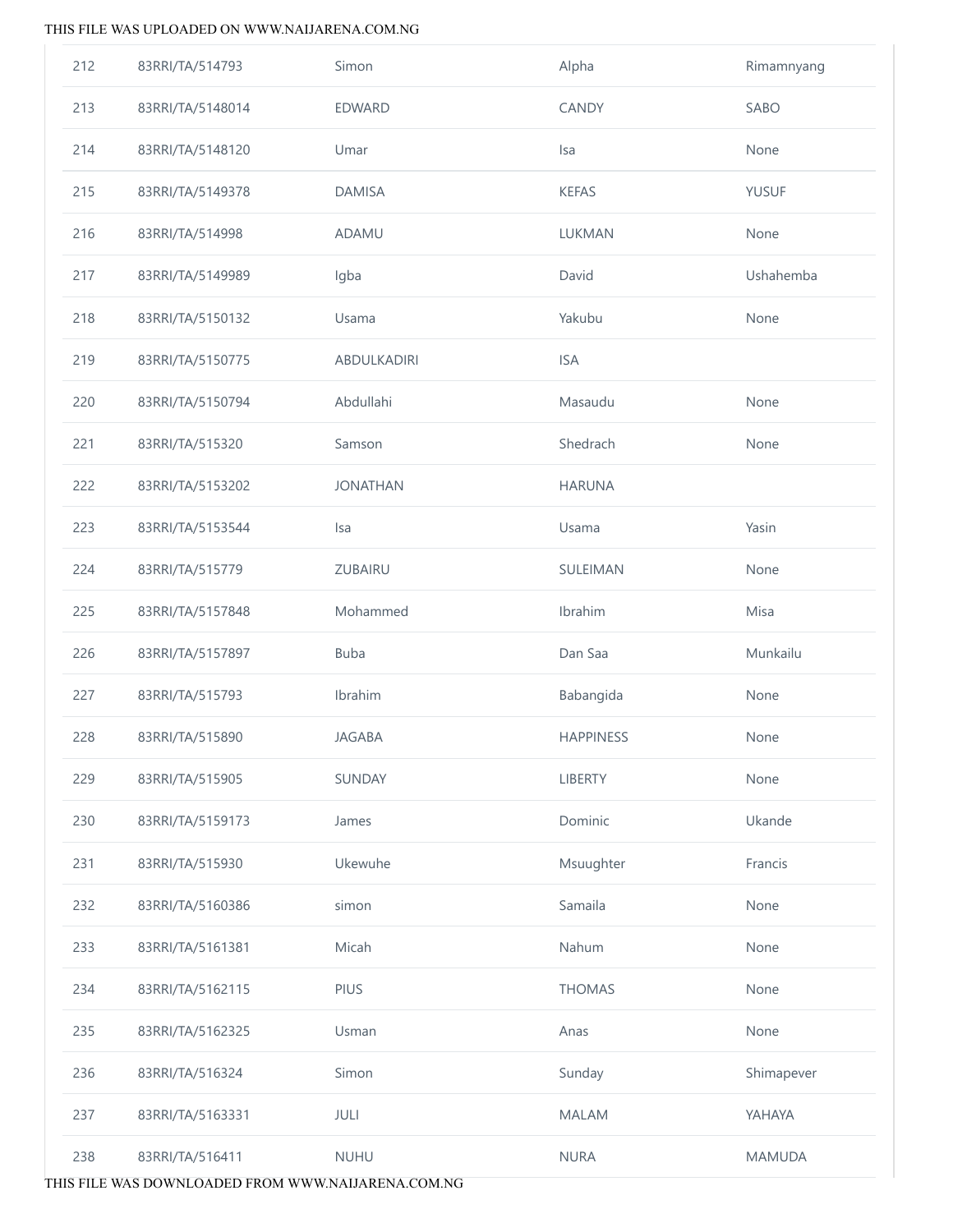| 239 | 83RRI/TA/5164277 | SANI                     | ABDULMAJID      | None          |
|-----|------------------|--------------------------|-----------------|---------------|
| 240 | 83RRI/TA/5164314 | Bala                     | Abubakar        | None          |
| 241 | 83RRI/TA/5164923 | abubakar                 | aliyu           | None          |
| 242 | 83RRI/TA/5165232 | ADAMU                    | SHUAIBU         | None          |
| 243 | 83RRI/TA/5165324 | Yakubu                   | Sirajo          | None          |
| 244 | 83RRI/TA/516540  | <b>TITUS</b>             | PIUS            | None          |
| 245 | 83RRI/TA/5166049 | <b>JOSEPH</b>            | <b>BONIFACE</b> | <b>MADINE</b> |
| 246 | 83RRI/TA/516615  | <b>KANO</b>              | <b>VICTOR</b>   | none          |
| 247 | 83RRI/TA/5167052 | SANI                     | SAYUDI          | MUHAMMAD      |
| 248 | 83RRI/TA/5167552 | MUHAMMAD                 | ALIYU           | None          |
| 249 | 83RRI/TA/5167958 | Ibrahim                  | Abdullahi       | Dodo          |
| 250 | 83RRI/TA/5169614 | <b>UMAR</b>              | ABBATI          | <b>TUKUR</b>  |
| 251 | 83RRI/TA/5169806 | <b>BAPPA</b>             | KAMALUDDEEN     | None          |
| 252 | 83RRI/TA/5170054 | <b>BUHARI</b>            | <b>HARUNA</b>   | None          |
| 253 | 83RRI/TA/5170425 | ABUBAKAR                 | YAKUBU          | None          |
| 254 | 83RRI/TA/5170737 | Ishaya                   | Ishaku          | Musa          |
| 255 | 83RRI/TA/5171239 | Danlami                  | Sallah          |               |
| 256 | 83RRI/TA/5171870 | Ibrahim                  | Yusuf           | None          |
| 257 | 83RRI/TA/5172570 | Zakari                   | Aliyu           | None          |
| 258 | 83RRI/TA/5173835 | <b>KABIRU</b>            | <b>YASIR</b>    | <b>ALHAJI</b> |
| 259 | 83RRI/TA/5173930 | $\overline{\phantom{0}}$ | Zakari          | Umar          |
| 260 | 83RRI/TA/5174426 | Ali                      | Adamu           | None          |
| 261 | 83RRI/TA/517479  | <b>HASSAN</b>            | <b>UMAR</b>     | None          |
| 262 | 83RRI/TA/5175083 | <b>MUSA</b>              | <b>YUSUF</b>    | None          |
| 263 | 83RRI/TA/5176006 | <b>MUHAMMAD</b>          | MUTAWAKKIL      | None          |
| 264 | 83RRI/TA/5176183 | <b>IBRAHIM</b>           | <b>MOHAMMED</b> | None          |
| 265 | 83RRI/TA/5176549 | ABDULHAMID               | <b>IBRAHIM</b>  | None          |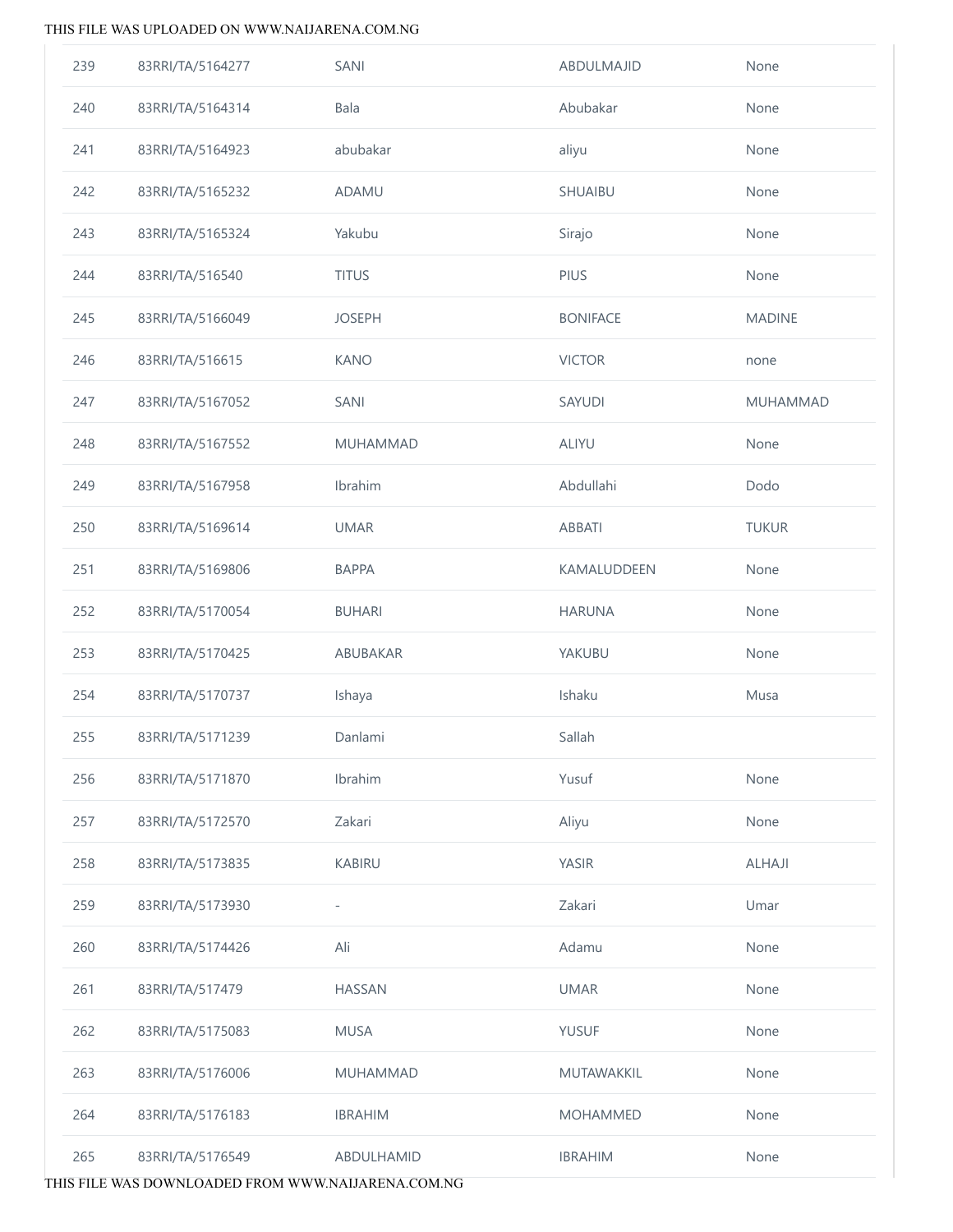| 266 | 83RRI/TA/5176681 | Abbas           | Ahmadidad          | Umar          |
|-----|------------------|-----------------|--------------------|---------------|
| 267 | 83RRI/TA/517811  | YAKUBU          | SAMUEL             | None          |
| 268 | 83RRI/TA/5178995 | jibril          | abubakar           | None          |
| 269 | 83RRI/TA/5179355 | Tor             | Aondoungwa         | Barnabas      |
| 270 | 83RRI/TA/5179421 | <b>MARKUS</b>   | THANKGOD           | BEDAKARE      |
| 271 | 83RRI/TA/5179658 | <b>IBRAHIM</b>  | <b>YASIR</b>       | None          |
| 272 | 83RRI/TA/5180329 | <b>TYAV</b>     | <b>EZEKIEL</b>     | <b>NENSHA</b> |
| 273 | 83RRI/TA/5180730 | <b>OKASHA</b>   | <b>MUHAMMED</b>    | None          |
| 274 | 83RRI/TA/5180829 | MUHAMMED        | <b>MANSUR</b>      |               |
| 275 | 83RRI/TA/5181023 | Ishaya          | Augustine          | None          |
| 276 | 83RRI/TA/5181188 | <b>KABIRU</b>   | <b>YASIR</b>       | ALHAJI        |
| 277 | 83RRI/TA/518187  | <b>Bulus</b>    | Fyenakun           | Ato           |
| 278 | 83RRI/TA/518192  | Amos            | Miracle            | S.            |
| 279 | 83RRI/TA/5181979 | <b>FILIBUS</b>  | <b>FELIX</b>       | None          |
| 280 | 83RRI/TA/518202  | Mson            | Tarvershima        | David         |
| 281 | 83RRI/TA/518256  | CHARLES         | <b>TSUNABAVYON</b> | None          |
| 282 | 83RRI/TA/5182658 | <b>ISHAKA</b>   | AUWAL              | None          |
| 283 | 83RRI/TA/518293  | Mohammed        | Yahaya             | Mohammed      |
| 284 | 83RRI/TA/518349  | Michael         | Kanadi             | None          |
| 285 | 83RRI/TA/518386  | Mohammed        | Suleiman           | None          |
| 286 | 83RRI/TA/518452  | Idris           | Safiyanu           | None          |
| 287 | 83RRI/TA/5184830 | <b>MUSA</b>     | ANAS               | None          |
| 288 | 83RRI/TA/518558  | <b>HUSSAINI</b> | NAZIFI             | None          |
| 289 | 83RRI/TA/5186239 | Misa            | Dahiru             |               |
| 290 | 83RRI/TA/5186786 | Kofa            | Jerry              | Philemon      |
| 291 | 83RRI/TA/5187057 | Abubakar        | Abdulbasid         | Kabri         |
| 292 | 83RRI/TA/5187117 | GABRIEL         | HASSANA            | None          |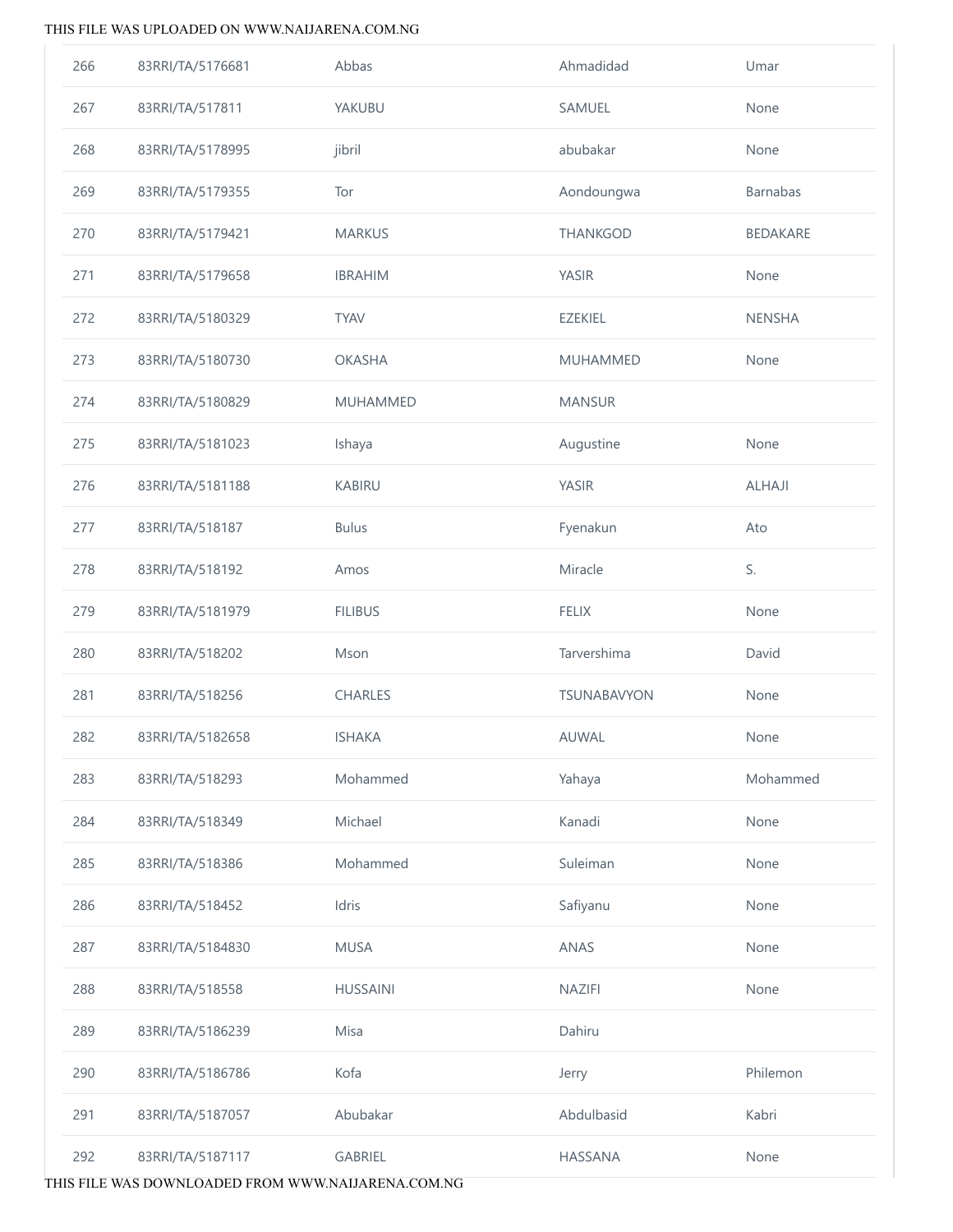| 293 | 83RRI/TA/5187479 | ZAKARI          | <b>IBRAHIM</b>  | <b>MUSA</b>  |
|-----|------------------|-----------------|-----------------|--------------|
| 294 | 83RRI/TA/5187580 | ABDULLAHI       | NASIRU          | None         |
| 295 | 83RRI/TA/5187628 | <b>ISA</b>      | <b>UMAR</b>     | None         |
| 296 | 83RRI/TA/5187746 | ADAMU           | <b>KABIRU</b>   | None         |
| 297 | 83RRI/TA/5187886 | <b>VICTOR</b>   | <b>LISTRA</b>   | None         |
| 298 | 83RRI/TA/5188011 | <b>MUKTARI</b>  | YUNUSA          | None         |
| 299 | 83RRI/TA/518803  | <b>AYUBA</b>    | <b>MIRACLE</b>  | None         |
| 300 | 83RRI/TA/5188317 | JULI            | <b>MALAM</b>    | YAHAYA       |
| 301 | 83RRI/TA/5188872 | <b>HUSSAINI</b> | <b>IBRAHIM</b>  | None         |
| 302 | 83RRI/TA/5188935 | <b>DAUDA</b>    | <b>MIRACLE</b>  | None         |
| 303 | 83RRI/TA/5188961 | Faruk           | Yegosibe        | Joseph       |
| 304 | 83RRI/TA/5189084 | Suleiman        | Hamza           | None         |
| 305 | 83RRI/TA/5190835 | AHMADU          | SANI            | None         |
| 306 | 83RRI/TA/5191050 | Benjamin        | Clement         | None         |
| 307 | 83RRI/TA/5191210 | <b>UMAR</b>     | <b>GADDAFI</b>  | MANJI        |
| 308 | 83RRI/TA/5191710 | Benjamin        | Tabitha         | None         |
| 309 | 83RRI/TA/5191782 | Abubakar        | Musa            | None         |
| 310 | 83RRI/TA/5192515 | adamu           | zaidu           | jibril       |
| 311 | 83RRI/TA/5192655 | ORADUEN         | <b>DESTINY</b>  | N.           |
| 312 | 83RRI/TA/5192936 | ZAKARIAH        | <b>RIMAMCWE</b> | <b>JACOB</b> |
| 313 | 83RRI/TA/5193626 | <b>ADUNIYA</b>  | <b>ISAIAH</b>   | None         |
| 314 | 83RRI/TA/5194060 | Johnson         | Abdullahi       | None         |
| 315 | 83RRI/TA/5194201 | <b>YUSUF</b>    | ABDULHAMEED     | ARDO         |
| 316 | 83RRI/TA/5194464 | AMINU           | ZULKIFLU        | None         |
| 317 | 83RRI/TA/519447  | Josiah          | Elijah          | None         |
| 318 | 83RRI/TA/5195049 | Abdullahi       | Gaddafi         | None         |
| 319 | 83RRI/TA/5195319 | <b>TERPASE</b>  | EMBERGA         | None         |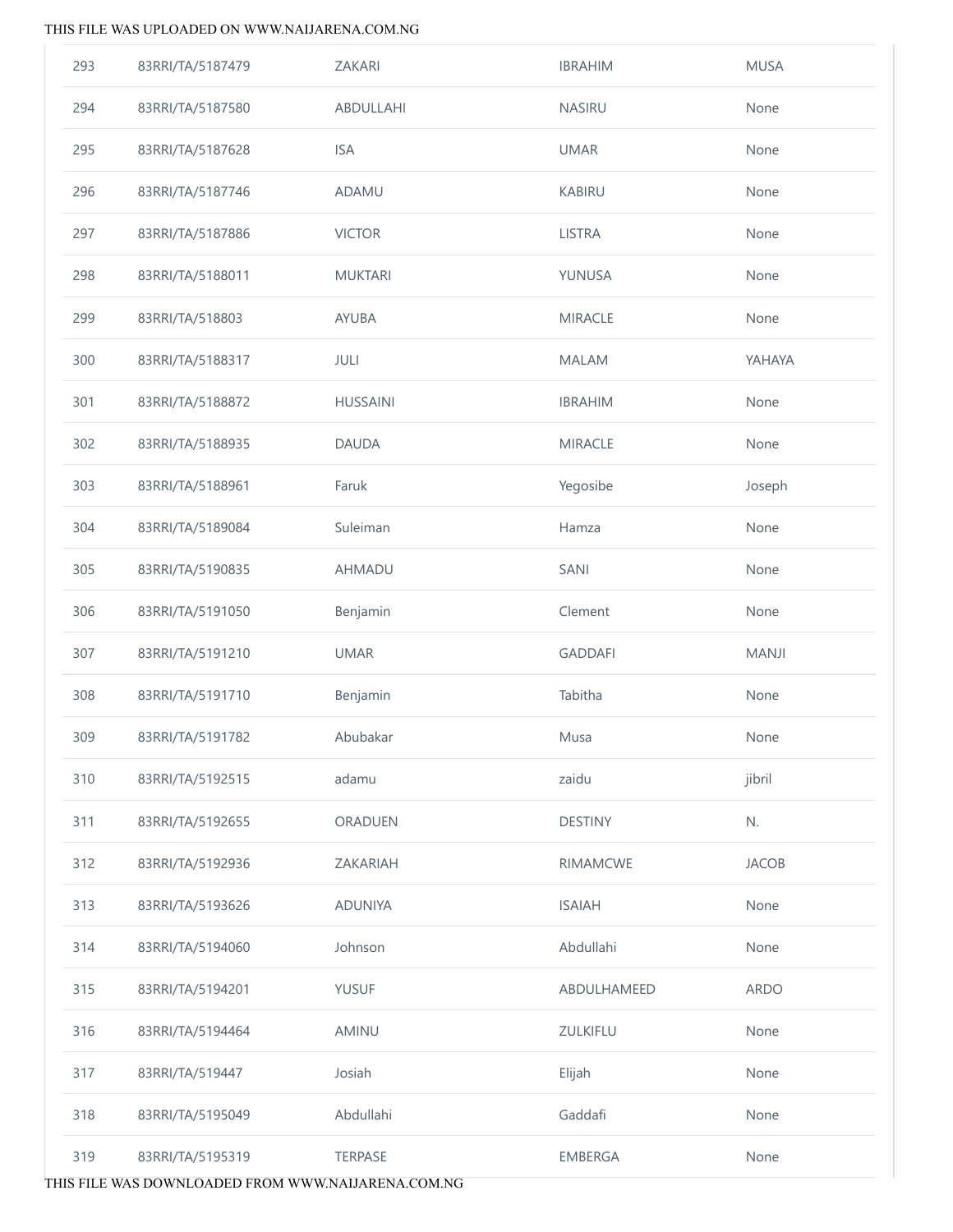| 320 | 83RRI/TA/5195383 | <b>WAJIM</b>    | <b>KUTEBSINDE</b> | <b>AUDU</b> |
|-----|------------------|-----------------|-------------------|-------------|
| 321 | 83RRI/TA/5195754 | Ahmad           | Muhammad          | None        |
| 322 | 83RRI/TA/5196054 | Lawan           | Sadiq             | None        |
| 323 | 83RRI/TA/5196483 | Yakubu          | Sanusi            | None        |
| 324 | 83RRI/TA/519699  | Salim           | Saidu             | None        |
| 325 | 83RRI/TA/5197665 | <b>BARAU</b>    | SANDRA            | None        |
| 326 | 83RRI/TA/519779  | Rabiu           | Yushau            | None        |
| 327 | 83RRI/TA/5199097 | Yahaya          | Ibrahim           | None        |
| 328 | 83RRI/TA/5199730 | Simon           | Zadok             | Lucas       |
| 329 | 83RRI/TA/5200244 | Abubakar        | Atiku             |             |
| 330 | 83RRI/TA/5200538 | Samuel          | Hakuri            | Haruna      |
| 331 | 83RRI/TA/5200646 | Ibrahim         | Zubairu           | None        |
| 332 | 83RRI/TA/5200702 | <b>RIKA</b>     | JAMES             | SIMAN       |
| 333 | 83RRI/TA/520082  | <b>IBRAHIM</b>  | <b>NUHU</b>       | BABANDADA   |
| 334 | 83RRI/TA/5201173 | <b>AGYO</b>     | DANJUMA           | SOLOMON     |
| 335 | 83RRI/TA/5201238 | Solomon         | Joshua            | None        |
| 336 | 83RRI/TA/5201309 | DAHIRU          | ABUBAKAR          | <b>TOPI</b> |
| 337 | 83RRI/TA/5201775 | Adamu           | Abusafiyanu       | None        |
| 338 | 83RRI/TA/5202128 | <b>ISMAIL</b>   | <b>AUWAL</b>      | None        |
| 339 |                  |                 |                   |             |
|     | 83RRI/TA/5202179 | Jibrin          | Kabiru            | None        |
| 340 | 83RRI/TA/5202244 | Gideon          | Teryila           | None        |
| 341 | 83RRI/TA/5202245 | Maigodo         | Khalid            | None        |
| 342 | 83RRI/TA/5202369 | <b>JONATHAN</b> | MANASSEH          | None        |
| 343 | 83RRI/TA/5202378 | Hassan          | <b>Bitrus</b>     | Thomas      |
| 344 | 83RRI/TA/5202605 | SUNDAY          | SOLOMON           | None        |
| 345 | 83RRI/TA/5203019 | Muhammad        | Faisal            | Shaffa      |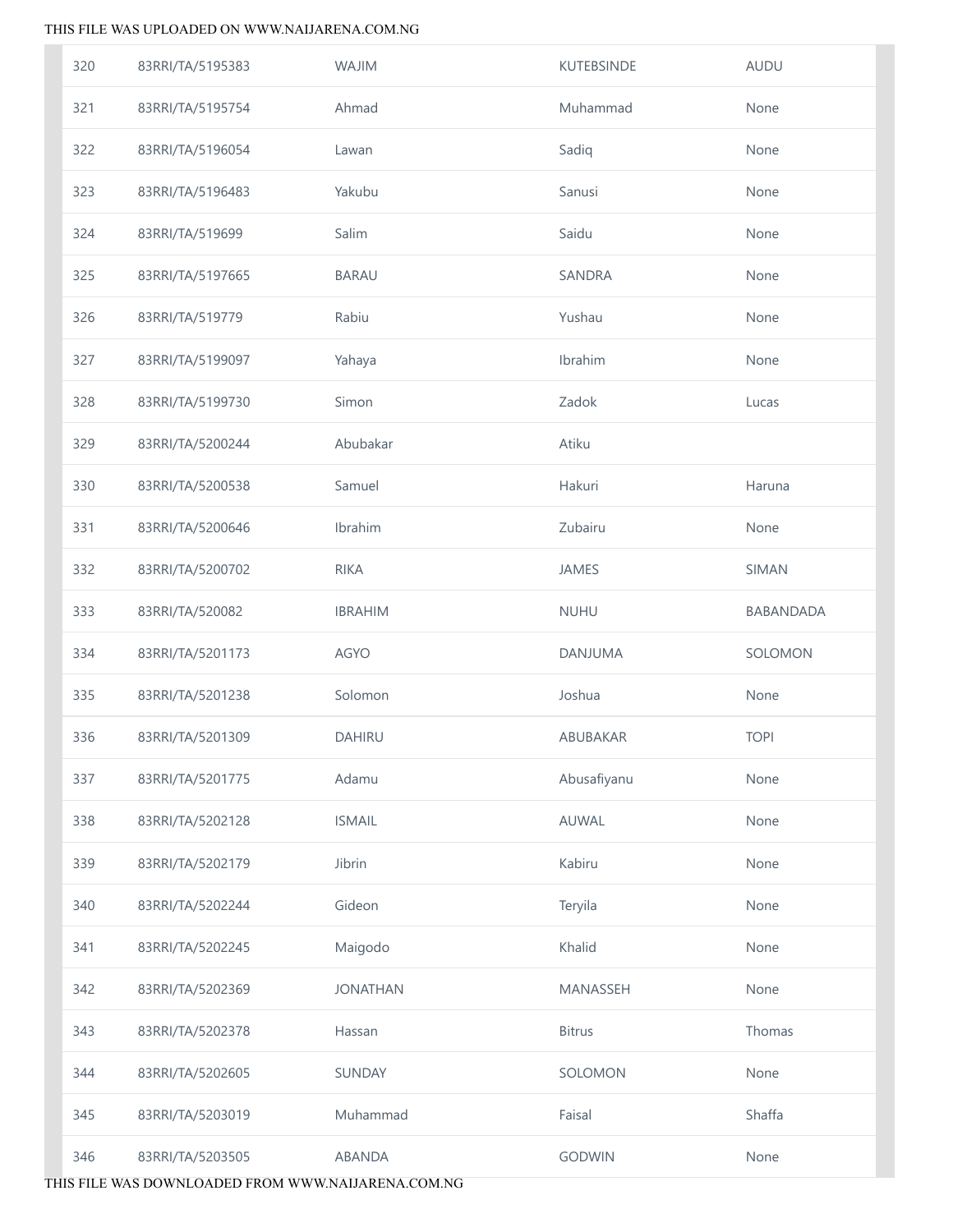| 347 | 83RRI/TA/5203685 | Daniel                   | Kater           | Tuve          |
|-----|------------------|--------------------------|-----------------|---------------|
| 348 | 83RRI/TA/5203743 | <b>DANIEL</b>            | <b>BRIGHT</b>   | None          |
| 349 | 83RRI/TA/5203870 | Jessy                    | Iliya           | None          |
| 350 | 83RRI/TA/5203886 | $\overline{\phantom{0}}$ | Samaila         | Adi           |
| 351 | 83RRI/TA/5204338 | <b>HARISU</b>            | <b>SUNUSI</b>   |               |
| 352 | 83RRI/TA/5206126 | Danlami                  | Miracle         | Gajere        |
| 353 | 83RRI/TA/5206502 | AUWAL                    | <b>FAHAD</b>    | None          |
| 354 | 83RRI/TA/5206989 | Mustapha                 | Mohammed        | Gadafi        |
| 355 | 83RRI/TA/5207069 | <b>BELLO</b>             | ABDULMAJID      | <b>MAGAJI</b> |
| 356 | 83RRI/TA/5208974 | SALE                     | ADAMU           | <b>TOPI</b>   |
| 357 | 83RRI/TA/5210047 | <b>BUBA</b>              | ABDULSALAM      | ALLAWA        |
| 358 | 83RRI/TA/521032  | ADAMU                    | ZAHRADDEEN      |               |
| 359 | 83RRI/TA/521094  | <b>LADO</b>              | <b>MOHAMMED</b> | <b>BELLO</b>  |
| 360 | 83RRI/TA/521130  | Galadima                 | Fahat           | Sambo         |
| 361 | 83RRI/TA/5212306 | $\overline{\phantom{a}}$ | <b>Basiru</b>   | Audu          |
| 362 | 83RRI/TA/5212786 | <b>USMAN</b>             | <b>MUSTAPHA</b> | None          |
| 363 | 83RRI/TA/5212832 | <b>BALA</b>              | <b>JOSHUA</b>   | <b>MAMMAN</b> |
| 364 | 83RRI/TA/5213188 | Elisha                   | Gaius           | None          |
| 365 | 83RRI/TA/5213418 | Haniel                   | Jalla           | None          |
| 366 | 83RRI/TA/5214268 | Haruna                   | Armayau         | None          |
| 367 | 83RRI/TA/5214278 | <b>SAMANI</b>            | <b>BASHAR</b>   |               |
| 368 | 83RRI/TA/5214342 | Ali                      | Gambo           | None          |
| 369 | 83RRI/TA/5214367 | Ahmed                    | Auwalu          | None          |
| 370 | 83RRI/TA/5214674 | Mchivga                  | Mtengerga       | Michael       |
| 371 | 83RRI/TA/5214693 | <b>ISHAKA</b>            | <b>IBRAHIM</b>  | None          |
| 372 | 83RRI/TA/5214968 | Amoto                    | Hassan          | Abubakar      |
| 373 | 83RRI/TA/521500  | <b>AHMAD</b>             | SAADATU         | None          |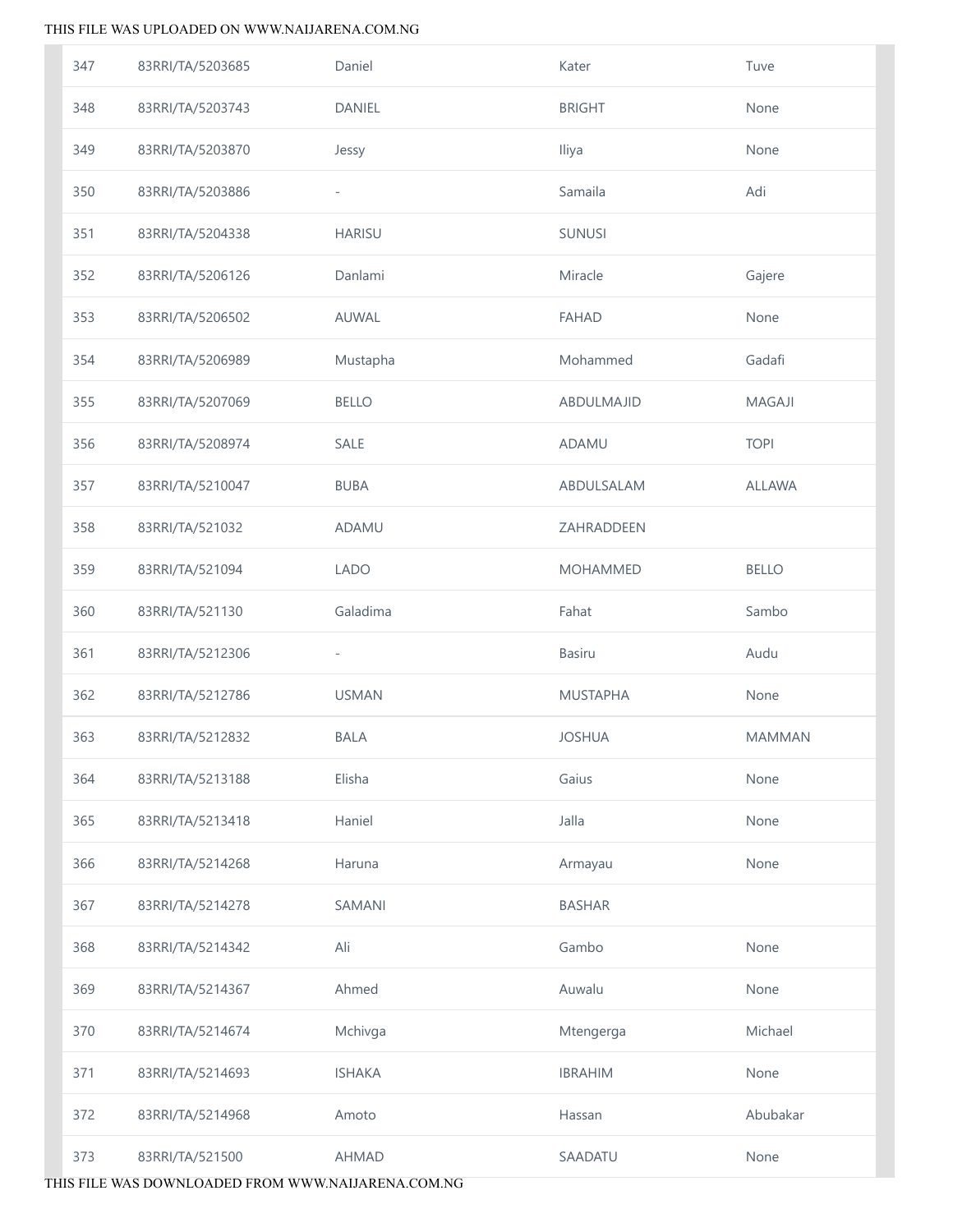| 374 | 83RRI/TA/5215066 | Timothy                  | Stephen          | None         |
|-----|------------------|--------------------------|------------------|--------------|
| 375 | 83RRI/TA/5215570 | WILLIAMS                 | <b>JONATHAN</b>  | <b>TEDU</b>  |
| 376 | 83RRI/TA/5215691 | Garba                    | Murtala          | Muhammed     |
| 377 | 83RRI/TA/521594  | Sale                     | Aminu            | None         |
| 378 | 83RRI/TA/5215948 | <b>MOHAMMED</b>          | <b>YUSUF</b>     | None         |
| 379 | 83RRI/TA/5216001 | <b>JIBRIL</b>            | <b>MOHAMMED</b>  | None         |
| 380 | 83RRI/TA/5216163 | Timothy                  | Bameyi           | None         |
| 381 | 83RRI/TA/5216286 | senior                   | lucky            | buba         |
| 382 | 83RRI/TA/5216519 | <b>DAUDA</b>             | SABIR            | <b>OJOBI</b> |
| 383 | 83RRI/TA/5216530 | Shammasu                 | Ahmad            | Liman        |
| 384 | 83RRI/TA/521665  | ABDULKARIM               | <b>HAMZA</b>     | None         |
| 385 | 83RRI/TA/5216880 | Abdulrazak               | Tauhid           | None         |
| 386 | 83RRI/TA/5217645 | Luka                     | Atomrimam        | Danbeki      |
| 387 | 83RRI/TA/5218106 | <b>MUHAMMAD</b>          | <b>USMAN</b>     | None         |
| 388 | 83RRI/TA/521834  | Adamu                    | Ekeh             | None         |
| 389 | 83RRI/TA/521882  | SHITU                    | <b>MUHUT</b>     | <b>GAMBO</b> |
| 390 | 83RRI/TA/521891  | <b>BALA</b>              | YAKUBU           | None         |
| 391 | 83RRI/TA/5219354 | <b>FIKKA</b>             | <b>MAGDALENE</b> | None         |
| 392 | 83RRI/TA/5219555 | Kabiru                   | Ismail           | None         |
| 393 | 83RRI/TA/5219874 | $\overline{\phantom{0}}$ | Efin             | Caleb        |
| 394 | 83RRI/TA/5220070 | <b>MOHAMMED</b>          | <b>IBRAHIM</b>   | None         |
| 395 | 83RRI/TA/5220103 | Sulaiman                 | Hassan           | None         |
| 396 | 83RRI/TA/5220297 | Adamu                    | Ayuba            | Bashir       |
| 397 | 83RRI/TA/5221076 | <b>JIBRIN</b>            | <b>USAMA</b>     | None         |
| 398 | 83RRI/TA/5221232 | <b>BALOMIYA</b>          | <b>ALEX</b>      | None         |
| 399 | 83RRI/TA/5221733 | SAIDU                    | <b>MUHAMMED</b>  | None         |
| 400 | 83RRI/TA/5222637 | Adamu                    | Umar             | None         |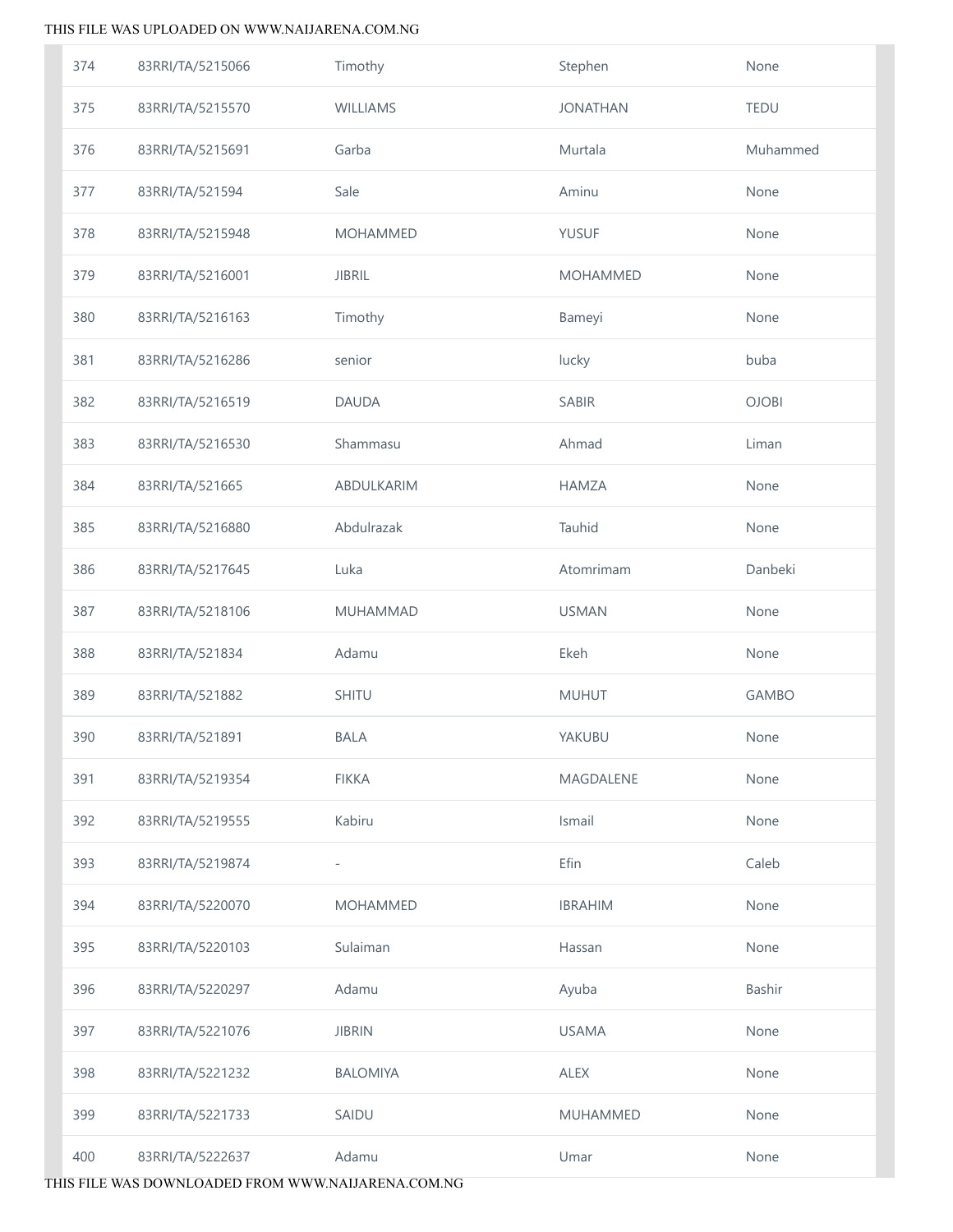| 401 | 83RRI/TA/5224300 | <b>KENEDY</b>   | YUSAYA           | None         |
|-----|------------------|-----------------|------------------|--------------|
| 402 | 83RRI/TA/5224388 | Mbagenev        | Sunday           | None         |
| 403 | 83RRI/TA/5224516 | Nuhu            | Adamu            | None         |
| 404 | 83RRI/TA/5225290 | Alexander       | Solomon          | Ushahemba    |
| 405 | 83RRI/TA/522548  | Msughter        | Terungwa         | Lawrence     |
| 406 | 83RRI/TA/5225638 | <b>AGBER</b>    | <b>CYNTHIA</b>   | <b>DOOSE</b> |
| 407 | 83RRI/TA/5225712 | Samuel          | Kanarayaka       | None         |
| 408 | 83RRI/TA/5225843 | Yohanna         | Shem             | None         |
| 409 | 83RRI/TA/5226022 | <b>HARUNA</b>   | <b>EVELYN</b>    | None         |
| 410 | 83RRI/TA/5226528 | <b>SHISHI</b>   | <b>KABIRU</b>    | ALI          |
| 411 | 83RRI/TA/5227570 | <b>MUHAMMAD</b> | <b>MAMMAN</b>    | None         |
| 412 | 83RRI/TA/5227593 | <b>MAMUD</b>    | <b>JAAFAR</b>    | None         |
| 413 | 83RRI/TA/5227867 | <b>RABIU</b>    | SAMAILA          | None         |
| 414 | 83RRI/TA/5227887 | Irabor          | Favour           | None         |
| 415 | 83RRI/TA/5228327 | <b>UMARU</b>    | <b>KHADIJA</b>   | None         |
| 416 | 83RRI/TA/5228475 | SALLAU          | SULEIMAN         | None         |
| 417 | 83RRI/TA/5228629 | ABDULLAHI       | SULAIMAN         | None         |
| 418 | 83RRI/TA/5228777 | <b>MUHAMMED</b> | <b>ABDULLAHI</b> | None         |
| 419 | 83RRI/TA/5228796 | SAIDU           | <b>USMAN</b>     | <b>MANU</b>  |
| 420 | 83RRI/TA/5229022 | YAHAYA          | <b>YASIR</b>     | <b>AHMAD</b> |
| 421 | 83RRI/TA/5229489 | YAHAYA          | <b>SAHABI</b>    | None         |
| 422 | 83RRI/TA/522952  | Muhammad        | Lukman           | None         |
| 423 | 83RRI/TA/5229577 | ABDULRAHMAN     | <b>GARBA</b>     | None         |
| 424 | 83RRI/TA/5229670 | Ahmadu          | Shamsuddeen      | None         |
| 425 | 83RRI/TA/5229837 | Ibrahim         | Leyabo           | None         |
| 426 | 83RRI/TA/5230249 | suleiman        | aminu            | None         |
| 427 | 83RRI/TA/5230384 | Adamu           | Hussaini         | None         |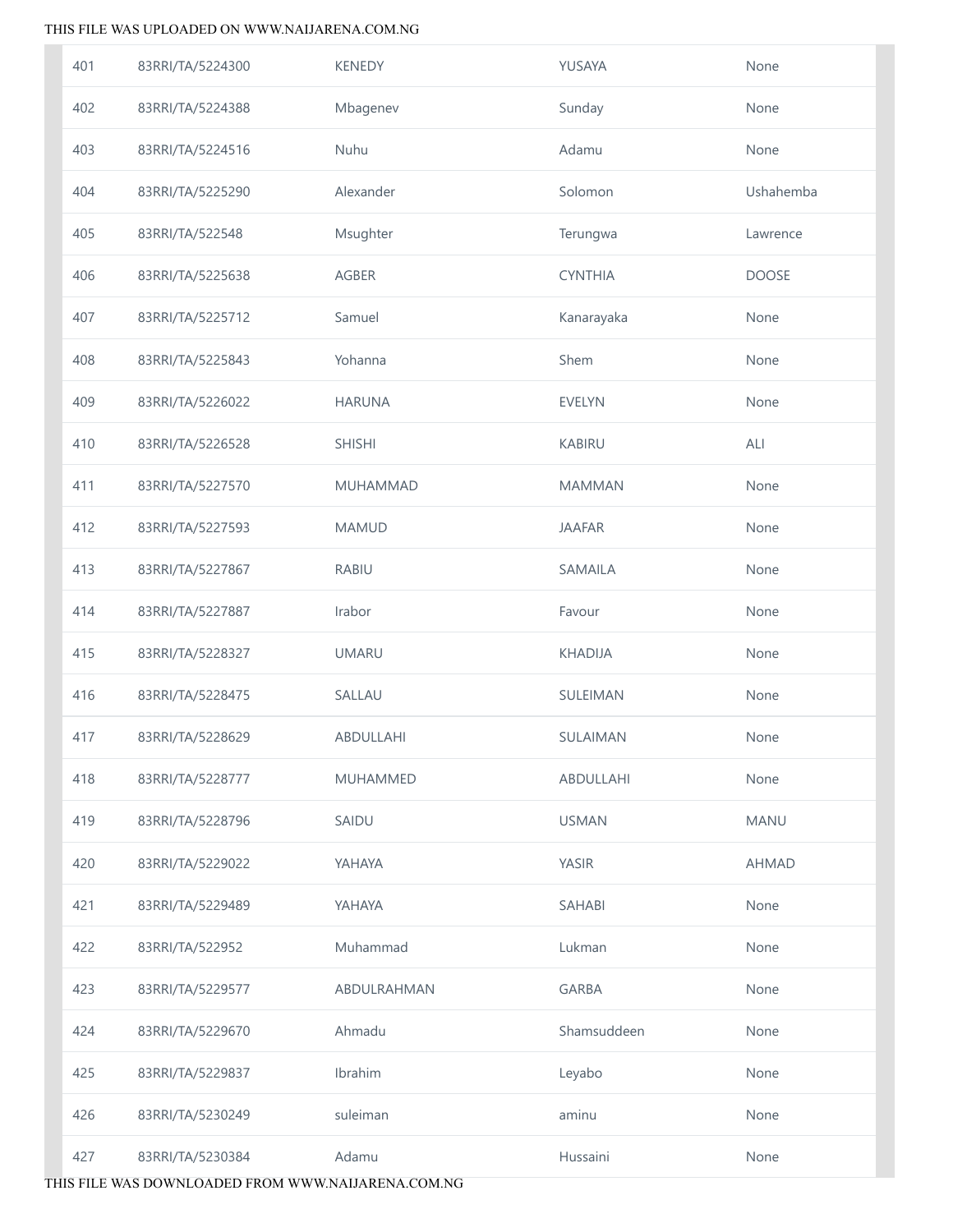| 428 | 83RRI/TA/5230575 | Uba                      | Ibrahim         | Malam         |
|-----|------------------|--------------------------|-----------------|---------------|
| 429 | 83RRI/TA/5230577 | Abdulhadi                | Isma'eel        | Abubakar      |
| 430 | 83RRI/TA/5230699 | <b>MAGAJI</b>            | <b>TITUS</b>    | None          |
| 431 | 83RRI/TA/523118  | Adamu                    | <b>Buhari</b>   | None          |
| 432 | 83RRI/TA/5231216 | ADAMU                    | <b>BADAMASI</b> | None          |
| 433 | 83RRI/TA/5231412 | <b>DANLADI</b>           | AMIRU           | <b>WARAM</b>  |
| 434 | 83RRI/TA/5231598 | ABDULLAHI                | <b>NJIDDA</b>   | None          |
| 435 | 83RRI/TA/5233851 | Mallum                   | Ijai            | None          |
| 436 | 83RRI/TA/523386  | <b>Isa</b>               | Rabiu           | S             |
| 437 | 83RRI/TA/5234071 | SANI                     | SALE            | None          |
| 438 | 83RRI/TA/5234170 | SAMUILA                  | <b>JOSHUA</b>   | None          |
| 439 | 83RRI/TA/5234210 | <b>TUKUR</b>             | AYUBA           | <b>BASHIR</b> |
| 440 | 83RRI/TA/5234288 | <b>AHMAD</b>             | SABO            | None          |
| 441 | 83RRI/TA/5234481 | <b>MUHAMMAD</b>          | <b>NUHU</b>     | <b>ALHAJI</b> |
|     |                  |                          |                 |               |
| 442 | 83RRI/TA/5235282 | $\overline{\phantom{a}}$ | Jamilu          | Isa           |
| 443 | 83RRI/TA/523530  | ABUBAKAR                 | MUHAMMAD        | None          |
| 444 | 83RRI/TA/5235520 | SABO                     | <b>AHMAD</b>    | None          |
| 445 | 83RRI/TA/5235530 | Isa                      | Bashari         | None          |
| 446 | 83RRI/TA/5235555 | <b>TSOKWA</b>            | <b>PETER</b>    | <b>TERNA</b>  |
| 447 | 83RRI/TA/5235784 | <b>ADAMU</b>             | DANIEL          | None          |
| 448 | 83RRI/TA/5235793 | PAUL                     | PHILIMON        | None          |
| 449 | 83RRI/TA/5236178 | Friday                   | Vivian          | Ojoneme       |
| 450 | 83RRI/TA/523807  | Umar                     | Yahaya          | None          |
| 451 | 83RRI/TA/5238075 | PHILIP                   | <b>NIMFAS</b>   | None          |
| 452 | 83RRI/TA/5238308 | Yusuf                    | Umar            | None          |
| 453 | 83RRI/TA/5238399 | SAIDU                    | <b>HUSSEINI</b> |               |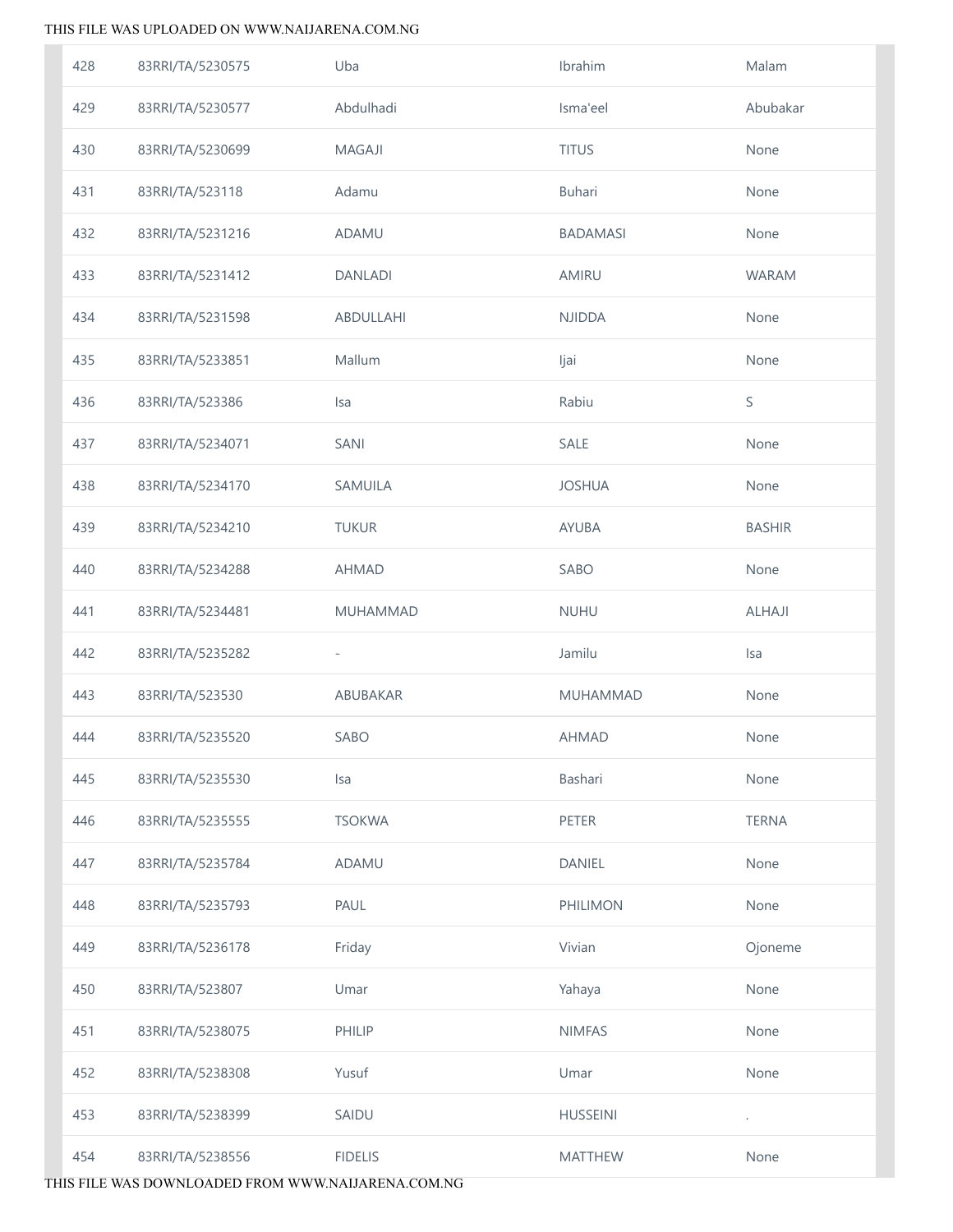| 455 | 83RRI/TA/5238603 | SANI             | <b>NASIRU</b>   | None            |
|-----|------------------|------------------|-----------------|-----------------|
| 456 | 83RRI/TA/5238748 | MU AZU           | <b>RUFA'I</b>   | None            |
| 457 | 83RRI/TA/5238851 | Muhammed         | Bello           | None            |
| 458 | 83RRI/TA/5239220 | ZAKARIYYA        | ABDULGAFFAR     | <b>ILIYAS</b>   |
| 459 | 83RRI/TA/5239868 | <b>BALA</b>      | ABUBAKAR        | None            |
| 460 | 83RRI/TA/5240017 | <b>BABA</b>      | <b>JIDERE</b>   | <b>GALION</b>   |
| 461 | 83RRI/TA/524009  | <b>BELLO</b>     | AUWAL           | <b>MOHAMMED</b> |
| 462 | 83RRI/TA/5241873 | Umar             | Kasim           | None            |
| 463 | 83RRI/TA/5242593 | Muhammed         | Musa            | Lawan           |
| 464 | 83RRI/TA/5242828 | Adamu            | Ibrahim         | None            |
| 465 | 83RRI/TA/5242900 | <b>ISMAIL</b>    | <b>MUSTAPHA</b> | None            |
| 466 | 83RRI/TA/5242911 | <b>Bilya</b>     | Musa            | None            |
| 467 | 83RRI/TA/5243091 | Yusuf            | Bashir          | None            |
| 468 | 83RRI/TA/5243313 | Abdullahi        | Adamu           | None            |
| 469 | 83RRI/TA/5243484 | Ahmed            | Lukman          | None            |
| 470 | 83RRI/TA/5244235 | Murtala          | Aliyu           | Makera          |
| 471 | 83RRI/TA/5244468 | <b>JIRI</b>      | <b>ELISHA</b>   | None            |
| 472 | 83RRI/TA/5244521 | YUNUSA           | <b>DALIBI</b>   | <b>KHALID</b>   |
| 473 | 83RRI/TA/5244854 | ZAMATU           | <b>UMAR</b>     | None            |
| 474 | 83RRI/TA/5244955 | Muhammad         | Bilyaminu       | None            |
| 475 | 83RRI/TA/5244991 | <b>JOHN</b>      | <b>ISAAC</b>    | YAKOKO          |
| 476 | 83RRI/TA/5245141 | <b>HABUBAKAR</b> | SALAUDDEEN      | None            |
| 477 | 83RRI/TA/5245798 | <b>FARUQ</b>     | <b>YASIR</b>    | ABDULAZEEZ      |
| 478 | 83RRI/TA/5246472 | Joshua           | Akenta          | Fenkuba         |
| 479 | 83RRI/TA/5246805 | Muhammad         | Umar            | None            |
| 480 | 83RRI/TA/5246907 | <b>MUHAMMAD</b>  | MUTAWAKKIL      | None            |
| 481 | 83RRI/TA/5248695 | Muhammed         | Abubakar        | None            |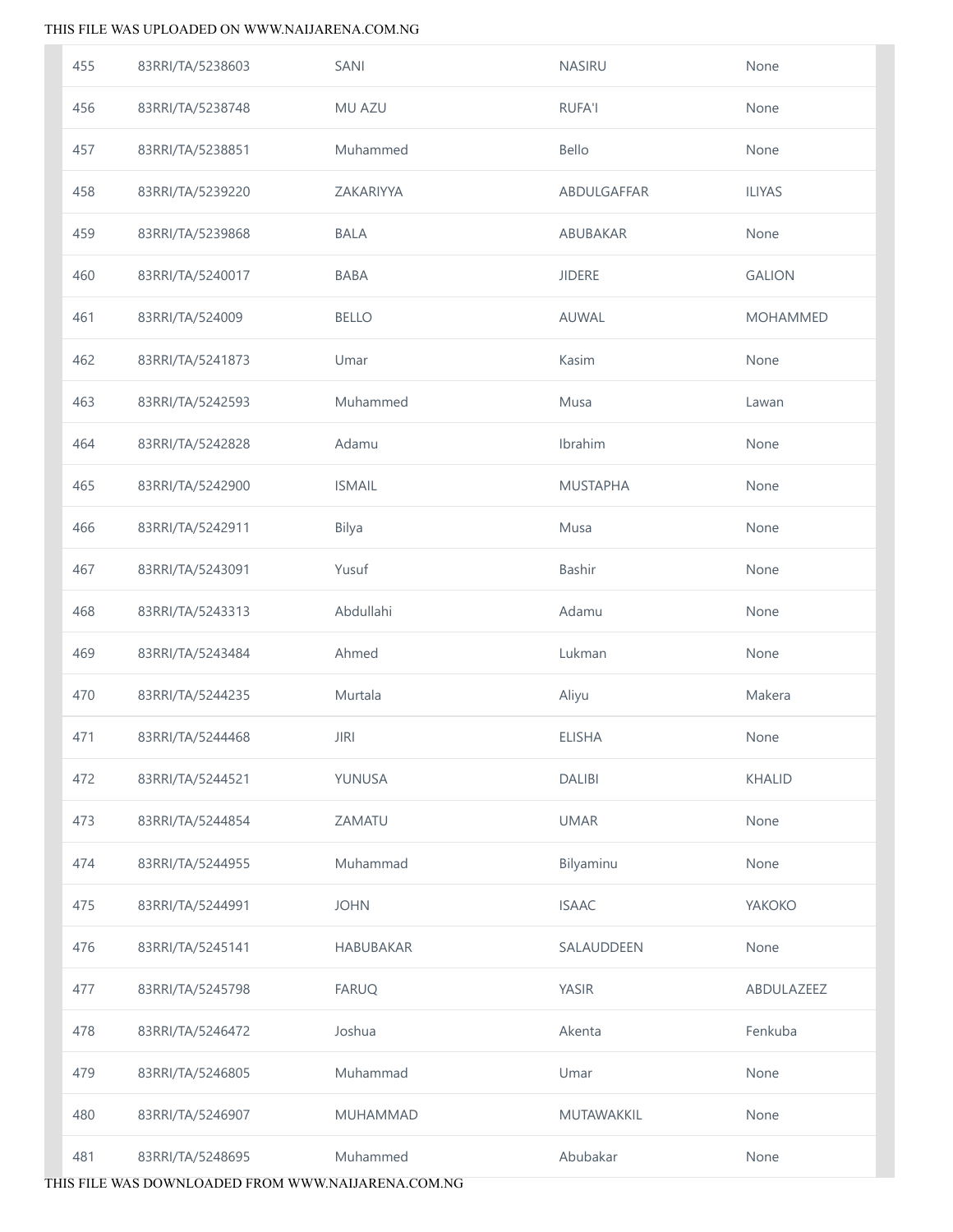| 482 | 83RRI/TA/5249295 | Zando           | Abuvini         | Abon         |
|-----|------------------|-----------------|-----------------|--------------|
| 483 | 83RRI/TA/5249300 | ABUBAKAR        | <b>USMAN</b>    | <b>ADAMU</b> |
| 484 | 83RRI/TA/5249339 | <b>Barau</b>    | isiyaka         | None         |
| 485 | 83RRI/TA/5249449 | SAMSON          | <b>HOPE</b>     | None         |
| 486 | 83RRI/TA/5249594 | SAFIYANU        | <b>RABIU</b>    | None         |
| 487 | 83RRI/TA/5249877 | <b>JOSEPH</b>   | <b>CLIFFORD</b> | None         |
| 488 | 83RRI/TA/5249916 | <b>ELISHA</b>   | <b>EMMANUEL</b> | None         |
| 489 | 83RRI/TA/5250335 | MUHAMMED        | <b>UKASHA</b>   | None         |
| 490 | 83RRI/TA/5250405 | <b>ACHU</b>     | <b>EMMANUEL</b> | <b>IFEH</b>  |
| 491 | 83RRI/TA/5251454 | ABUBAKAR        | <b>ALIYU</b>    | None         |
| 492 | 83RRI/TA/5251468 | AMISE           | PHILIP          | AONDONGU     |
| 493 | 83RRI/TA/5252236 | DANIEL          | KINGSLEY        | None         |
| 494 | 83RRI/TA/5252510 | Iliyasu         | Usama           |              |
| 495 | 83RRI/TA/5253131 | <b>ALIYU</b>    | <b>MUSTAPHA</b> | <b>UMAR</b>  |
| 496 | 83RRI/TA/5253873 | Musa            | Sulaiman        | Shitu        |
| 497 | 83RRI/TA/5254058 | MUHAMMED        | <b>ISMAIL</b>   | <b>ZUNTE</b> |
| 498 | 83RRI/TA/5254177 | Ibrahim         | Ismail          | None         |
| 499 | 83RRI/TA/5254348 | Sanusi          | Hammanadama     | None         |
| 500 | 83RRI/TA/5254609 | <b>MUHAMMED</b> | MA AWUYA        | None         |
| 501 | 83RRI/TA/5254696 | YAKUBU          | <b>UMAR</b>     | None         |
| 502 | 83RRI/TA/525536  | Boniface        | Desmond         | Terkuma      |
| 503 | 83RRI/TA/5255381 | Luka            | Hassan          | Agepura      |
| 504 | 83RRI/TA/5255798 | Mukaila         | Aminu           | None         |
| 505 | 83RRI/TA/5255911 | Mustapha        | Alyasaa         | Yahaya       |
| 506 | 83RRI/TA/5256113 | <b>HUSSEINI</b> | <b>MUSA</b>     | None         |
| 507 | 83RRI/TA/5256278 | <b>YUSUF</b>    | <b>ISMAIL</b>   | None         |
| 508 | 83RRI/TA/5256627 | <b>SUNUSI</b>   | BILIYAMINU      | None         |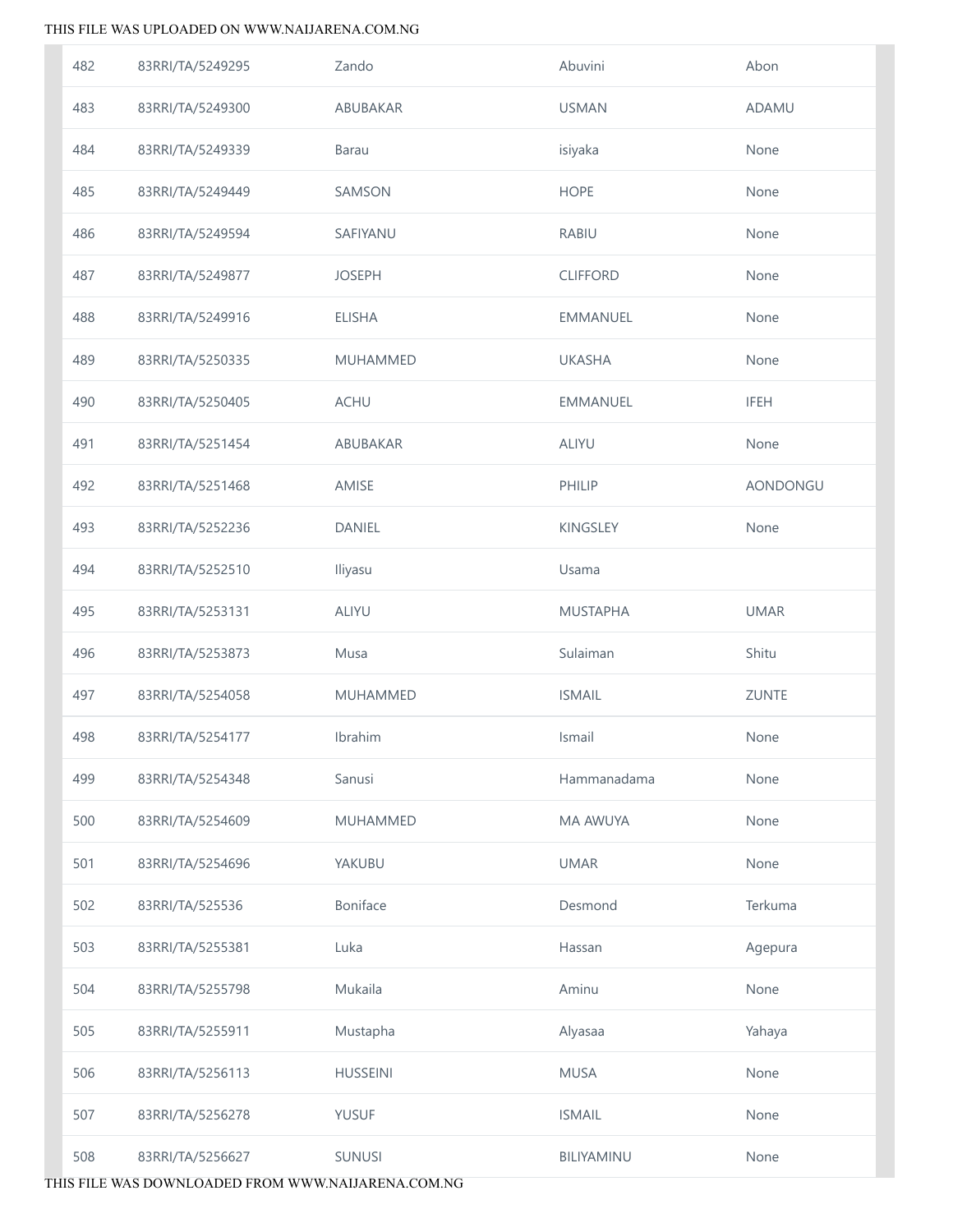| 509 | 83RRI/TA/525676  | Ibrahim        | Nasiru          | Yusuf                |
|-----|------------------|----------------|-----------------|----------------------|
| 510 | 83RRI/TA/5257000 | OLIVER         | PHILEMON        | None                 |
| 511 | 83RRI/TA/525711  | <b>JIBRIN</b>  | ZAKARI          |                      |
| 512 | 83RRI/TA/525733  | Abubakar       | Naziru          | Jauro                |
| 513 | 83RRI/TA/5257367 | SALISU         | SULEIMAN        | None                 |
| 514 | 83RRI/TA/5258079 | ADAMU          | <b>ABUBAKAR</b> | $\ddot{\phantom{0}}$ |
| 515 | 83RRI/TA/5258082 | Sani           | Yusuf           | None                 |
| 516 | 83RRI/TA/5258558 | Moses          | Jeofred         | None                 |
| 517 | 83RRI/TA/525998  | Tyoshio        | Isaac           | None                 |
| 518 | 83RRI/TA/5260161 | Musa           | Musa            | None                 |
| 519 | 83RRI/TA/5260213 | ABUBAKAR       | DAN'ASABE       | None                 |
| 520 | 83RRI/TA/526040  | <b>ISHAKU</b>  | RIMAMFATE       | None                 |
| 521 | 83RRI/TA/5260752 | Bako           | Pambani         | None                 |
| 522 | 83RRI/TA/5260844 | David          | Gideon          | Daniel               |
| 523 | 83RRI/TA/5260910 | <b>IBRAHIM</b> | ABUBAKAR        | None                 |
| 524 | 83RRI/TA/5261228 | Danazumi       | Abdulsalami     | None                 |
| 525 | 83RRI/TA/5261312 | Abubakar       | Abdullateef     | None                 |
| 526 | 83RRI/TA/5261317 | Gajere         | Friday          | Dilbon               |
| 527 | 83RRI/TA/5261319 | <b>HENRY</b>   | CHUKWU          |                      |
| 528 | 83RRI/TA/5261450 | Sale           | Daniel          | None                 |
| 529 | 83RRI/TA/5261475 | Abubakar       | Umar            | None                 |
| 530 | 83RRI/TA/5261943 | <b>DANLADI</b> | ABDULJALAL      | None                 |
| 531 | 83RRI/TA/5262293 | SANI           | ABDULSALAM      | None                 |
| 532 | 83RRI/TA/5262378 | Edward         | Favour          | None                 |
| 533 | 83RRI/TA/5262386 | Luka           | Nufi            | None                 |
| 534 | 83RRI/TA/5262631 | Ibrahim        | Abdulsalami     | None                 |
| 535 | 83RRI/TA/5262871 | Ibrahim        | Àminu           | None                 |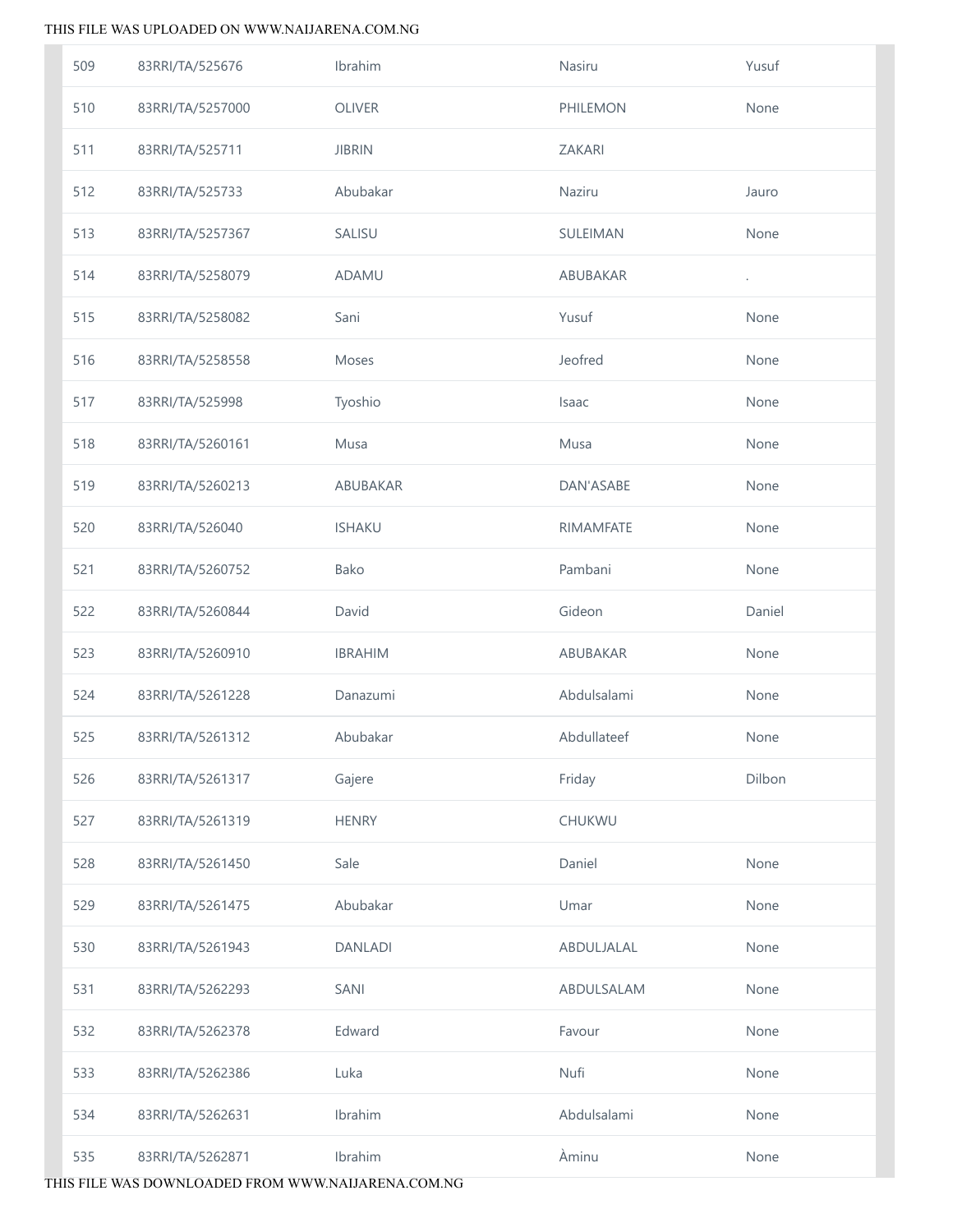| 536 | 83RRI/TA/5263060 | <b>UMAR</b>    | <b>MUHAMMED</b> | None                     |
|-----|------------------|----------------|-----------------|--------------------------|
| 537 | 83RRI/TA/5263186 | AUDU           | ABDULRAHAMAN    | <b>ISA</b>               |
| 538 | 83RRI/TA/5263349 | Ibrahim        | Mustapha        | None                     |
| 539 | 83RRI/TA/5263681 | Zubairu        | Haruna          | Abubakar                 |
| 540 | 83RRI/TA/5263685 | AMINU          | <b>DAHIRU</b>   | <b>DAHIRU</b>            |
| 541 | 83RRI/TA/5263724 | Saleh          | Bello           | None                     |
| 542 | 83RRI/TA/5264097 | SAIDU          | <b>MUDASSIR</b> | None                     |
| 543 | 83RRI/TA/5264213 | <b>MAMUD</b>   | ABUBAKAR        | None                     |
| 544 | 83RRI/TA/5264229 | YAU            | DALHATU         | None                     |
| 545 | 83RRI/TA/5264893 | Othaniel       | Graham          | None                     |
| 546 | 83RRI/TA/526555  | Bello          | Musa            | None                     |
| 547 | 83RRI/TA/5265594 | Abubakar       | Sulaiman        |                          |
| 548 | 83RRI/TA/5266007 | Hayatu         | Iliya           | $\overline{\phantom{0}}$ |
| 549 | 83RRI/TA/5266267 | ADAMU          | <b>AHMED</b>    | <b>MUHAMMED</b>          |
| 550 | 83RRI/TA/5266957 | <b>JOSHUA</b>  | <b>ILIYA</b>    | None                     |
| 551 | 83RRI/TA/5267205 | WAZIRI         | <b>MOHAMMED</b> | <b>BABU</b>              |
| 552 | 83RRI/TA/5267314 | KWESAMI        | <b>GLADYS</b>   | None                     |
| 553 | 83RRI/TA/526900  | Danladi        | Gawirin         | $\mathsf D$              |
| 554 | 83RRI/TA/5269682 | Boyi           | Bashar          | None                     |
| 555 | 83RRI/TA/5269920 | Shuaibu        | Kamilu          | Madaki                   |
| 556 | 83RRI/TA/5270361 | <b>DIVINE</b>  | KEMI            | None                     |
| 557 | 83RRI/TA/5270377 | Hassan         | Adamu           | Barde                    |
| 558 | 83RRI/TA/5270493 | Garba          | Kumuyi          | None                     |
| 559 | 83RRI/TA/5270496 | <b>IDRIS</b>   | ABUBAKAR        | None                     |
| 560 | 83RRI/TA/5270644 | YAKUBU         | ABDULKARIM      | None                     |
| 561 | 83RRI/TA/5270673 | <b>JAFAARU</b> | SUFIYANU        | None                     |
| 562 | 83RRI/TA/5270709 | Joseph         | Promise         | None                     |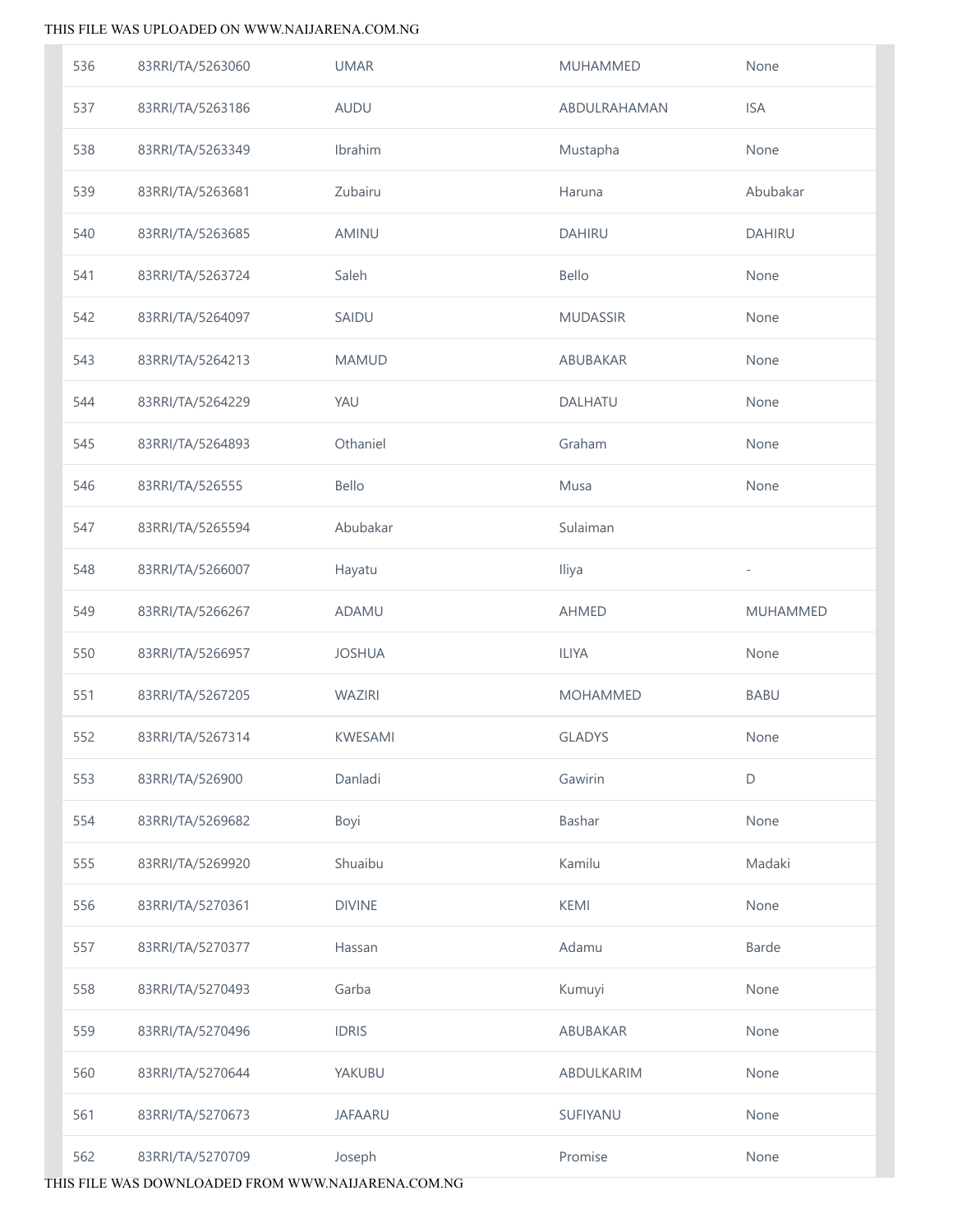| 563 | 83RRI/TA/5271502 | Abednego                 | Kopji            | None           |
|-----|------------------|--------------------------|------------------|----------------|
| 564 | 83RRI/TA/5271556 | AHMAD                    | ABHIRU           | <b>IBRAHIM</b> |
| 565 | 83RRI/TA/5271668 | ADAMU                    | AUDU             | MANASSEH       |
| 566 | 83RRI/TA/5271918 | <b>IBRAHIM</b>           | LALOREN          | None           |
| 567 | 83RRI/TA/5272190 | Emmanuel                 | Jolly            | None           |
| 568 | 83RRI/TA/5272363 | LEREBI                   | <b>JERMIAH</b>   | None           |
| 569 | 83RRI/TA/5272534 | <b>BENJAMIN</b>          | <b>CATHERINE</b> | None           |
| 570 | 83RRI/TA/5272552 | DANJUMA                  | <b>REUBEN</b>    | None           |
| 571 | 83RRI/TA/5272582 | Muhammed                 | Abbas            | Abacha         |
| 572 | 83RRI/TA/5272613 | <b>BABAYE MAI BIREDI</b> | ABDULAZEEZ       | None           |
| 573 | 83RRI/TA/5272838 | ABUBAKAR                 | <b>MUHAMMED</b>  | None           |
| 574 | 83RRI/TA/5272931 | <b>HARUNA</b>            | <b>IBRAHIM</b>   | None           |
| 575 | 83RRI/TA/5273096 | LAWAN                    | <b>RABIU</b>     | YAHAYA         |
| 576 | 83RRI/TA/5273400 | Rabiu                    | Suleiman         | None           |
| 577 | 83RRI/TA/527355  | Ibrahim                  | Umar             | None           |
| 578 | 83RRI/TA/5273657 | <b>ISMAIL</b>            | <b>NASIR</b>     | ALKASIM        |
| 579 | 83RRI/TA/527377  | EMMANUEL                 | <b>MOSES</b>     | None           |
| 580 | 83RRI/TA/5273971 | Umar                     | Yusuf            | Kwanchi        |
| 581 | 83RRI/TA/5274274 | <b>MUHAMMED</b>          | LUKMAN           | None           |
| 582 | 83RRI/TA/5274950 | Suleiman                 | Aminu            | None           |
| 583 | 83RRI/TA/527496  | Mustapha                 | Shamsuddeen      | None           |
| 584 | 83RRI/TA/5275316 | <b>JOHN</b>              | <b>FAITH</b>     | YERIMA         |
| 585 | 83RRI/TA/527539  | Ishaku                   | Joshua           | Mantarin       |
| 586 | 83RRI/TA/527588  | <b>IBRAHIM</b>           | <b>HARUNA</b>    | None           |
| 587 | 83RRI/TA/5276367 | Adamu                    | Tirmizi          | None           |
| 588 | 83RRI/TA/5276550 | Adamu                    | Adulaziz         |                |
| 589 | 83RRI/TA/5276946 | <b>STEPHEN</b>           | <b>DANIEL</b>    | None           |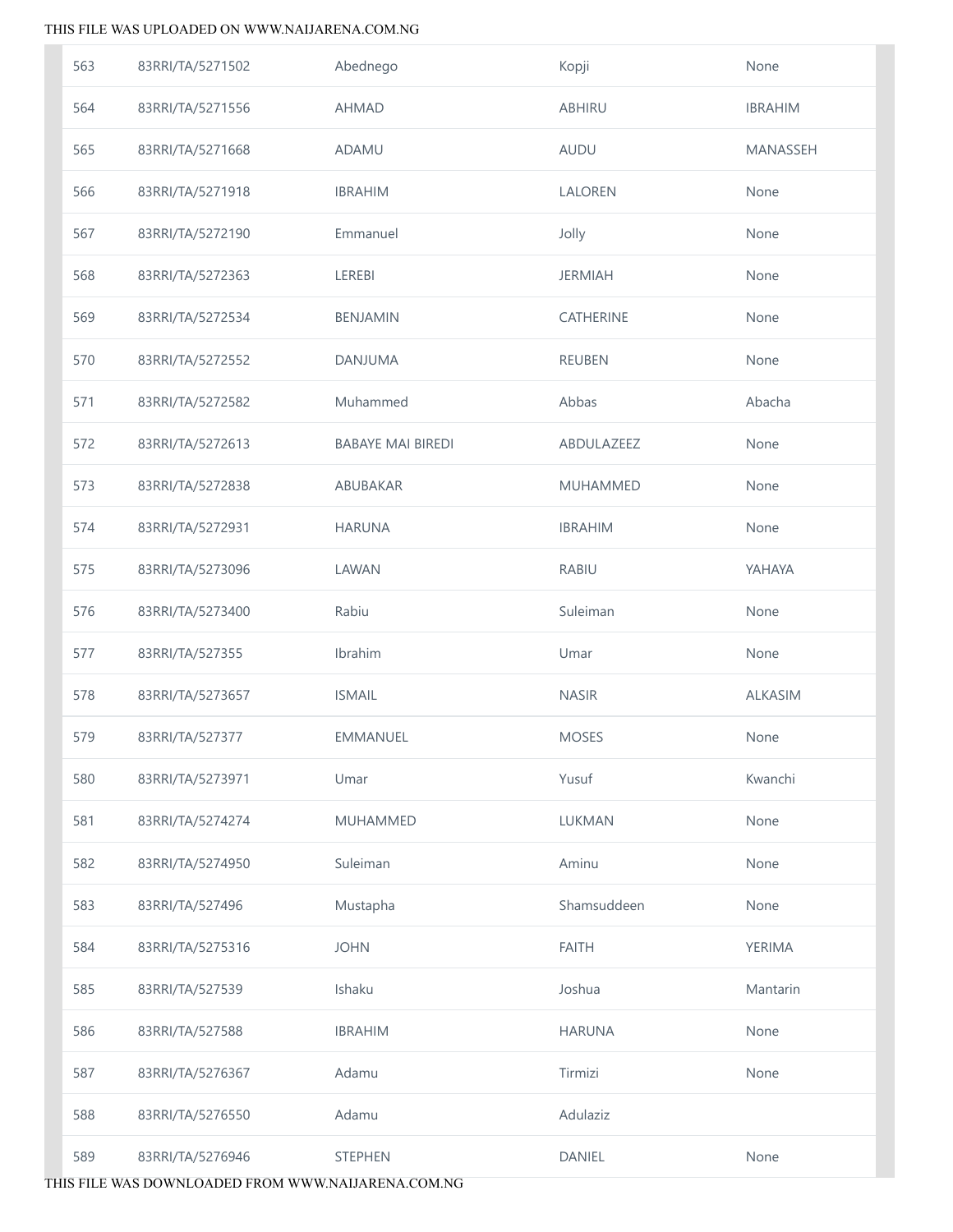| 590 | 83RRI/TA/5277356 | Nathaniel      | Moses            | None           |
|-----|------------------|----------------|------------------|----------------|
| 591 | 83RRI/TA/5277893 | RIMAMTSIWE     | RIMAMCHIRIKA     | None           |
| 592 | 83RRI/TA/5278687 | <b>JOSEPH</b>  | <b>JEREMIAH</b>  | <b>MEBANI</b>  |
| 593 | 83RRI/TA/5279257 | YAHAYA         | <b>TAJUDEEN</b>  | None           |
| 594 | 83RRI/TA/5279363 | ADAMU          | <b>TIRMIZI</b>   | None           |
| 595 | 83RRI/TA/5279401 | SAIDU          | <b>MUSA</b>      | None           |
| 596 | 83RRI/TA/5279650 | Ezekial        | Hosea            | None           |
| 597 | 83RRI/TA/5279681 | ADAMU          | SUNDAY           | None           |
| 598 | 83RRI/TA/5279930 | ABUBAKAR       | SADDAM           | None           |
| 599 | 83RRI/TA/5280526 | Musa           | Imrana           | None           |
| 600 | 83RRI/TA/5280813 | <b>BITRUS</b>  | <b>NAHSHON</b>   | None           |
| 601 | 83RRI/TA/5280922 | Miracle        | Paul             | None           |
| 602 | 83RRI/TA/5281078 | AFERA          | LUPER            | <b>MATTHEW</b> |
| 603 | 83RRI/TA/5281374 | Umar           | Auwal            | None           |
| 604 | 83RRI/TA/528140  | Muhammad       | Bilyaminu        | None           |
| 605 | 83RRI/TA/5281570 | LASISI         | JOY              | <b>NAPIYA</b>  |
| 606 | 83RRI/TA/5281693 | Aliyu          | Yusuf            | None           |
| 607 | 83RRI/TA/5282456 | <b>ISHAYA</b>  | <b>MAGDALINE</b> | None           |
| 608 | 83RRI/TA/5282596 | Adamu          | Abdullahi        | Sani           |
| 609 | 83RRI/TA/5282929 | AYUBA          | <b>KENNETH</b>   | None           |
| 610 | 83RRI/TA/5282995 | Adamu          | Abdullahi        | Sani           |
| 611 | 83RRI/TA/5283729 | Adamu          | Mohammed         | Mallum         |
| 612 | 83RRI/TA/5284750 | PETER          | <b>NELIS</b>     | None           |
| 613 | 83RRI/TA/5284922 | <b>THOMAS</b>  | <b>EZEKIEL</b>   |                |
| 614 | 83RRI/TA/5285258 | <b>TANKO</b>   | <b>NASIRU</b>    | <b>KOLO</b>    |
| 615 | 83RRI/TA/5285435 | <b>KURASON</b> | KINGSLEY         | None           |
| 616 | 83RRI/TA/5285654 | Memory         | Peter            | None           |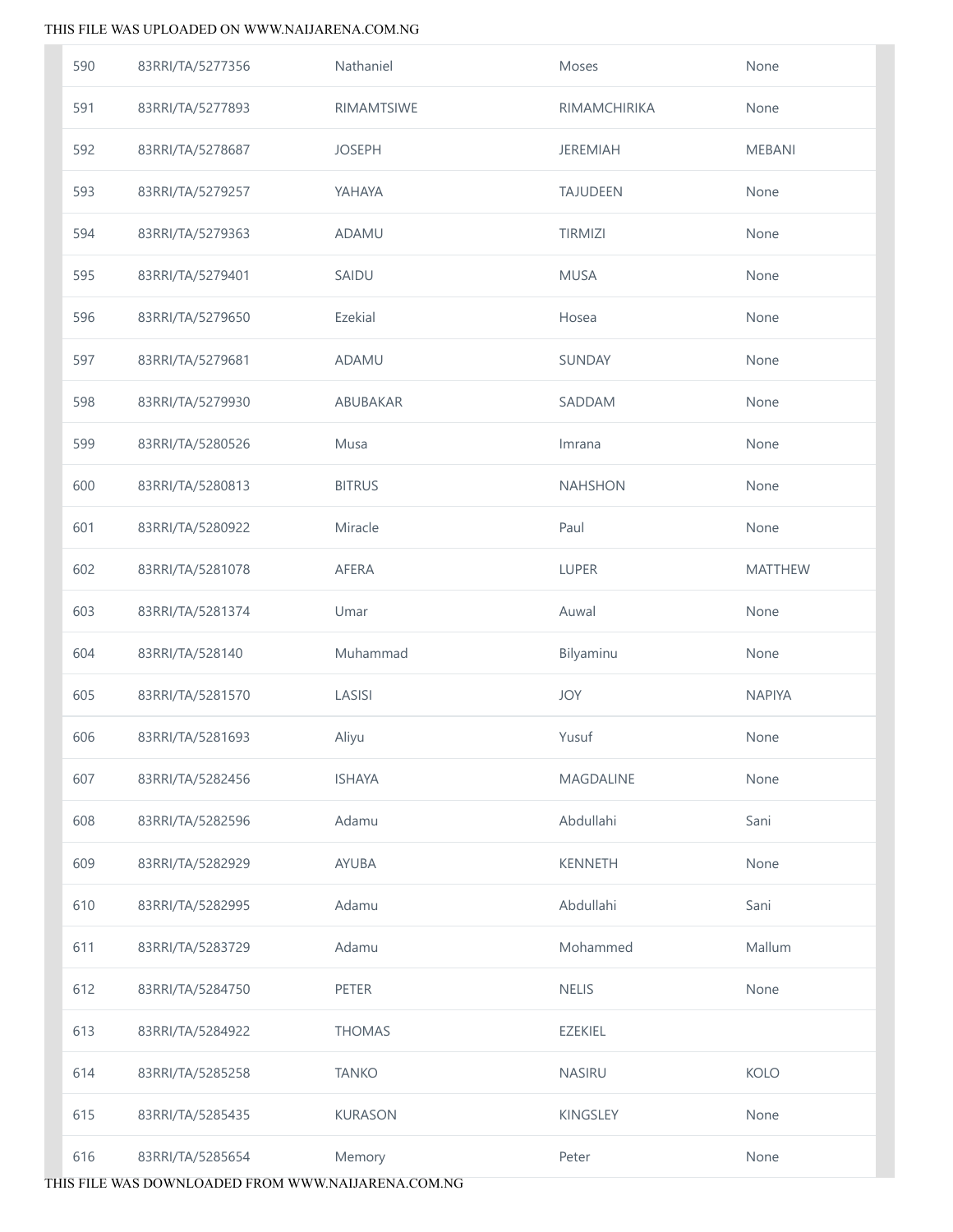| 617 | 83RRI/TA/5285876 | Bello          | Faisal           | None                 |
|-----|------------------|----------------|------------------|----------------------|
| 618 | 83RRI/TA/5288147 | <b>SHUKA</b>   | ZADO             | None                 |
| 619 | 83RRI/TA/5288353 | JASSA          | <b>JERIMON</b>   | <b>JAPHET</b>        |
| 620 | 83RRI/TA/5288909 | Ali            | Yahaya           | None                 |
| 621 | 83RRI/TA/5289161 | <b>KURANEN</b> | <b>EMBERGA</b>   | None                 |
| 622 | 83RRI/TA/5289191 | SHEHU          | SHUAIBU          | None                 |
| 623 | 83RRI/TA/5289281 | <b>IDRIS</b>   | YAHAYA           | None                 |
| 624 | 83RRI/TA/528930  | AMOS           | ANDREW           | None                 |
| 625 | 83RRI/TA/5289381 | SHEHU          | SHUAIBU          | None                 |
| 626 | 83RRI/TA/5290359 | <b>FARUK</b>   | <b>MONDAY</b>    | MEMZUN               |
| 627 | 83RRI/TA/5290536 | <b>ISA</b>     | <b>MUSTAPHER</b> | None                 |
| 628 | 83RRI/TA/5290616 | <b>UMAR</b>    | ABDULMUMINI      | None                 |
| 629 | 83RRI/TA/529181  | AHMADU         | SAIDU            | <b>HAMIDU</b>        |
| 630 | 83RRI/TA/5291898 | Mohammed       | Nurudeen         | None                 |
| 631 | 83RRI/TA/5292102 | Yayaji         | Abubakar         | Adamu                |
| 632 | 83RRI/TA/529211  | Isa            | Hashimu          | None                 |
| 633 | 83RRI/TA/5292216 | Abacha         | Ishaku           | Sani                 |
| 634 | 83RRI/TA/5292543 | Edward         | Enock            | Bakari               |
| 635 | 83RRI/TA/5292747 | <b>TUKUR</b>   | AYUBA            | <b>BASHIR</b>        |
| 636 | 83RRI/TA/5293018 | Campany        | Alexander        | None                 |
| 637 | 83RRI/TA/5293321 | Misira         | Isah             | $\ddot{\phantom{0}}$ |
| 638 | 83RRI/TA/5294812 | Benjamin       | Jonathan         | None                 |
| 639 | 83RRI/TA/5294984 | Benjamin       | Samson           | None                 |
| 640 | 83RRI/TA/5295076 | Abdullahi      | Umar             | None                 |
| 641 | 83RRI/TA/529512  | NATHANIEL      | <b>GOD'SLOVE</b> | <b>NTANI</b>         |
| 642 | 83RRI/TA/5295527 | Sani           | Bello            | Ibrahim              |
| 643 | 83RRI/TA/529562  | Ibrahim        | Umar             | None                 |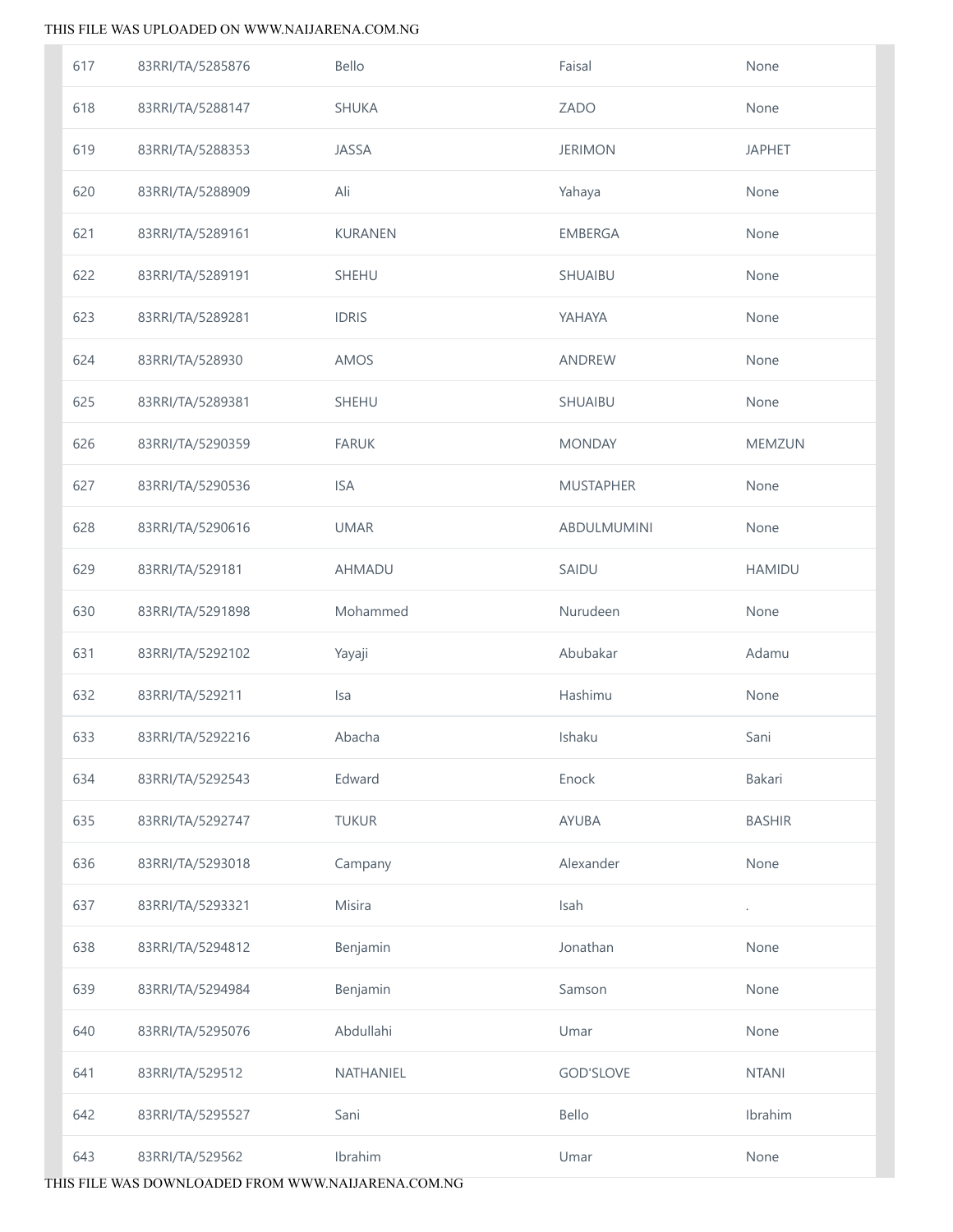| 644 | 83RRI/TA/5295734 | SANI               | <b>JAFARU</b>    | None             |
|-----|------------------|--------------------|------------------|------------------|
| 645 | 83RRI/TA/5295764 | Pius               | <b>Betty</b>     | None             |
| 646 | 83RRI/TA/5296108 | Kabir              | Samir            | Muhammad         |
| 647 | 83RRI/TA/5296257 | <b>ISA</b>         | SALAHUDEEN       | None             |
| 648 | 83RRI/TA/5296396 | <b>ALBASHIR</b>    | <b>DAUDA</b>     | None             |
| 649 | 83RRI/TA/5296734 | Danjuma            | Hashimu          |                  |
| 650 | 83RRI/TA/5296789 | <b>FAHAD</b>       | ABDULLAHI        | None             |
| 651 | 83RRI/TA/5296821 | LAWI               | <b>KOKORIMAM</b> | None             |
| 652 | 83RRI/TA/5296844 | <b>KABIRU</b>      | <b>NURU</b>      | None             |
| 653 | 83RRI/TA/5296845 | Sambo              | Emmanuel         | None             |
| 654 | 83RRI/TA/5297057 | <b>CHRISTOPHER</b> | MECHACH          | None             |
| 655 | 83RRI/TA/5297069 | Bala               | <b>UMAR</b>      | None             |
| 656 | 83RRI/TA/5297881 | Nathaniel          | David            | Babaji           |
| 657 | 83RRI/TA/5298116 | <b>BUBA</b>        | <b>ISMAILA</b>   | None             |
| 658 | 83RRI/TA/5298121 | <b>AHMAD</b>       | YAHUZA           | <b>BALA</b>      |
| 659 | 83RRI/TA/5298396 | <b>TIJJANI</b>     | SAIFULLAHI       | None             |
| 660 | 83RRI/TA/5298454 | SULEMAN            | <b>IDRIS</b>     | None             |
| 661 | 83RRI/TA/5298546 | Dauda              | Andefikir        | None             |
| 662 | 83RRI/TA/5298655 | ADAMU              | AHMED            | None             |
| 663 | 83RRI/TA/5299091 | Samuel             | Genesis          | Ayuba            |
| 664 | 83RRI/TA/5299134 | <b>ABOKI</b>       | <b>RIMAMNUNG</b> | <b>JAMES</b>     |
| 665 | 83RRI/TA/5299294 | <b>RIKWEN</b>      | <b>SUCCESS</b>   | None             |
| 666 | 83RRI/TA/529939  | YUNUSA             | <b>IBRAHIM</b>   | <b>MAIBAREWA</b> |
| 667 | 83RRI/TA/5299906 | Abdulmumin         | Suleiman         | None             |
| 668 | 83RRI/TA/5300136 | Mohammed           | Dahiru           | None             |
| 669 | 83RRI/TA/530040  | <b>DANLAMI</b>     | SHAMSUDEEN       | None             |
| 670 | 83RRI/TA/5300795 | simon              | Samaila          | None             |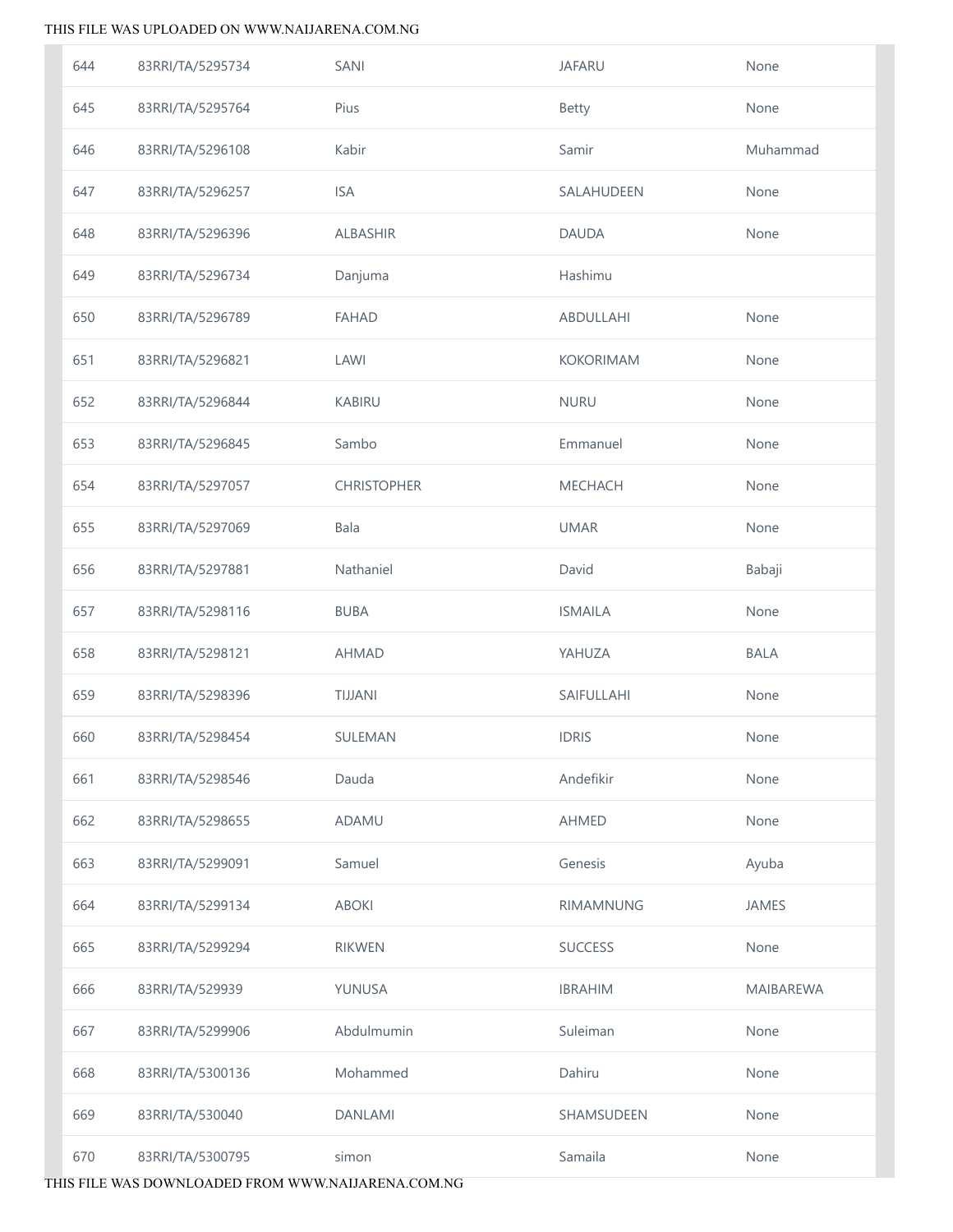| 671 | 83RRI/TA/5300918 | <b>JONATHAN</b> | <b>ELKANAH</b>  | SHADRACK             |
|-----|------------------|-----------------|-----------------|----------------------|
| 672 | 83RRI/TA/5301133 | SABO            | <b>UKASHATU</b> | SANGARI              |
| 673 | 83RRI/TA/5301207 | <b>AHMAD</b>    | SAIDU           | None                 |
| 674 | 83RRI/TA/5301339 | ADAMU           | <b>HASSAN</b>   | None                 |
| 675 | 83RRI/TA/5301392 | RABIU           | <b>HALLADU</b>  | None                 |
| 676 | 83RRI/TA/5301483 | Muhammed        | Jaafaru         | None                 |
| 677 | 83RRI/TA/5301973 | Ibrahim         | Abdulsamad      | None                 |
| 678 | 83RRI/TA/5302069 | Idris           | Abdullahi       | None                 |
| 679 | 83RRI/TA/530209  | ADAMU           | SANI            | None                 |
| 680 | 83RRI/TA/5302143 | <b>Bashiru</b>  | Abubakar        | None                 |
| 681 | 83RRI/TA/5302301 | ABUBAKAR        | SAHABI          | None                 |
| 682 | 83RRI/TA/5302523 | <b>DATTI</b>    | <b>HARUNA</b>   | <b>MURTALA</b>       |
| 683 | 83RRI/TA/5303015 | Muhammad        | Musa            | None                 |
| 684 | 83RRI/TA/5303071 | Musa            | Muhammad        | None                 |
| 685 | 83RRI/TA/5303166 | EZEKIEL         | BARSHEBA        | None                 |
| 686 | 83RRI/TA/5303259 | <b>UBANDOMA</b> | ABIOLA          | ABENATUS             |
| 687 | 83RRI/TA/5305574 |                 | Bashir          | Abdullahi            |
| 688 | 83RRI/TA/5305723 | <b>IDRIS</b>    | <b>IBRAHIM</b>  | None                 |
| 689 | 83RRI/TA/5305968 | Abdulazeez      | Aminu           | None                 |
| 690 | 83RRI/TA/5306237 | Sulaiman        | Sani            | Ahmad                |
| 691 | 83RRI/TA/5306514 | Hassan          | Samaila         | Umar                 |
| 692 | 83RRI/TA/5306585 | AMINU           | <b>DAHIRU</b>   | <b>DAHIRU</b>        |
| 693 | 83RRI/TA/5306653 | <b>PATRICK</b>  | <b>JONATHAN</b> | None                 |
| 694 | 83RRI/TA/5306689 | <b>Isa</b>      | Ishaq           | Ibrahim              |
| 695 | 83RRI/TA/5307239 | Danjuma         | Paabu           | $\ddot{\phantom{0}}$ |
| 696 | 83RRI/TA/5307244 | <b>BITRUS</b>   | PAUL            | None                 |
| 697 | 83RRI/TA/5307561 | Samuel          | Aaron           |                      |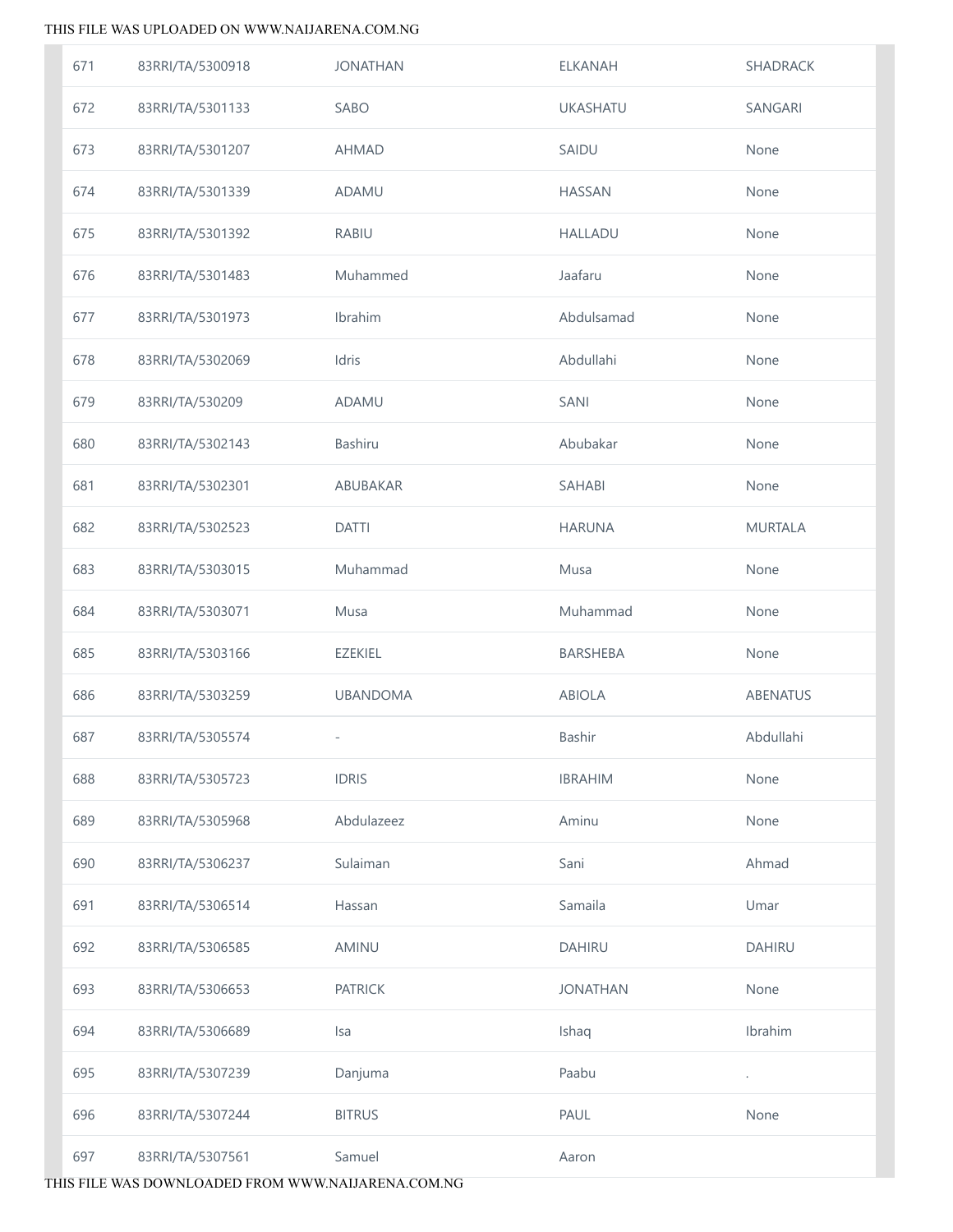| 698 | 83RRI/TA/5307902 | <b>JIBRIN</b>            | <b>USMAN</b>    | None            |
|-----|------------------|--------------------------|-----------------|-----------------|
| 699 | 83RRI/TA/5307988 | <b>DAVID</b>             | <b>TERKAA</b>   | <b>NATHAN</b>   |
| 700 | 83RRI/TA/5307994 | Daniel                   | Sunday          | None            |
| 701 | 83RRI/TA/5308692 | <b>ELKANAH</b>           | <b>SHADRACK</b> | <b>JONATHAN</b> |
| 702 | 83RRI/TA/5309212 | Saidu                    | Muhammed        | None            |
| 703 | 83RRI/TA/530977  | <b>JOHN</b>              | <b>OBADIAH</b>  |                 |
| 704 | 83RRI/TA/5309829 | <b>BELLO</b>             | <b>KABIRU</b>   | None            |
| 705 | 83RRI/TA/5310250 | Yunusa                   | Muhammad        | lau             |
| 706 | 83RRI/TA/5310326 | <b>RICHARD</b>           | PETER           | TERLUMUN        |
| 707 | 83RRI/TA/5310436 | Lukman                   | Kamalu          | None            |
| 708 | 83RRI/TA/5310467 | Julius                   | Fidelia         | None            |
| 709 | 83RRI/TA/5310511 | Hassan                   | Muhammad        | None            |
| 710 | 83RRI/TA/5310618 | Daniel                   | Abigail         | None            |
| 711 | 83RRI/TA/5311126 | Yunusa                   | Muhammad        |                 |
| 712 | 83RRI/TA/5311769 | Ismail                   | Jamilu          | Idris           |
| 713 | 83RRI/TA/5311810 | moses                    | beatrice        | None            |
| 714 | 83RRI/TA/5311897 | Salihu                   | Aminu           | None            |
| 715 | 83RRI/TA/5312031 | SAMAILA                  | <b>JOHN</b>     | None            |
| 716 | 83RRI/TA/5314267 | $\overline{\phantom{0}}$ | Bashir          | Abdullahi       |
| 717 | 83RRI/TA/5314474 | SALIHU                   | SOLOMON         | None            |
| 718 | 83RRI/TA/5314507 | Felicia                  | Aaron           | None            |
| 719 | 83RRI/TA/5314567 | Zirra                    | George          | Innocent        |
| 720 | 83RRI/TA/5314666 | <b>BAKO</b>              | JULIUS          | None            |
| 721 | 83RRI/TA/5316018 | <b>PETER</b>             | <b>EMMANUEL</b> | None            |
| 722 | 83RRI/TA/5316330 | Chindo                   | Hafisu          | None            |
| 723 | 83RRI/TA/5316642 | Abdulrauf                | Adamu           | None            |
| 724 | 83RRI/TA/531715  | Usman                    | Abdulkarim      | None            |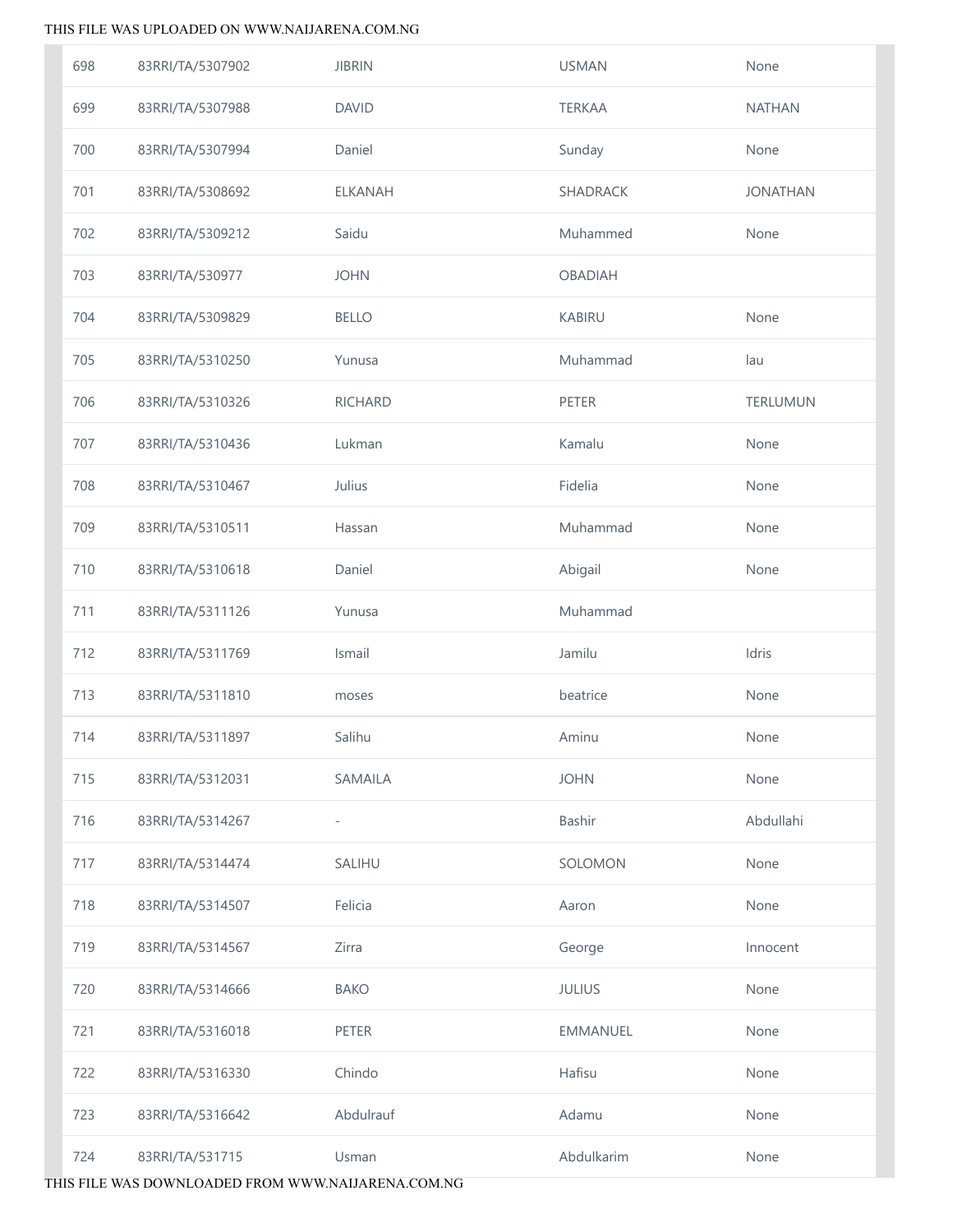| 725 | 83RRI/TA/5317469 | <b>Baba</b>     | Bello          | Rimi            |
|-----|------------------|-----------------|----------------|-----------------|
| 726 | 83RRI/TA/5317697 | <b>USMAN</b>    | <b>UMAR</b>    | None            |
| 727 | 83RRI/TA/5317819 | aliyu           | arfat          | None            |
| 728 | 83RRI/TA/5318326 | <b>DANIEL</b>   | <b>FIDELA</b>  | None            |
| 729 | 83RRI/TA/5318979 | ABDULLAHI       | <b>MANSUR</b>  | None            |
| 730 | 83RRI/TA/5319260 | muhammed        | zakiyu         | tikka           |
| 731 | 83RRI/TA/5319593 | JAMES           | NEHEMIAH       | None            |
| 732 | 83RRI/TA/5320264 | Yakubu          | Useni          | Dan'azumi       |
| 733 | 83RRI/TA/5321250 | ALI             | KAMALU         | None            |
| 734 | 83RRI/TA/5321757 | AHMED           | ABDULSALAM     | None            |
| 735 | 83RRI/TA/5322024 | Bala            | Muatir         | None            |
| 736 | 83RRI/TA/5322092 | <b>JUSTICE</b>  | <b>ANTHONY</b> | None            |
| 737 | 83RRI/TA/5322494 | Jibrilla        | Nuhu           | None            |
| 738 | 83RRI/TA/5322699 | Yakubu          | Abdulkarim     | None            |
| 739 | 83RRI/TA/5323097 | Salihu          | Muhammadu      | None            |
| 740 | 83RRI/TA/5323194 | ABUBAKAR        | <b>UZAIFA</b>  | <b>ADO</b>      |
| 741 | 83RRI/TA/5323795 | <b>YUSUF</b>    | LUKMAN         | None            |
| 742 | 83RRI/TA/5324106 | PHILIP          | RIMAMNUNGSKEB  | None            |
| 743 | 83RRI/TA/5324458 | Muazu           | Ukasha         |                 |
| 744 | 83RRI/TA/5324746 | Aboki           | Abubakar       | Mohammed        |
| 745 | 83RRI/TA/5324841 | <b>ADAM</b>     | <b>IBRAHIM</b> | <b>MUHAMMED</b> |
| 746 | 83RRI/TA/5324964 | <b>EMMANUEL</b> | <b>HUTSON</b>  | None            |
| 747 | 83RRI/TA/5324970 | Johnson         | Felis          | None            |
| 748 | 83RRI/TA/5325243 | Amadu           | Abdulrauf      | None            |
| 749 | 83RRI/TA/5325357 | Adamu           | Gazali         | None            |
| 750 | 83RRI/TA/5325602 | Baba            | Abdulsalam     | Ahmed           |
| 751 | 83RRI/TA/532589  | PHILIP          | SOLOMON        | None            |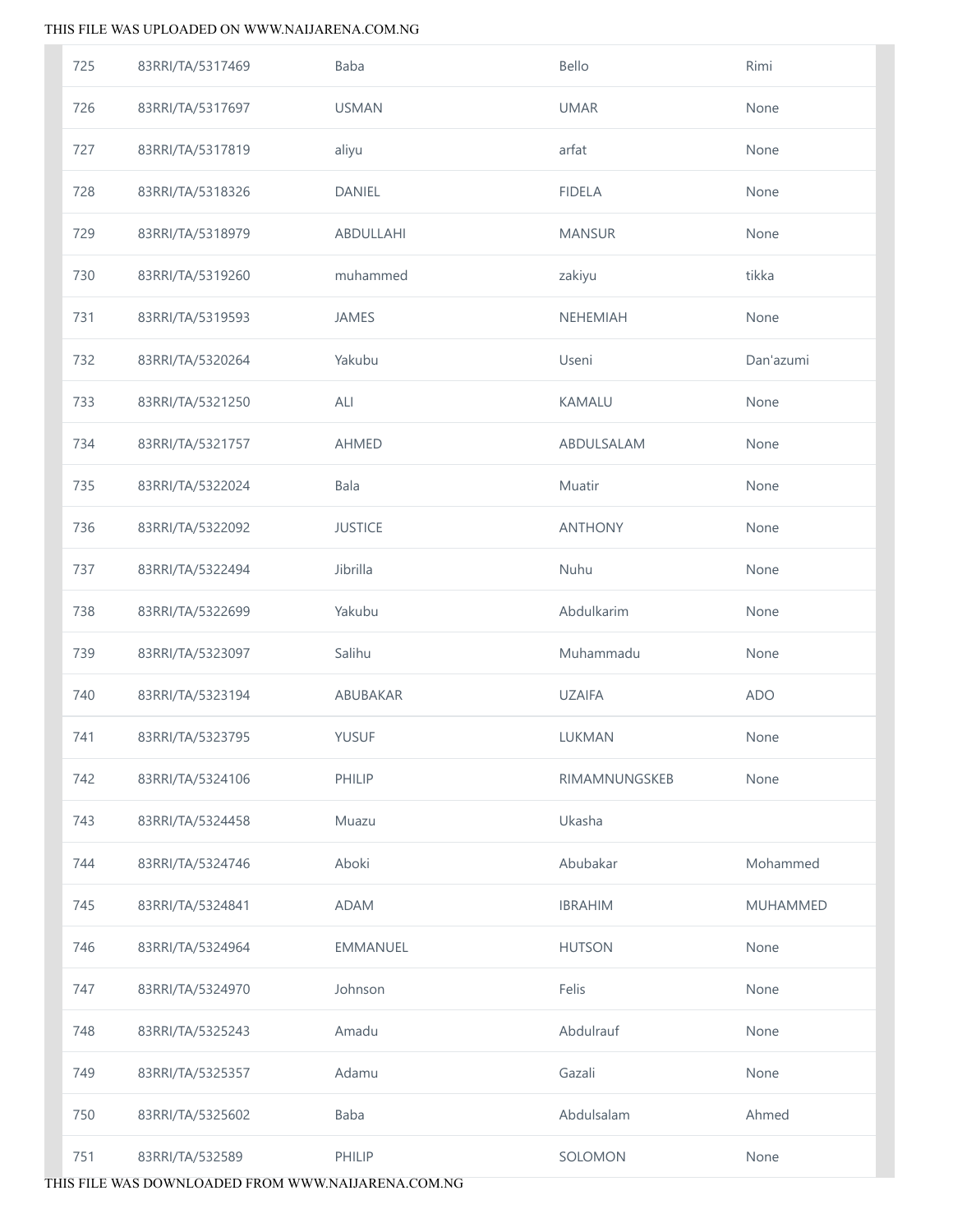| 752 | 83RRI/TA/5326067 | Ali            | Hussaini       |                      |
|-----|------------------|----------------|----------------|----------------------|
| 753 | 83RRI/TA/5326101 | Isa            | Nasiru         | Umaru                |
| 754 | 83RRI/TA/5326219 | Suleiman       | Hassan         | None                 |
| 755 | 83RRI/TA/5326237 | ADAMU          | ABDULRASHEED   | None                 |
| 756 | 83RRI/TA/5326257 | SAMARI         | <b>BELIEVE</b> | None                 |
| 757 | 83RRI/TA/5326337 | <b>DANLADI</b> | <b>AHMAD</b>   | None                 |
| 758 | 83RRI/TA/5326429 | NWUNUKEN       | PAUL           | <b>AGYO</b>          |
| 759 | 83RRI/TA/5326591 | Abubakar       | Rabiu          | None                 |
| 760 | 83RRI/TA/5326614 | <b>MADAKI</b>  | <b>MIRACLE</b> | None                 |
| 761 | 83RRI/TA/5326817 | <b>MUSA</b>    | <b>HASHIMU</b> | None                 |
| 762 | 83RRI/TA/5327063 | Wanku          | <b>Bitrus</b>  | Johnson              |
| 763 | 83RRI/TA/532725  | <b>JOSEPH</b>  | <b>LUCKY</b>   | $\ddot{\phantom{0}}$ |
| 764 | 83RRI/TA/5327301 | Nunu           | Dauda          | None                 |
| 765 | 83RRI/TA/5327518 | ABDULLAHI      | <b>MUSA</b>    | <b>UMAR</b>          |
| 766 | 83RRI/TA/5327549 | Muhammad       | Usman          | None                 |
| 767 | 83RRI/TA/5327579 | Abdulaziz      | Kabiru         | None                 |
| 768 | 83RRI/TA/5327792 | YAHAYA         | <b>MUTTAKA</b> | <b>BOSE</b>          |
| 769 | 83RRI/TA/5327915 | ADAMU          | ALIYU          | <b>IBRAHIM</b>       |
| 770 | 83RRI/TA/5328156 | Saidu          | Yahuza         | None                 |
| 771 | 83RRI/TA/532841  | Abubakar       | Hassan         | Habu-Alago           |
| 772 | 83RRI/TA/5328619 | Shai'bu        | Masa'ud        | Wakili               |
| 773 | 83RRI/TA/5329084 | SANI           | <b>HALILU</b>  | None                 |
| 774 | 83RRI/TA/5329596 | Abubakar       | Atiku          | None                 |
| 775 | 83RRI/TA/5329749 | Aminu          | Abubakar       | None                 |
| 776 | 83RRI/TA/5330036 | Yusuf          | Istifanus      | None                 |
| 777 | 83RRI/TA/5330486 | <b>BAKO</b>    | <b>FAHAD</b>   | A                    |
| 778 | 83RRI/TA/5330927 | Haruna         | Usman          | None                 |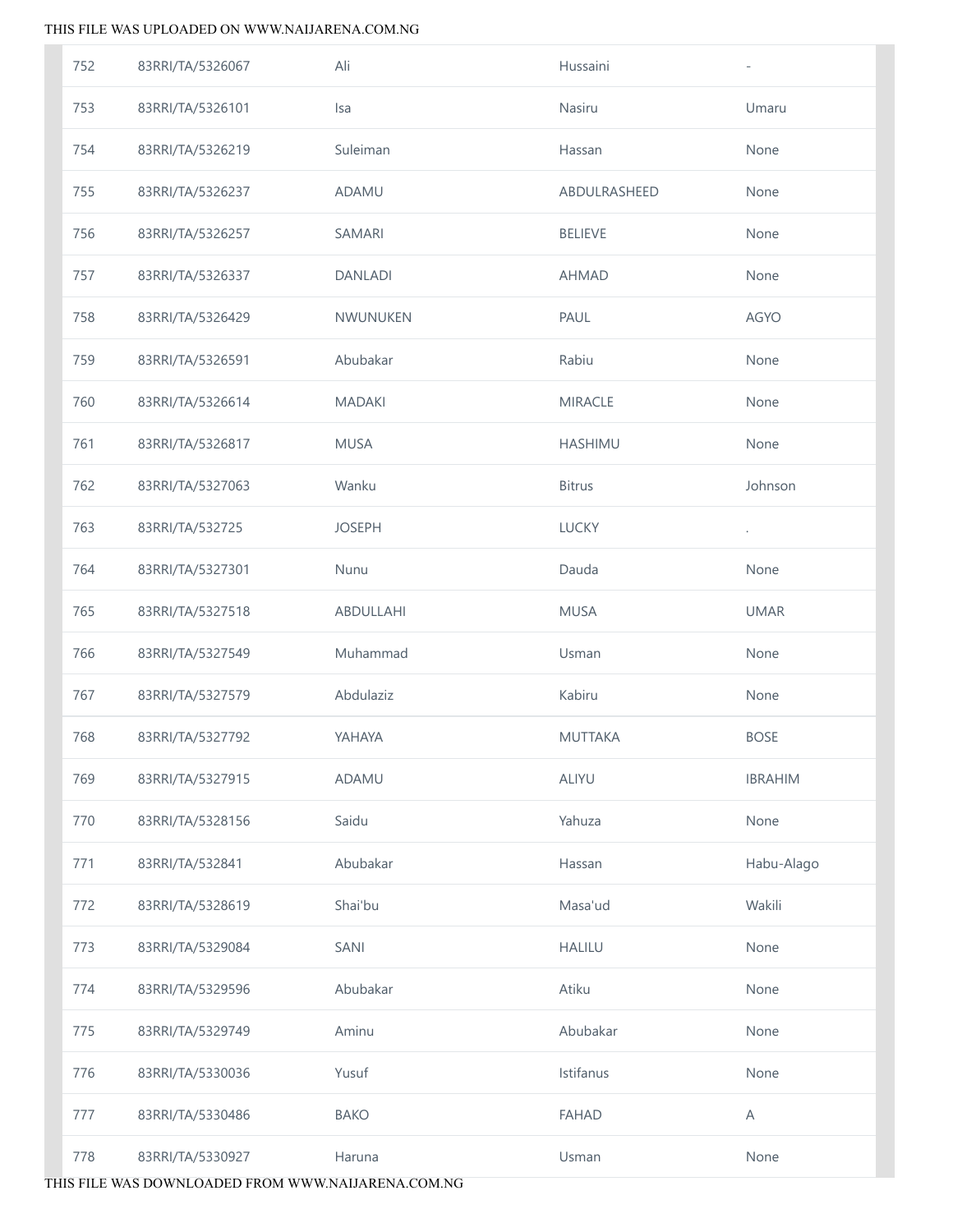| 779 | 83RRI/TA/5331177 | <b>GIDEON</b>  | NAALLAH        | None            |
|-----|------------------|----------------|----------------|-----------------|
| 780 | 83RRI/TA/5331248 | Idris          | Shamsudeen     | None            |
| 781 | 83RRI/TA/533145  | Bala           | Sani           | None            |
| 782 | 83RRI/TA/5331546 | Umar           | Maryam         | None            |
| 783 | 83RRI/TA/5331594 | <b>DAVID</b>   | <b>JERRY</b>   | YENET           |
| 784 | 83RRI/TA/5331754 | Jacob          | Praise         | None            |
| 785 | 83RRI/TA/5331843 | Dennis         | Shadrach       | None            |
| 786 | 83RRI/TA/5331943 | ADAMU          | ABDULRAHMAN    | None            |
| 787 | 83RRI/TA/5332078 | james          | joshua         | None            |
| 788 | 83RRI/TA/5332098 | <b>MUSA</b>    | <b>USMAN</b>   | <b>MUHAMMAD</b> |
| 789 | 83RRI/TA/5332303 | Daniel         | Ibrahim        | None            |
| 790 | 83RRI/TA/5332571 | <b>BALA</b>    | <b>BUHARI</b>  | <b>RIMI</b>     |
| 791 | 83RRI/TA/5332696 | Simon          | Philip         | None            |
| 792 | 83RRI/TA/5332721 | LIBERTY        | <b>BERNARD</b> | YEWEUIN         |
| 793 | 83RRI/TA/533360  | Yusuf          | Andekuba       | l.              |
| 794 | 83RRI/TA/5333600 | <b>IDRIS</b>   | YAHAYA         | None            |
| 795 | 83RRI/TA/5333796 | Shuaibu        | Jibrin         | Maida           |
| 796 | 83RRI/TA/5333889 | Muhammed       | Abdulmumini    | None            |
| 797 | 83RRI/TA/533455  | AKUME          | <b>JUSTINE</b> | None            |
| 798 | 83RRI/TA/533463  | <b>BASHIR</b>  | <b>FAHAD</b>   | None            |
| 799 | 83RRI/TA/5335183 | <b>JAMES</b>   | <b>DESTINY</b> | None            |
| 800 | 83RRI/TA/5336004 | <b>DESTINY</b> | <b>JAMES</b>   | None            |
| 801 | 83RRI/TA/5336033 | Kabiru         | Umar           | None            |
| 802 | 83RRI/TA/5336097 | Tar            | Tertsea        | Eneast          |
| 803 | 83RRI/TA/5336148 | Yakubu         | Pheedivah      | Ahijo           |
| 804 | 83RRI/TA/5336493 | Rimamcwe       | Jonathan       | None            |
| 805 | 83RRI/TA/5337257 | Dauda          | Bello          | None            |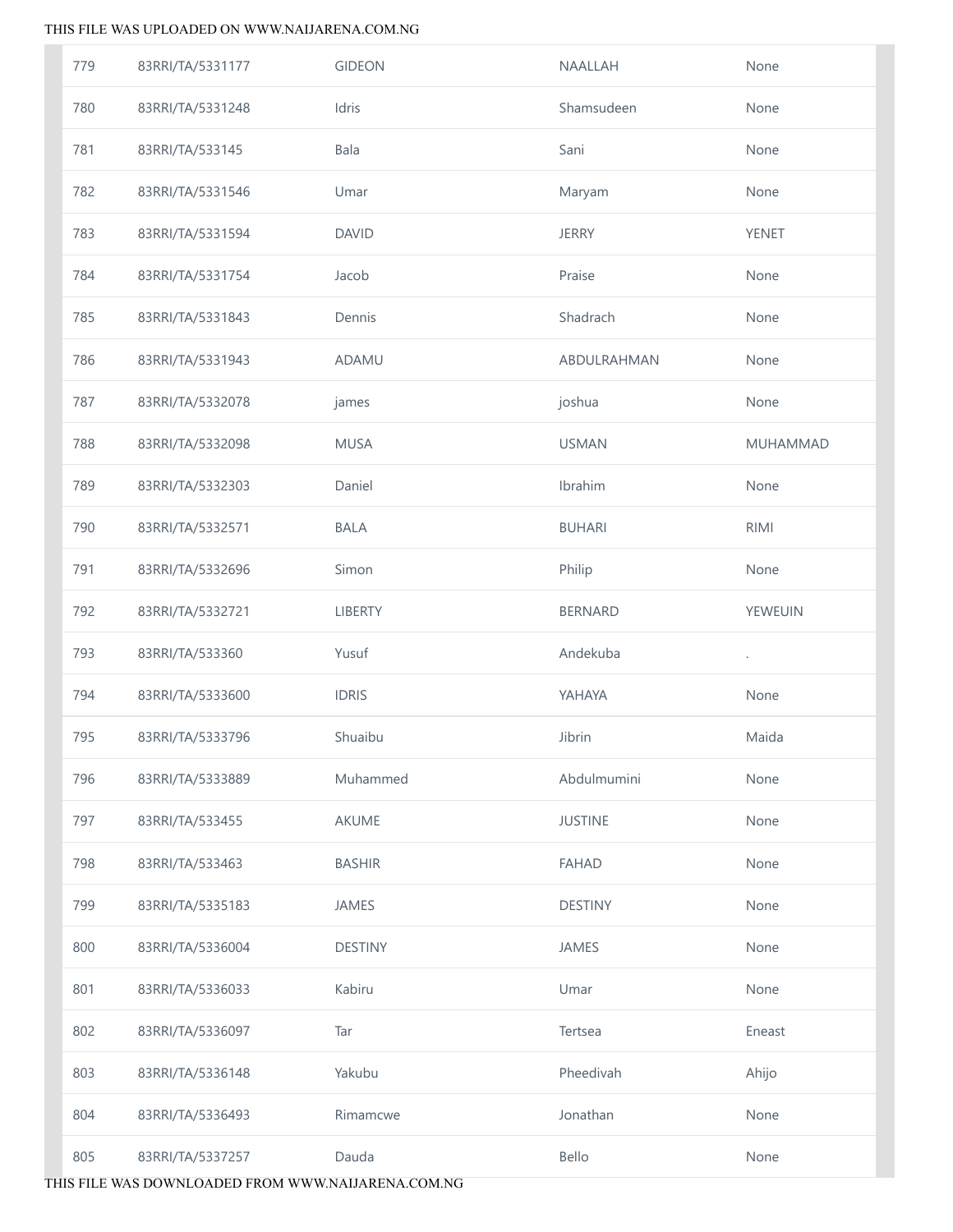| 806 | 83RRI/TA/5337784 | <b>DESTINY</b>  | JAMES           | None          |
|-----|------------------|-----------------|-----------------|---------------|
| 807 | 83RRI/TA/533821  | Wilson          | Justine         | None          |
| 808 | 83RRI/TA/5338218 | <b>ISHAKU</b>   | SANI            | ABACHA        |
| 809 | 83RRI/TA/5338314 | Aminu           | Hamza           | None          |
| 810 | 83RRI/TA/5338610 | Thomas          | Anthony         | None          |
| 811 | 83RRI/TA/5338640 | <b>AHMAD</b>    | <b>NASIRU</b>   | None          |
| 812 | 83RRI/TA/533866  | <b>ISA</b>      | <b>MUHAMMED</b> | `NURU         |
| 813 | 83RRI/TA/5338716 | <b>TERKIMBI</b> | <b>TERKAA</b>   | PHILIP        |
| 814 | 83RRI/TA/5338958 | ANDENUM         | <b>ANDY</b>     | <b>MONDAY</b> |
| 815 | 83RRI/TA/533933  | <b>MARKUS</b>   | AYUBA           | None          |
| 816 | 83RRI/TA/5339342 | AUDU            | <b>UMAR</b>     | None          |
| 817 | 83RRI/TA/5339365 | <b>HUDU</b>     | AUWALU          |               |
| 818 | 83RRI/TA/5339464 | <b>JIRBIN</b>   | <b>USAMA</b>    | None          |
| 819 | 83RRI/TA/5339540 | ABDULLAHI       | ADAMU           | None          |
| 820 | 83RRI/TA/5339954 | ABUBAKAR        | <b>USMAN</b>    | None          |
| 821 | 83RRI/TA/5340012 | Rabiu           | Ziyau           | None          |
| 822 | 83RRI/TA/5340064 | Abdullahi       | Yahaya          | None          |
| 823 | 83RRI/TA/5340792 | <b>FARUK</b>    | <b>MONDAY</b>   | <b>MEMZUN</b> |
| 824 | 83RRI/TA/534227  | ABUBAKAR        | <b>SALIHU</b>   |               |
| 825 | 83RRI/TA/5342293 | SUNDAY          | <b>GLORY</b>    | SAMUEL        |
| 826 | 83RRI/TA/5342561 | Mathew          | Mker            | T             |
| 827 | 83RRI/TA/534284  | James           | Jigfihchi       | Yahuda        |
| 828 | 83RRI/TA/5343187 | ANDEBENTAK      | <b>JEBRIN</b>   | None          |
| 829 | 83RRI/TA/5343419 | <b>ORYINA</b>   | <b>DENNIS</b>   | <b>TSAV</b>   |
| 830 | 83RRI/TA/5343791 | Mohammed        | Maina           | Tukur         |
| 831 | 83RRI/TA/5343865 | SAMAILA         | <b>IJABANI</b>  | None          |
| 832 | 83RRI/TA/5344181 | <b>NTE</b>      | <b>FERNANDO</b> | <b>FRIDAY</b> |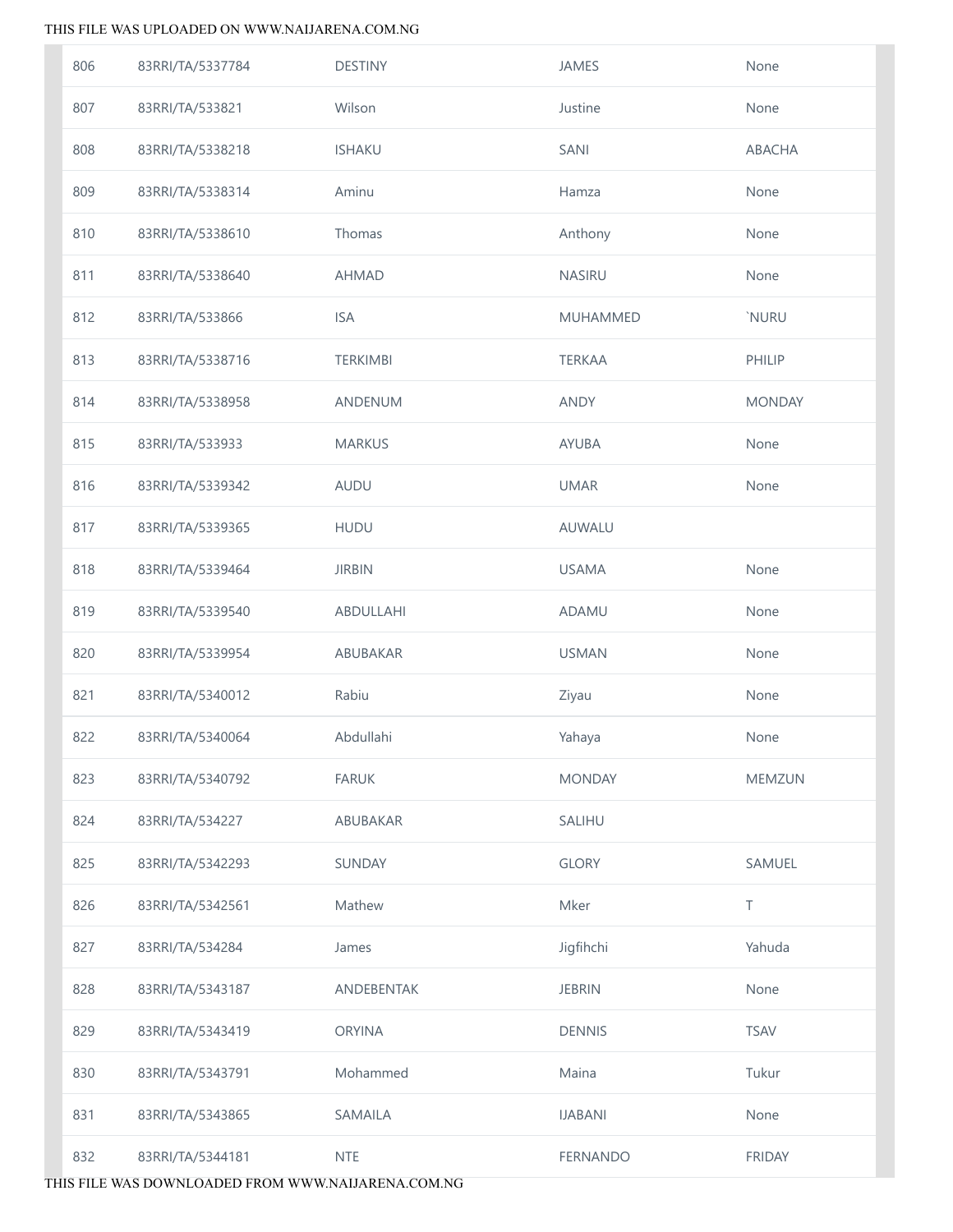| 833 | 83RRI/TA/5344677 | <b>USMAN</b>     | <b>HUSSAINI</b>   | None                     |
|-----|------------------|------------------|-------------------|--------------------------|
| 834 | 83RRI/TA/5344885 | ABUBAKAR         | <b>BASHIR</b>     | MUHAMMED                 |
| 835 | 83RRI/TA/534552  | Usman            | Abdulkarim        |                          |
| 836 | 83RRI/TA/5345948 | Musa             | Yahuza            | None                     |
| 837 | 83RRI/TA/5346309 | <b>JONAH</b>     | <b>GLADYS</b>     | <b>KATARA</b>            |
| 838 | 83RRI/TA/534649  | <b>MACKLACK</b>  | CHARLES           | SINGLACK                 |
| 839 | 83RRI/TA/534732  | <b>MUSA</b>      | <b>MUZAFAR</b>    | None                     |
| 840 | 83RRI/TA/5347777 | ADAMU            | <b>HIZBUDDEEN</b> | BABANGIDA                |
| 841 | 83RRI/TA/5347894 | John             | Bernard           | None                     |
| 842 | 83RRI/TA/5347930 | Umar             | Mubarak           | None                     |
| 843 | 83RRI/TA/5348308 | YAKUBU           | <b>MUHAMMED</b>   | None                     |
| 844 | 83RRI/TA/5348536 | <b>ADAM</b>      | <b>ALFA</b>       | None                     |
| 845 | 83RRI/TA/5348542 | Ayuba            | Mutapha           | None                     |
| 846 | 83RRI/TA/5348624 | <b>DONATUS</b>   | <b>VICENT</b>     | None                     |
| 847 | 83RRI/TA/5348685 | Adamu            | Salmanu           | $\overline{\phantom{a}}$ |
| 848 | 83RRI/TA/5348695 | <b>ISAAC</b>     | <b>THANKGOD</b>   | None                     |
| 849 | 83RRI/TA/5348775 | <b>ILIYA</b>     | <b>ISAAC</b>      | None                     |
| 850 | 83RRI/TA/5348938 | Isa              | Nura              | None                     |
| 851 | 83RRI/TA/5349031 | AUWALU           | <b>USMAN</b>      | None                     |
| 852 | 83RRI/TA/5349251 | Imani            | Progress          | None                     |
| 853 | 83RRI/TA/5349267 | Rimamshong       | Caleb             | A                        |
| 854 | 83RRI/TA/5349418 | Ade              | Joseph            | None                     |
| 855 | 83RRI/TA/5349625 | Zabadi           | Joshua            | Mallam                   |
| 856 | 83RRI/TA/5349785 | MAIMUNA MUHAMMAD | <b>DAHIRU</b>     | None                     |
| 857 | 83RRI/TA/5350048 | Usman            | Ibrahim           | None                     |
| 858 | 83RRI/TA/535006  | Muhammad         | Dahiru            | Ardo                     |
| 859 | 83RRI/TA/535014  | YAKUBU           | ANDESANTOP        | None                     |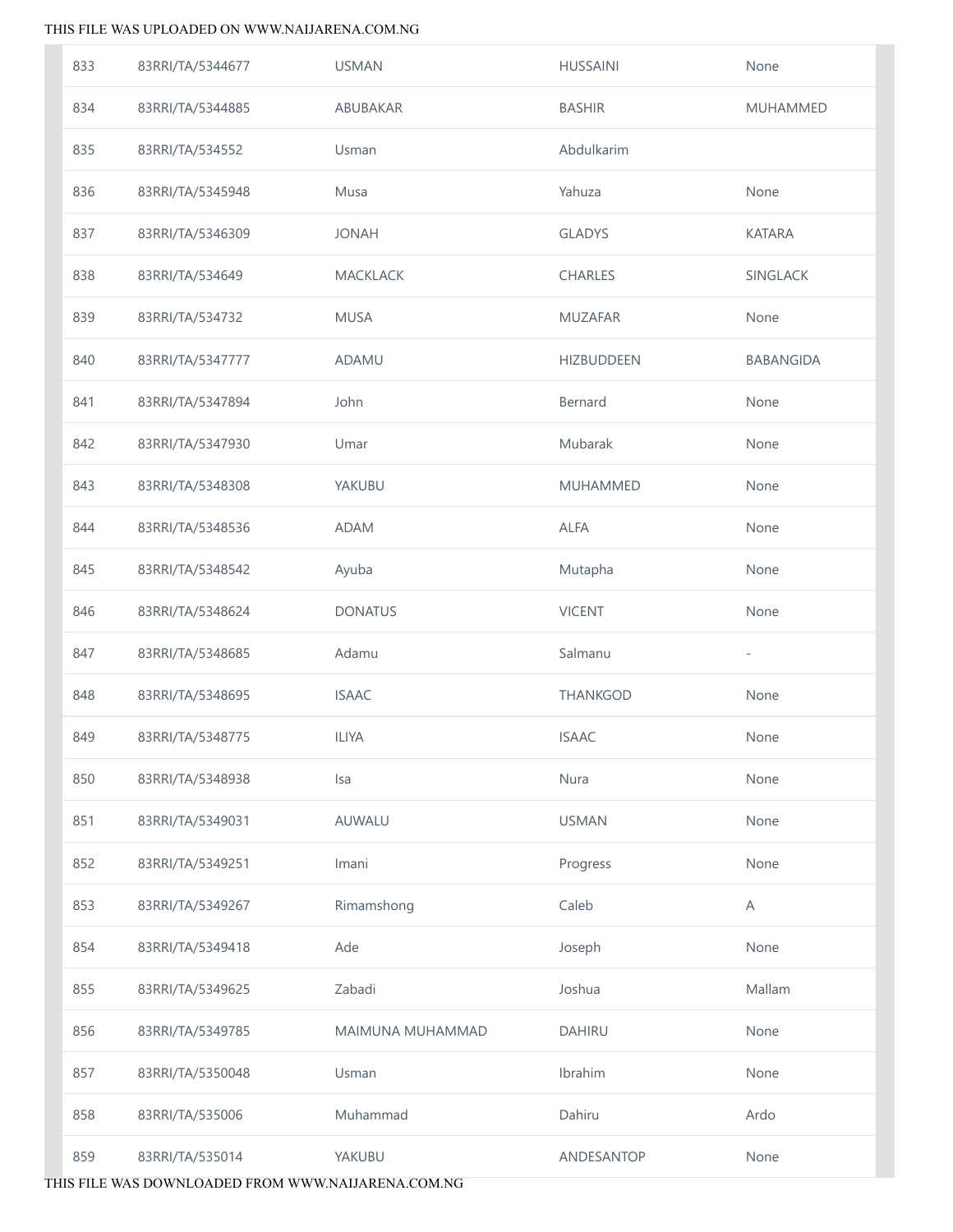| 860 | 83RRI/TA/5350268 | Isa               | Ali                | None          |
|-----|------------------|-------------------|--------------------|---------------|
| 861 | 83RRI/TA/5351067 | <b>ISHAKA</b>     | <b>IBRAHIM</b>     | None          |
| 862 | 83RRI/TA/5351121 | ADAMU             | ABDULKADIR         | None          |
| 863 | 83RRI/TA/5351788 | $\overline{a}$    | Usama              | Kallamu       |
| 864 | 83RRI/TA/5352020 | Usman             | Abdurazak          |               |
| 865 | 83RRI/TA/5352124 | Asawa             | Amos               | Joro          |
| 866 | 83RRI/TA/5352182 | <b>REUBEN</b>     | <b>HASSAN</b>      |               |
| 867 | 83RRI/TA/5352229 | SOLOMON           | <b>CHRISTOPHER</b> | None          |
| 868 | 83RRI/TA/5352316 | <b>BALA</b>       | ABDULKARIM         | None          |
| 869 | 83RRI/TA/5352489 | ALEXANDER         | <b>MAMISO</b>      | None          |
| 870 | 83RRI/TA/5352843 | <b>DAHIRU</b>     | SANI               | <b>DOPAH</b>  |
| 871 | 83RRI/TA/5353611 | <b>DAUDA</b>      | <b>AMINU</b>       | <b>KUSA</b>   |
| 872 | 83RRI/TA/5353703 | <b>ALIYU</b>      | <b>USMAN</b>       | SALEH         |
| 873 | 83RRI/TA/5353730 | <b>MOHAMMAD</b>   | ABDULLAHI          | None          |
| 874 | 83RRI/TA/5354286 | <b>ALKASIM</b>    | SHAMSU             | None          |
| 875 | 83RRI/TA/535443  | <b>IBRAHIM</b>    | <b>HARUNA</b>      | None          |
| 876 | 83RRI/TA/5354576 | <b>TITUS</b>      | ANUM               | <b>ASAAGA</b> |
| 877 | 83RRI/TA/5354934 | Mbandemun         | Faith              | None          |
| 878 | 83RRI/TA/5355216 | <b>MUHAMMAD</b>   | SULAIMAN           | None          |
| 879 | 83RRI/TA/5355217 | Sani              | Naziru             | None          |
| 880 | 83RRI/TA/5355340 | <b>MOHAMMED</b>   | <b>ABDULLAHI</b>   |               |
| 881 | 83RRI/TA/5355409 | Jonathan          | John               | None          |
| 882 | 83RRI/TA/5355595 | Abdulhamid        | Umar               | Adamu         |
| 883 | 83RRI/TA/5355705 | <b>IBRAHIM</b>    | <b>BALA</b>        |               |
| 884 | 83RRI/TA/535597  | <b>EMMANUEL</b>   | <b>FRANCIS</b>     | None          |
| 885 | 83RRI/TA/5356673 | <b>ABDULMAJID</b> | <b>MOHAMMED</b>    | None          |
| 886 | 83RRI/TA/535680  | PETER             | EMMANUEL           | None          |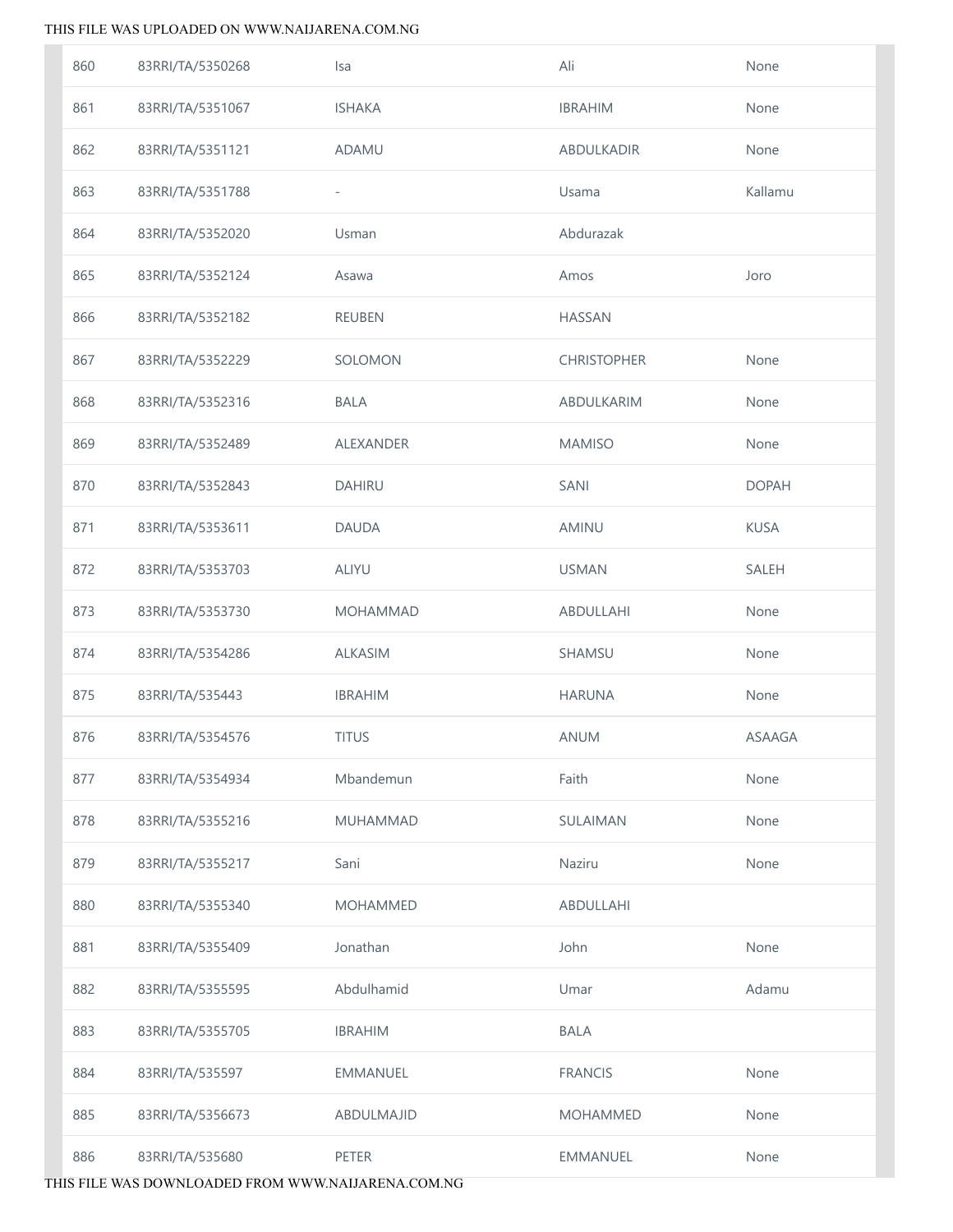| 887 | 83RRI/TA/5356989 | <b>MAGANA</b>   | <b>ALIYU</b>   | None           |
|-----|------------------|-----------------|----------------|----------------|
| 888 | 83RRI/TA/5357687 | Myaga           | Geoffery       | None           |
| 889 | 83RRI/TA/5357732 | Yakubu          | Umar           | None           |
| 890 | 83RRI/TA/5357890 | Zakari          | Abdulmumini    | None           |
| 891 | 83RRI/TA/5358359 | Mohammed        | <b>Bukar</b>   | None           |
| 892 | 83RRI/TA/5358489 | <b>GARBA</b>    | <b>NASAMU</b>  | None           |
| 893 | 83RRI/TA/5358712 | <b>MUHAMMED</b> | <b>HAMIDU</b>  | S              |
| 894 | 83RRI/TA/5358764 | <b>KENNETH</b>  | SALEMGA        | <b>AKUMAVE</b> |
| 895 | 83RRI/TA/5359019 | ADAMU           | SHEHU          | None           |
| 896 | 83RRI/TA/5359200 | <b>BAKARI</b>   | <b>STEPHEN</b> | <b>PADDE</b>   |
| 897 | 83RRI/TA/5359419 | Danlami         | Raina          | Hassan         |
| 898 | 83RRI/TA/5359470 | Newton          | Earnest        | Hamuel         |
| 899 | 83RRI/TA/5359725 | Dura            | Jacob          | Tehemba        |
| 900 | 83RRI/TA/5360329 | <b>IBRAHIM</b>  | <b>GIDEON</b>  | KOZE           |
| 901 | 83RRI/TA/5360482 | Adamu           | Umaru          | Muhammad       |
| 902 | 83RRI/TA/5360591 | Mohammed        | Usman          | None           |
| 903 | 83RRI/TA/5360989 | YAHAYA          | <b>GARBA</b>   | None           |
| 904 | 83RRI/TA/5361232 | Yakubu          | Sonekan        | None           |
| 905 | 83RRI/TA/5361486 | Umar            | Mubarak        | None           |
| 906 | 83RRI/TA/5361644 | $\overline{a}$  | Ahmad          | Abdulsalam     |
| 907 | 83RRI/TA/5362572 | <b>HAMZA</b>    | <b>UKASHA</b>  | <b>BELLO</b>   |
| 908 | 83RRI/TA/5362637 | Lawan           | Abbas          | Tukur          |
| 909 | 83RRI/TA/5363520 | <b>DANLADI</b>  | <b>MANIRU</b>  | SANKIRA        |
| 910 | 83RRI/TA/5363845 | $\overline{a}$  | Salihu         | Adamu          |
| 911 | 83RRI/TA/5363979 | Abdul           | Jolly          | None           |
| 912 | 83RRI/TA/536412  | Mairiga         | Ibrahim        | Abdulrahman    |
| 913 | 83RRI/TA/5364574 | <b>IBRAHIM</b>  | SADAM          | None           |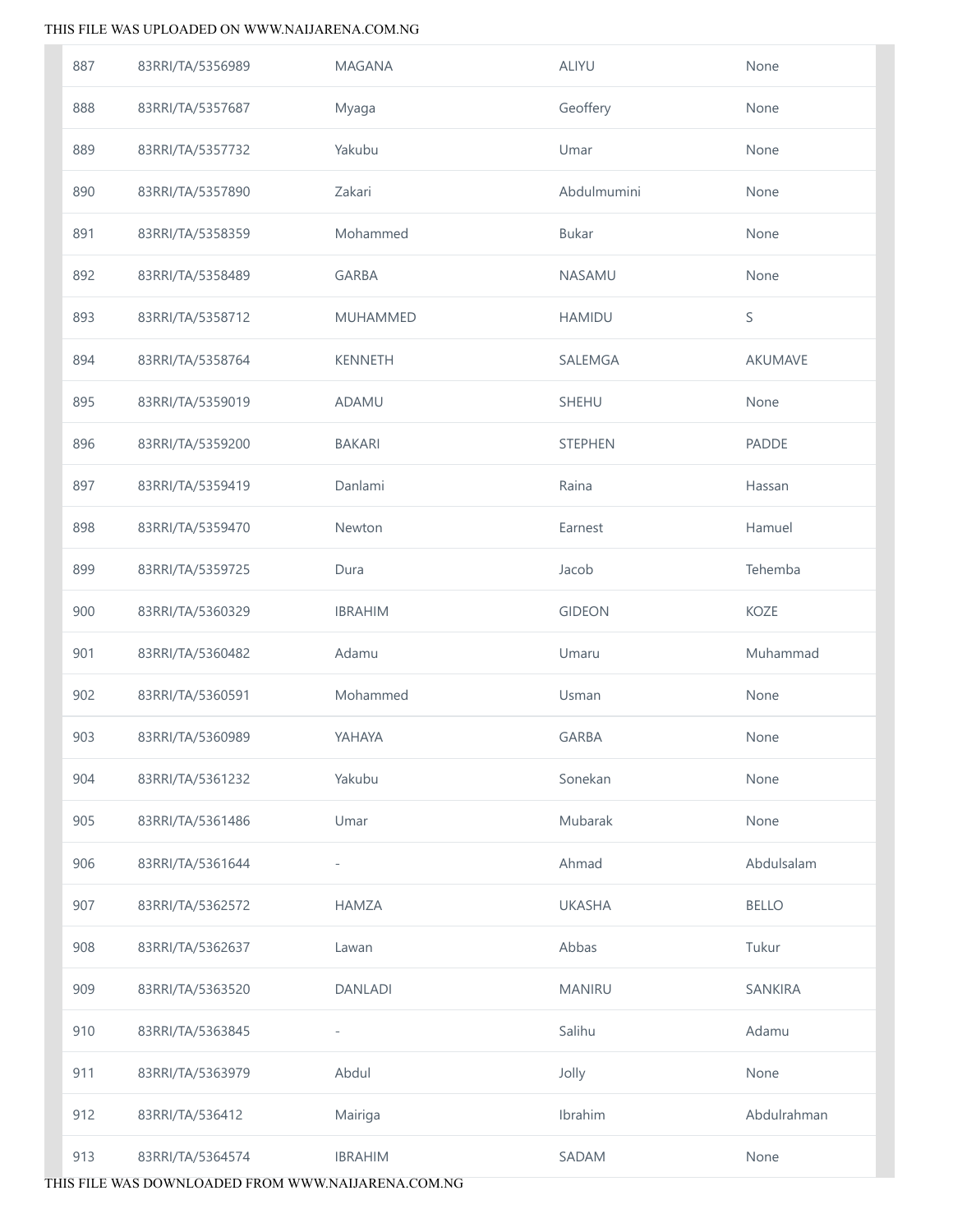| 914 | 83RRI/TA/5364588 | Dan saa         | Munkailu           | <b>Buba</b>   |
|-----|------------------|-----------------|--------------------|---------------|
| 915 | 83RRI/TA/5364843 | AYUBA           | MUHAMMED           | None          |
| 916 | 83RRI/TA/5365266 | <b>MOHAMMED</b> | ABUBAKAR           | None          |
| 917 | 83RRI/TA/5365575 | <b>MISA</b>     | <b>NURU</b>        | None          |
| 918 | 83RRI/TA/5365584 | MUHAMMAD        | ABDULHAMED         | None          |
| 919 | 83RRI/TA/536575  | <b>TANKO</b>    | SUNDAY             | None          |
| 920 | 83RRI/TA/5366298 | ADAMU           | ABDULLAHI          | JELLA         |
| 921 | 83RRI/TA/5366782 | AMINU           | <b>MANSUR</b>      | <b>DAKARE</b> |
| 922 | 83RRI/TA/5367958 | <b>MATHEW</b>   | ABEDNEGO           | None          |
| 923 | 83RRI/TA/5368115 | <b>AMINU</b>    | <b>DAHIRU</b>      | <b>DAHIRU</b> |
| 924 | 83RRI/TA/5368317 | Patience        | Moses              | None          |
| 925 | 83RRI/TA/5368672 | DAUDA           | ABBAS              | <b>MALLAM</b> |
| 926 | 83RRI/TA/5368673 | <b>DANLADI</b>  | <b>RIMAMFENTEN</b> | None          |
| 927 | 83RRI/TA/5368885 | Tanko           | Ukasha             | Zubairu       |
| 928 | 83RRI/TA/5369757 | $\overline{a}$  | Mubarak            | Umar          |
| 929 | 83RRI/TA/5369820 | ADAMU           | ZULHAIRU           | None          |
| 930 | 83RRI/TA/5369970 | Victor          | Jibatswen          | К             |
| 931 | 83RRI/TA/5370235 | Livingstone     | Yambanecchogo      | Hamza         |
| 932 | 83RRI/TA/5370587 | <b>ISA</b>      | YAKUBU             | None          |
| 933 | 83RRI/TA/5371231 | AHMADU          | <b>SAHABI</b>      | None          |
| 934 | 83RRI/TA/5371251 | SANI            | <b>IMRANA</b>      | None          |
| 935 | 83RRI/TA/5371360 | Misa            | Dahiru             |               |
| 936 | 83RRI/TA/5371530 | <b>MUSTAPHA</b> | <b>MUHAMMED</b>    | None          |
| 937 | 83RRI/TA/5371734 | <b>ISHAKU</b>   | <b>DANLADI</b>     | None          |
| 938 | 83RRI/TA/5371828 | Psalm           | Joel               | None          |
| 939 | 83RRI/TA/5373351 | Lawrence        | Andrew             | None          |
| 940 | 83RRI/TA/5373611 | <b>ISA</b>      | SAIDU              | None          |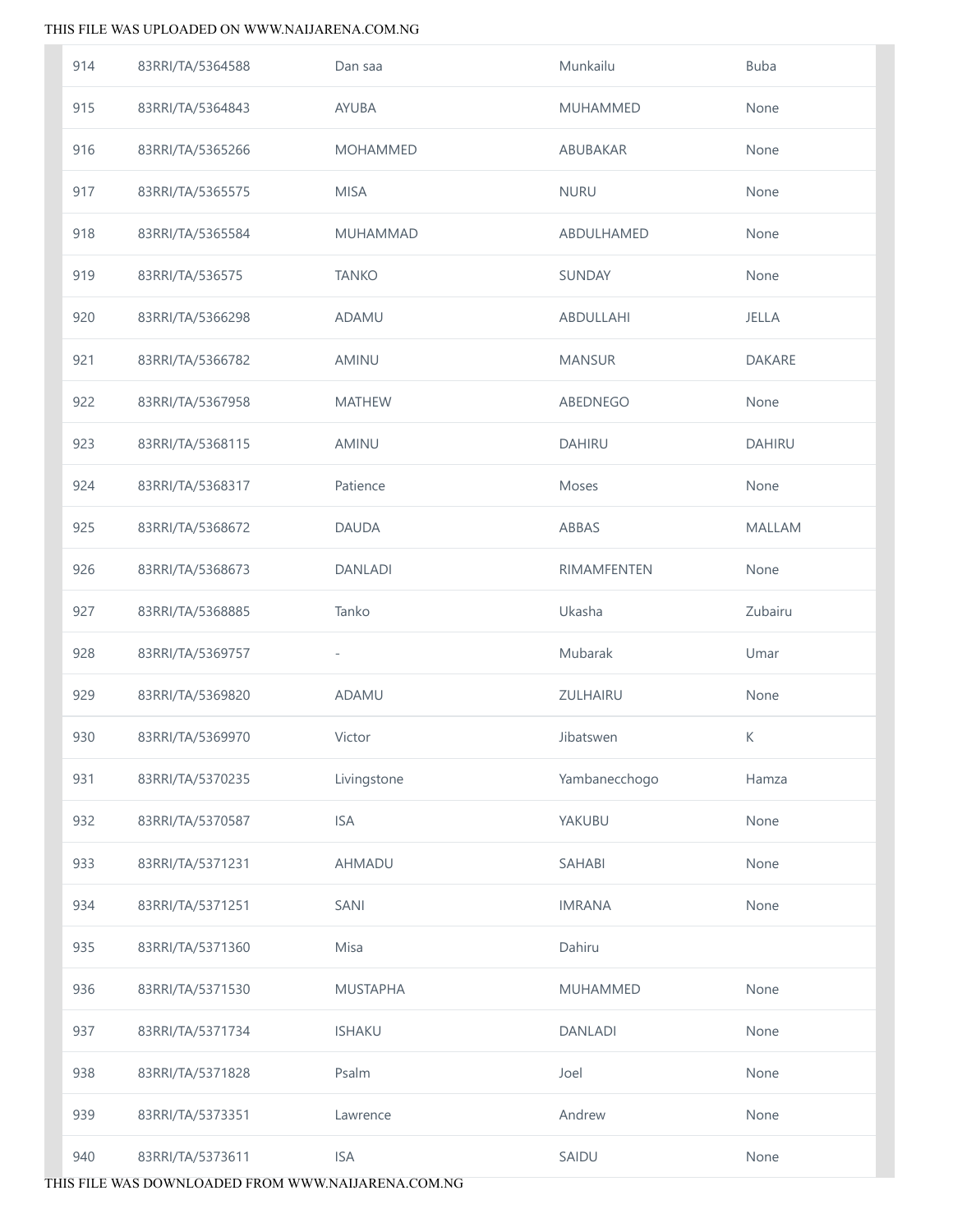| 941 | 83RRI/TA/5374092 | Muhammed         | Ibrahim         | None               |
|-----|------------------|------------------|-----------------|--------------------|
| 942 | 83RRI/TA/537463  | NYANGKUN         | <b>KUNI</b>     | None               |
| 943 | 83RRI/TA/5375657 | Mohammed         | Zaharadeen      | None               |
| 944 | 83RRI/TA/537573  | ADAMU            | <b>YUSUF</b>    | None               |
| 945 | 83RRI/TA/5375965 | YOHANNA          | <b>TIMOTHY</b>  | None               |
| 946 | 83RRI/TA/537604  | DAME             | <b>JOSEPH</b>   | <b>JUSTINE</b>     |
| 947 | 83RRI/TA/5376048 | Ali              | Abdullahi       | None               |
| 948 | 83RRI/TA/5376126 | Levi             | Emmanuel        | None               |
| 949 | 83RRI/TA/5376167 | Muhammad         | Adamu           | None               |
| 950 | 83RRI/TA/5376388 | <b>GARPIYA</b>   | <b>NAYEBA</b>   | <b>NONGHA</b>      |
| 951 | 83RRI/TA/5376407 | ABUBAKAR         | AHMADU          | None               |
| 952 | 83RRI/TA/5376496 | Luka             | Ande            | None               |
| 953 | 83RRI/TA/5376588 | <b>ISHAKU</b>    | <b>ISHEMEL</b>  | None               |
| 954 | 83RRI/TA/5376799 | LAVO             | <b>PATIENCE</b> | <b>CHRISTOPHER</b> |
| 955 | 83RRI/TA/5377471 | SAID             | <b>AHMAD</b>    | <b>PITIKO</b>      |
| 956 | 83RRI/TA/5377498 | Musa             | Ibrahim         | Liman              |
| 957 | 83RRI/TA/5377879 | Philip           | Pacific         | None               |
| 958 | 83RRI/TA/5378018 | Isa              | Kabiru          | None               |
| 959 | 83RRI/TA/5378426 | Lawrence         | Julius          | None               |
| 960 | 83RRI/TA/5378840 | sabastine        | patrick         | jolly              |
| 961 | 83RRI/TA/537907  | <b>FRIDAY</b>    | <b>FERNANDO</b> | <b>NTE</b>         |
| 962 | 83RRI/TA/5379489 | <b>ABUBAKAR</b>  | ANAS            |                    |
| 963 | 83RRI/TA/5379492 | <b>UMAR</b>      | ABUL-FATAHI     | <b>MUSA</b>        |
| 964 | 83RRI/TA/5379520 | Shafiu           | Haruan          |                    |
| 965 | 83RRI/TA/5380032 | Yakubu           | Abdulaziz       | Umar               |
| 966 | 83RRI/TA/5380053 | <b>ABDULHADI</b> | <b>IDRIS</b>    | None               |
| 967 | 83RRI/TA/5380397 | Satanga          | Bisoya          | None               |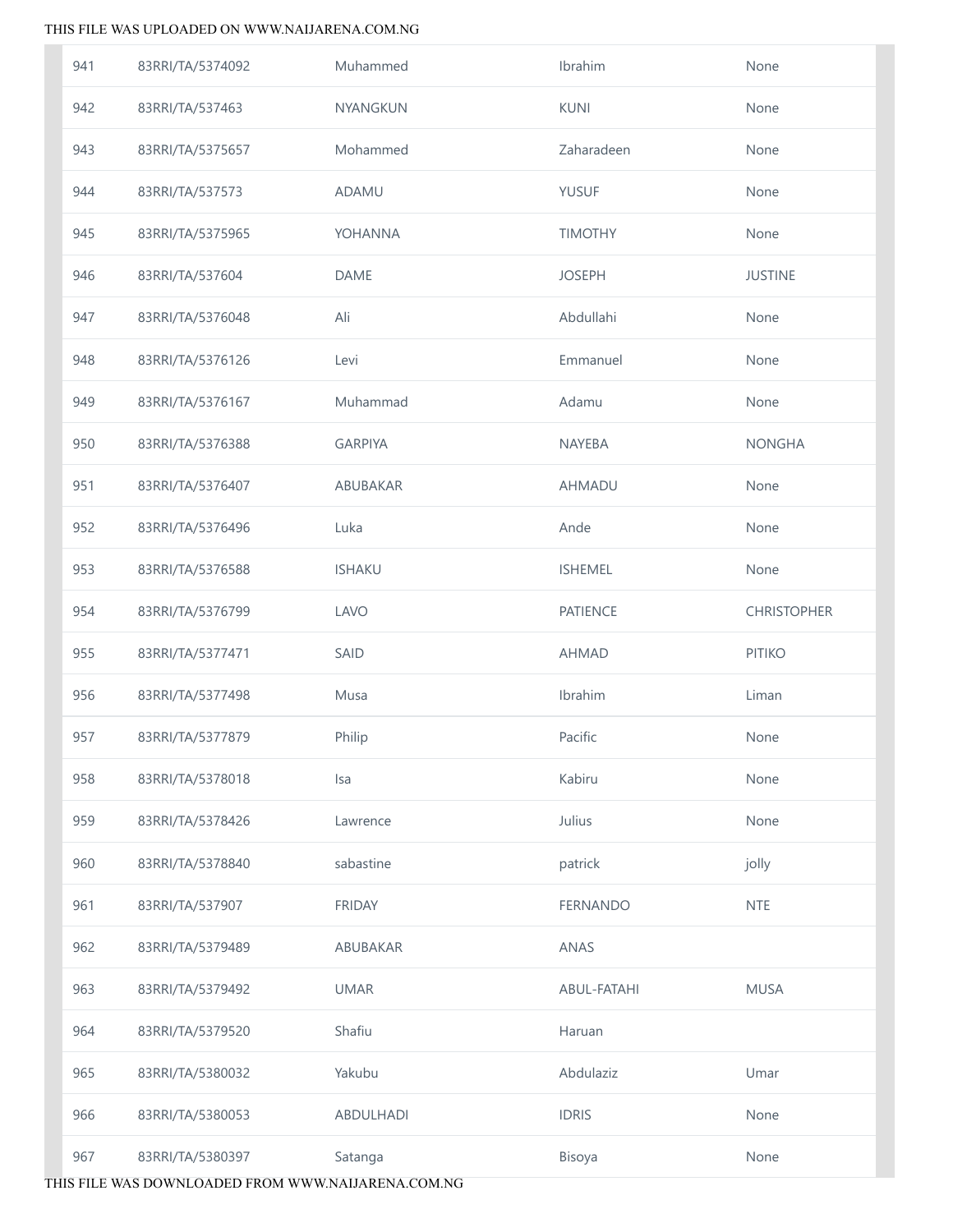| 968 | 83RRI/TA/5380519 | SHIZWA           | <b>GODWIN</b>    | None           |
|-----|------------------|------------------|------------------|----------------|
| 969 | 83RRI/TA/538080  | Kubby            | Jonathan         | None           |
| 970 | 83RRI/TA/5381692 | Hassan           | Adamu            | Abubakar       |
| 971 | 83RRI/TA/538181  | <b>IBRAHIM</b>   | <b>ALEXANDER</b> | <b>JATO</b>    |
| 972 | 83RRI/TA/5381845 | Umar             | Faisal           | Zakari         |
| 973 | 83RRI/TA/5382089 | ADAMU            | SALISU           | <b>ISHAQ</b>   |
| 974 | 83RRI/TA/5382460 | Yaaqub           | Ridwan           | None           |
| 975 | 83RRI/TA/5382523 | <b>GAMBO</b>     | <b>HAFIZU</b>    | <b>BAKO</b>    |
| 976 | 83RRI/TA/5382710 | BILYAMINU        | MUHAMMAD         | <b>YERIMA</b>  |
| 977 | 83RRI/TA/5382895 | ZAGGI            | PEACE            | <b>STEPHEN</b> |
| 978 | 83RRI/TA/5382926 | <b>HARUNA</b>    | <b>YUSUF</b>     | <b>NONE</b>    |
| 979 | 83RRI/TA/5383235 | Kyambe           | Mathew           | None           |
| 980 | 83RRI/TA/5383482 | <b>IDRIS</b>     | <b>ISHAQ</b>     | None           |
| 981 | 83RRI/TA/5384029 | Ibrahim          | Suleiman         | Danladi        |
| 982 | 83RRI/TA/5384256 | SULE             | <b>BUHARI</b>    | None           |
| 983 | 83RRI/TA/538450  | Aliyu            | Yusuf            | None           |
| 984 | 83RRI/TA/5384519 | Akila            | Albert           |                |
| 985 | 83RRI/TA/5385663 | DANJUMA          | <b>JAMES</b>     | None           |
| 986 | 83RRI/TA/5385712 | Halilu           | Abdulhadi        | None           |
| 987 | 83RRI/TA/5386943 | <b>BABANGIDA</b> | ABDULSALAMI      | None           |
| 988 | 83RRI/TA/5387213 | <b>UMAR</b>      | BABAYARO         | None           |
| 989 | 83RRI/TA/5387265 | Agyo             | Joshua           | None           |
| 990 | 83RRI/TA/5387374 | Unduga           | Saviour          | Tersoo         |
| 991 | 83RRI/TA/5387484 | Mohammed         | Sharif           | None           |
| 992 | 83RRI/TA/5388120 | Umar             | Adamu            | None           |
| 993 | 83RRI/TA/538853  | Msuega           | Cletus           | None           |
| 994 | 83RRI/TA/5388848 | Usman            | Hamza            | Hamman         |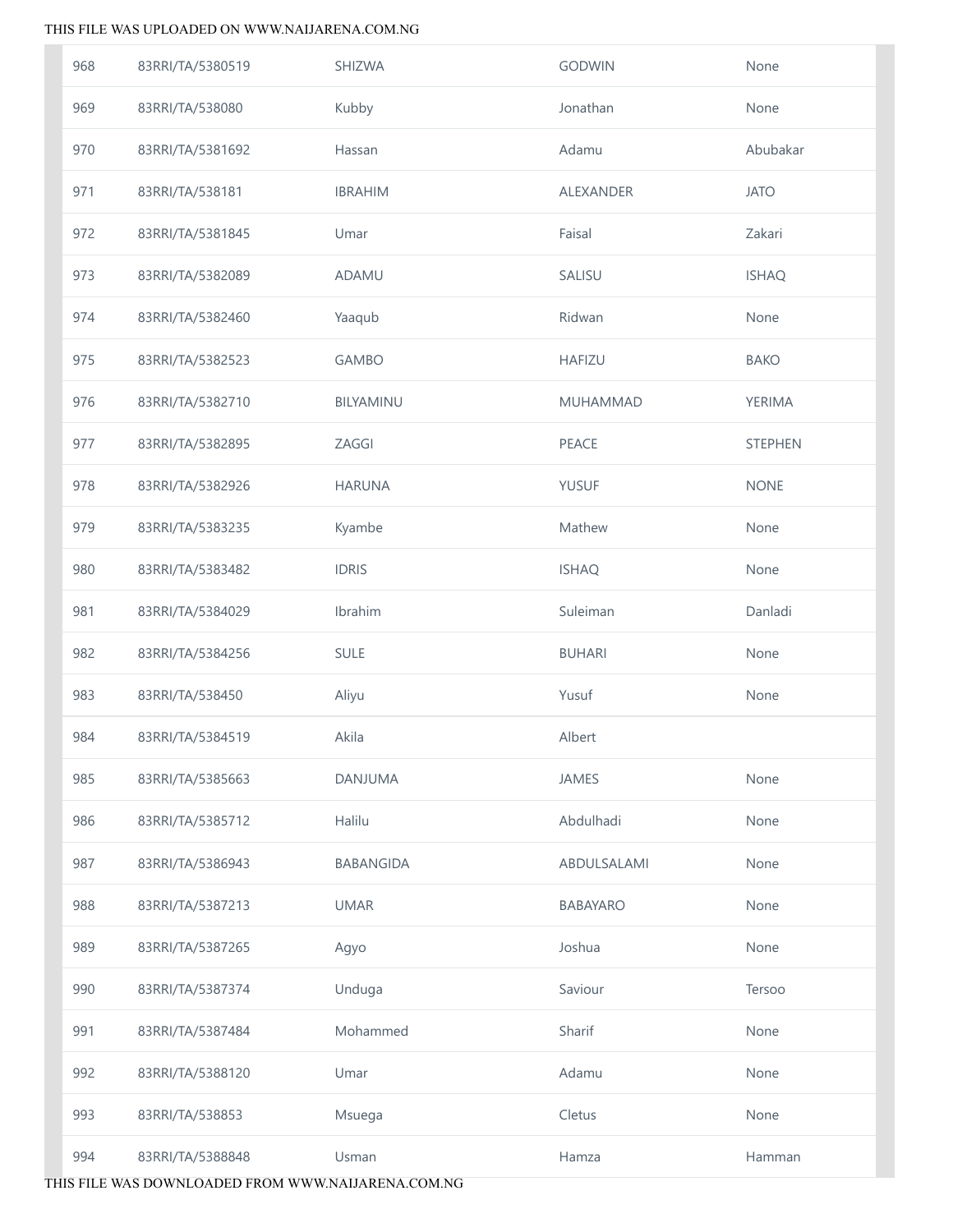| 995  | 83RRI/TA/5389014 | Muhammad       | Ibrahim        | None        |
|------|------------------|----------------|----------------|-------------|
| 996  | 83RRI/TA/5389212 | Usman          | Ali            | Mohammed    |
| 997  | 83RRI/TA/5389268 | <b>BAKARI</b>  | YAKUBU         | None        |
| 998  | 83RRI/TA/5389324 | Umaru          | Fabairo        | Ali         |
| 999  | 83RRI/TA/5389418 | Muhammad       | Al-kasim       | None        |
| 1000 | 83RRI/TA/5389584 | Usman          | Suleiman       | None        |
| 1001 | 83RRI/TA/5389800 | Yuku           | Dominic        | None        |
| 1002 | 83RRI/TA/5389841 | <b>IDRIS</b>   | <b>UMAR</b>    | None        |
| 1003 | 83RRI/TA/5390015 | Muhammad       | Adamu          | Ibrahim     |
| 1004 | 83RRI/TA/539067  | RIMAMSIURE     | <b>DENNIS</b>  | None        |
| 1005 | 83RRI/TA/539160  | Oliver         | Godwin         | None        |
| 1006 | 83RRI/TA/539214  | Ibrahim        | Fahat          | None        |
| 1007 | 83RRI/TA/539485  | <b>JOSEPH</b>  | DANJUMA        | PEACE       |
| 1008 | 83RRI/TA/5395271 | <b>GARBA</b>   | <b>GADDAFI</b> | None        |
| 1009 | 83RRI/TA/5395347 | Abdulhameed    | Yusuf          | Ardo        |
| 1010 | 83RRI/TA/5395826 | Ahmed          | Haruna         | None        |
| 1011 | 83RRI/TA/5399691 | <b>AHMADI</b>  | <b>AYUBA</b>   | None        |
| 1012 | 83RRI/TA/5399699 | <b>GADDAFI</b> | YAHAYA         | None        |
| 1013 | 83RRI/TA/5400174 | <b>SUNDAY</b>  | ABISUWEL       | None        |
| 1014 | 83RRI/TA/5400701 | Ahmed          | <b>Bashir</b>  | None        |
| 1015 | 83RRI/TA/5400808 | <b>MUSA</b>    | ABDULRASHID    | None        |
| 1016 | 83RRI/TA/5401096 | MAGAJI         | ABDULRASHI     | <b>MUSA</b> |
| 1017 | 83RRI/TA/5401573 | ABDULKADIRI    | ABUBAKAR       | None        |
| 1018 | 83RRI/TA/5401794 | ALHASSAN       | <b>MUSA</b>    | None        |
| 1019 | 83RRI/TA/5401824 | <b>Bello</b>   | Abdulrahman    | None        |
| 1020 | 83RRI/TA/5402978 | Musa           | Nelson         | None        |
| 1021 | 83RRI/TA/5402981 | Musa           | Umar           | None        |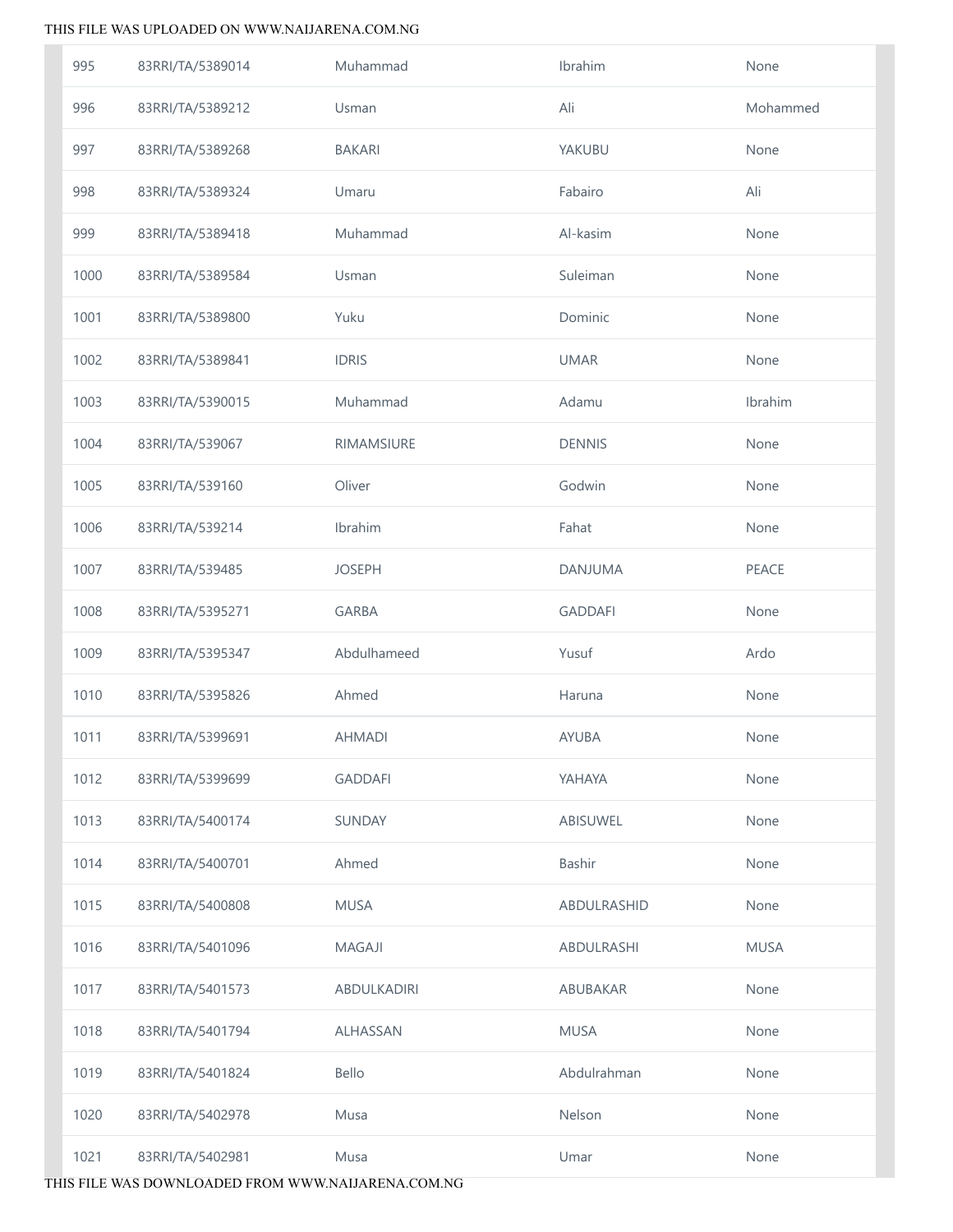| 1022 | 83RRI/TA/540307  | Musa            | Abubakar        | None        |
|------|------------------|-----------------|-----------------|-------------|
| 1023 | 83RRI/TA/5405733 | Chrisantus      | Andrew          |             |
| 1024 | 83RRI/TA/5405773 | SULAIMAN        | ABDULHAKIM      | <b>YARO</b> |
| 1025 | 83RRI/TA/5407525 | Nkemabo         | Emmanuel        | Feh         |
| 1026 | 83RRI/TA/5407741 | Danjuma         | Victor          | None        |
| 1027 | 83RRI/TA/5408903 | <b>BUBA</b>     | SALIHU          | None        |
| 1028 | 83RRI/TA/5410124 | HALSERENI       | <b>EMMANUEL</b> | <b>NUHU</b> |
| 1029 | 83RRI/TA/5410236 | Ishaka          | Idris           | None        |
| 1030 | 83RRI/TA/5411318 | Sabastine       | Jethro          | Ahijo       |
| 1031 | 83RRI/TA/541191  | Hakilu          | Umar            | None        |
| 1032 | 83RRI/TA/5417247 | Kayafa          | Anthony         | None        |
| 1033 | 83RRI/TA/5417888 | Garrison        | Daniel          | None        |
| 1034 | 83RRI/TA/5418248 | Elam            | Fitowa          | None        |
| 1035 | 83RRI/TA/5418563 | <b>UMAR</b>     | <b>HAMZA</b>    | None        |
| 1036 | 83RRI/TA/5418600 | <b>MUHAMMED</b> | SAFIYANU        | SANI        |
| 1037 | 83RRI/TA/5419102 | <b>EZEKIEL</b>  | <b>MIRACLE</b>  | None        |
| 1038 | 83RRI/TA/5420171 | <b>MOSES</b>    | <b>MARY</b>     | None        |
| 1039 | 83RRI/TA/5421913 | Ahmadu          | Jibril          | Kankani     |
| 1040 | 83RRI/TA/5422263 | ishaya          | Ibrahim         | None        |
| 1041 | 83RRI/TA/5427832 | Idris           | Dahiru          | None        |
| 1042 | 83RRI/TA/5429614 | <b>HARUNA</b>   | <b>DAVID</b>    | <b>BABA</b> |
| 1043 | 83RRI/TA/5429886 | <b>HALIRU</b>   | <b>MANSIR</b>   | None        |
| 1044 | 83RRI/TA/5429895 | ADAMU           | <b>JAMILU</b>   | None        |
| 1045 | 83RRI/TA/5431149 | Nelson          | Micah           | None        |
| 1046 | 83RRI/TA/5431180 | Luka            | Patricia        |             |
| 1047 | 83RRI/TA/5431622 | <b>TUKUR</b>    | <b>HASSAN</b>   | None        |
| 1048 | 83RRI/TA/5432066 | Mathias         | Amos            | None        |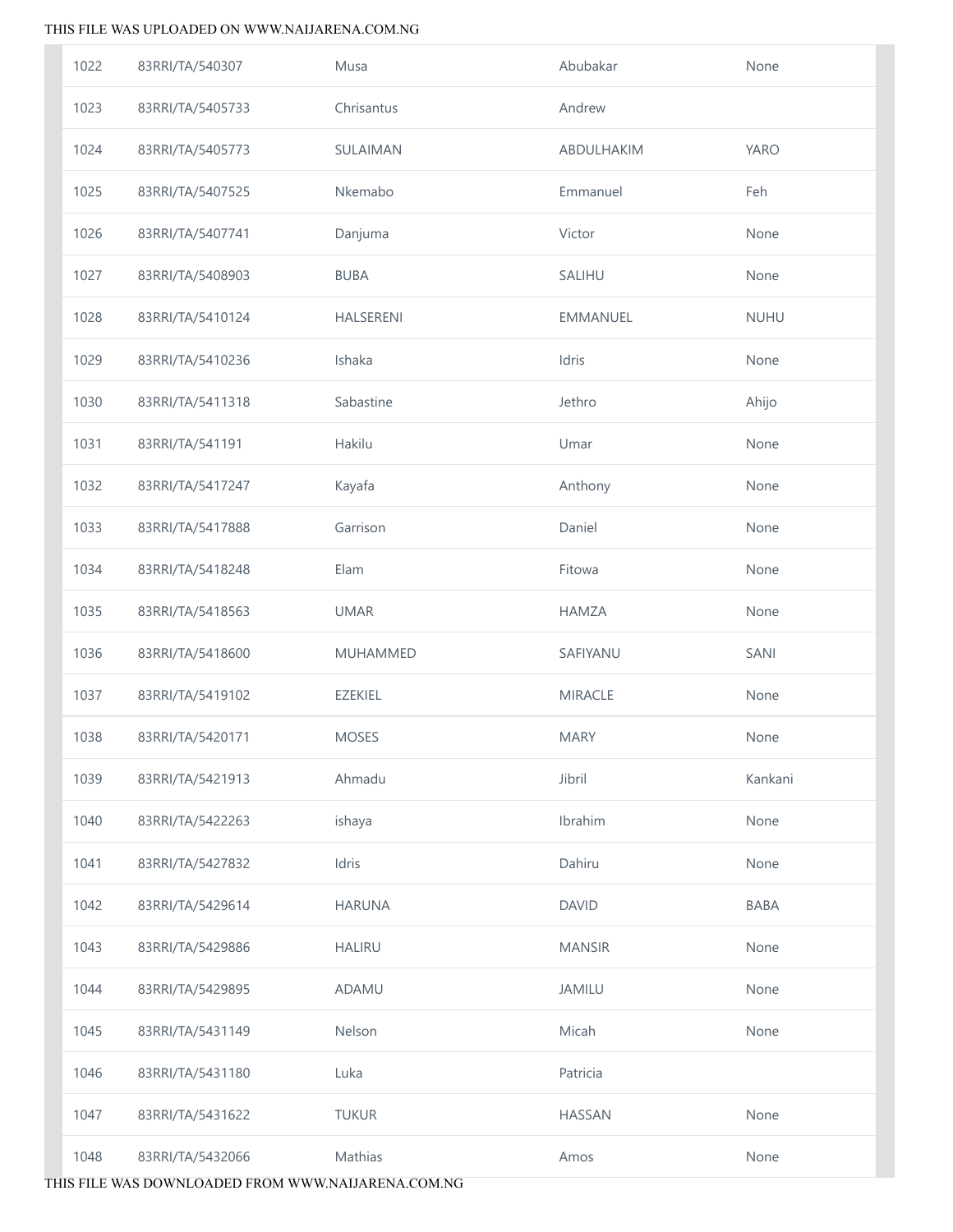| 1049 | 83RRI/TA/5432850 | Sani            | Kamaludden     | Musa          |
|------|------------------|-----------------|----------------|---------------|
| 1050 | 83RRI/TA/5433307 | <b>USMAN</b>    | ABDULRASHEED   | None          |
| 1051 | 83RRI/TA/5434887 | <b>ISMAIL</b>   | ZIYAUL         | None          |
| 1052 | 83RRI/TA/5435550 | EMMANUEL        | <b>VICTOR</b>  | <b>DUNIYA</b> |
| 1053 | 83RRI/TA/5436249 | Nuhu            | Hassan         | None          |
| 1054 | 83RRI/TA/5436713 | ZABADI          | <b>FRIDAY</b>  | None          |
| 1055 | 83RRI/TA/5437508 | <b>IDRIS</b>    | <b>USMAN</b>   | None          |
| 1056 | 83RRI/TA/544060  | ABDULSALAM      | ABDULHALEEM    | ABDULHAMID    |
| 1057 | 83RRI/TA/5442609 | Shuaibu         | Abubakar       | Adamu         |
| 1058 | 83RRI/TA/544383  | Boronabi        | Alphansus      | None          |
| 1059 | 83RRI/TA/5444067 | Babangida       | Uzaifa         | None          |
| 1060 | 83RRI/TA/544501  | <b>JOHN</b>     | EMMANUEL       | None          |
| 1061 | 83RRI/TA/544612  | <b>JIBIR</b>    | LUKMAN         | None          |
| 1062 | 83RRI/TA/5446157 | ADAMU           | <b>MUSA</b>    | None          |
| 1063 | 83RRI/TA/544937  | Manu            | Hassan         | None          |
| 1064 | 83RRI/TA/545105  | <b>USMAN</b>    | <b>RABIU</b>   | None          |
| 1065 | 83RRI/TA/545115  | Usman           | Musa           | None          |
| 1066 | 83RRI/TA/545125  | ANDESIWURIMAMBE | <b>USMAN</b>   | None          |
| 1067 | 83RRI/TA/5451408 | <b>ISA</b>      | <b>DAHIRU</b>  | None          |
| 1068 | 83RRI/TA/5452834 | <b>UMAR</b>     | SHAYIBU        | None          |
| 1069 | 83RRI/TA/5453119 | Maude           | Kabiru         | Muhammad      |
| 1070 | 83RRI/TA/5453237 | <b>SHEHU</b>    | ADAMU          | None          |
| 1071 | 83RRI/TA/5453564 | <b>ALFA</b>     | <b>ALIYU</b>   | None          |
| 1072 | 83RRI/TA/5454315 | ABDULKADIR      | <b>GADDAFI</b> | ABBA          |
| 1073 | 83RRI/TA/545456  | John            | Jesse          | None          |
| 1074 | 83RRI/TA/545529  | Abdullahi       | Ahmad          | Muhammad      |
| 1075 | 83RRI/TA/5455344 | Bashir          | Abdullahi      | None          |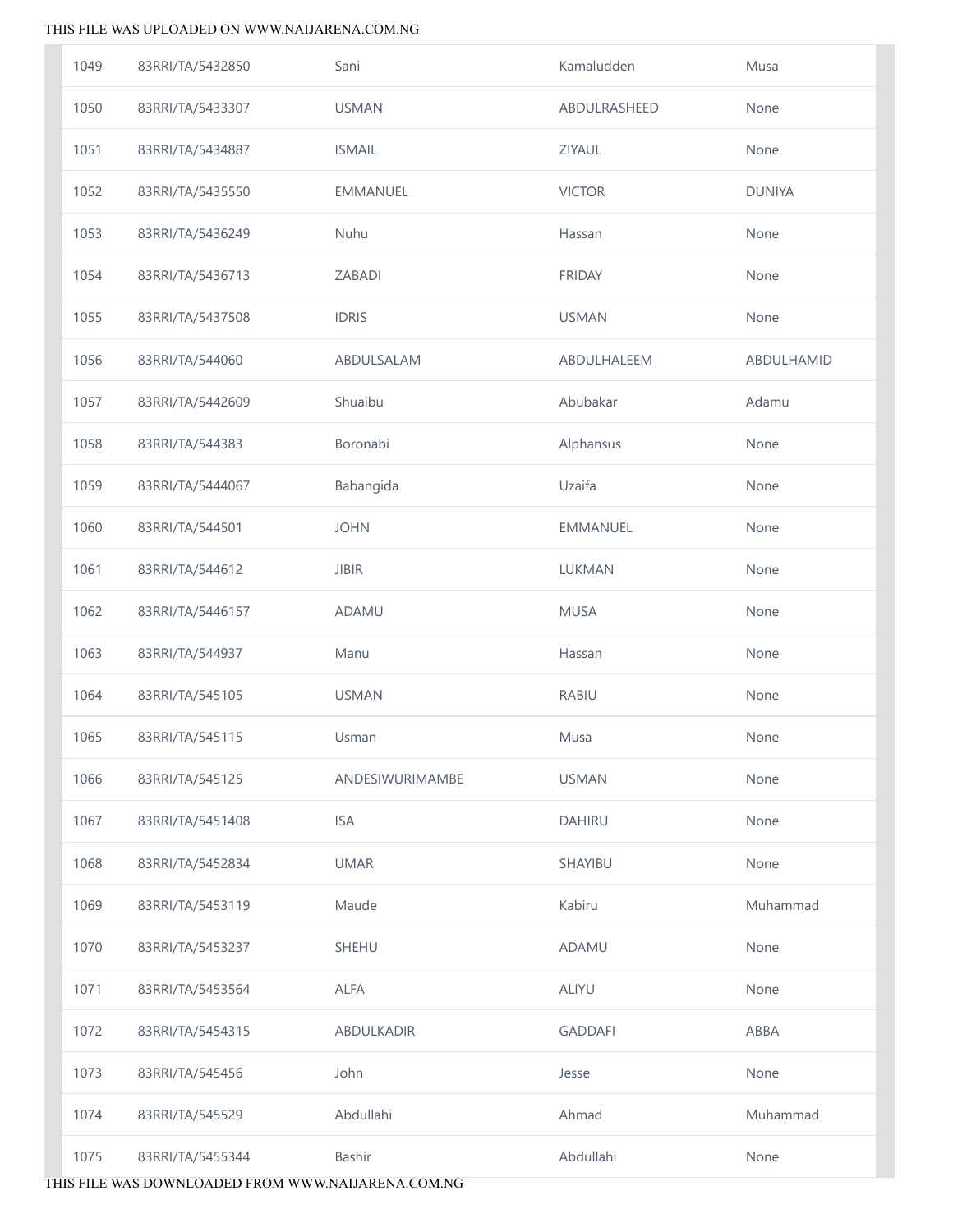| 1076 | 83RRI/TA/5455452 | <b>UMAR</b>       | ABDULWAHHAAB    | None           |
|------|------------------|-------------------|-----------------|----------------|
| 1077 | 83RRI/TA/545626  | Ibrahim           | Saddam          | Gedewa         |
| 1078 | 83RRI/TA/5456297 | <b>NABAJI</b>     | LUQMAN          | <b>HAMIDU</b>  |
| 1079 | 83RRI/TA/5456761 | Sani              | <b>Bilal</b>    | None           |
| 1080 | 83RRI/TA/5458867 | Muhammed          | Yakubu          | None           |
| 1081 | 83RRI/TA/5458980 | <b>USMAN</b>      | YUNUSA          | None           |
| 1082 | 83RRI/TA/545905  | <b>DALOBA</b>     | LAANKE          | <b>JUSTINE</b> |
| 1083 | 83RRI/TA/5459403 | Danladi           | Joshua          | Unity          |
| 1084 | 83RRI/TA/5459754 | <b>MUHAMMAD</b>   | BILYAMINU       | None           |
| 1085 | 83RRI/TA/546032  | Abraham           | Renos           | None           |
| 1086 | 83RRI/TA/5461641 | <b>MUHAMMED</b>   | <b>MUTARI</b>   | None           |
| 1087 | 83RRI/TA/5461898 | Ayuba             | Yahaya          | None           |
| 1088 | 83RRI/TA/5462422 | PHILIP            | ZAPHANNIAH      | GODWIN         |
| 1089 | 83RRI/TA/5463766 | Aimas             | Affress         | None           |
| 1090 | 83RRI/TA/5464383 | ABUBAKAR          | SALIHU          | None           |
| 1091 | 83RRI/TA/5466114 | <b>HUSSEINI</b>   | SHAMSUDDEEN     | None           |
| 1092 | 83RRI/TA/5466222 | <b>ABDULKARIM</b> | <b>HARUNA</b>   |                |
| 1093 | 83RRI/TA/5466262 | <b>DANIEL</b>     | NANZAKA         | None           |
| 1094 | 83RRI/TA/5466268 | Jephthah          | Pheetami        | None           |
| 1095 | 83RRI/TA/546640  | <b>NUHU</b>       | <b>UMAR</b>     | None           |
| 1096 | 83RRI/TA/5466600 | ABUBAKAR          | YAKUBU          | None           |
| 1097 | 83RRI/TA/5466898 | Gabriel           | Jeremiah        | Oliver         |
| 1098 | 83RRI/TA/5468048 | <b>JOSEPH</b>     | <b>PRECIOUS</b> | None           |
| 1099 | 83RRI/TA/546825  | AUDU              | <b>GARBA</b>    | None           |
| 1100 | 83RRI/TA/547019  | Gambo             | Nweseh          | Danjuma        |
| 1101 | 83RRI/TA/5470361 | ABUBAKAR          | <b>AMINU</b>    | None           |
| 1102 | 83RRI/TA/547123  | SAIDU             | <b>MUHAMMED</b> | None           |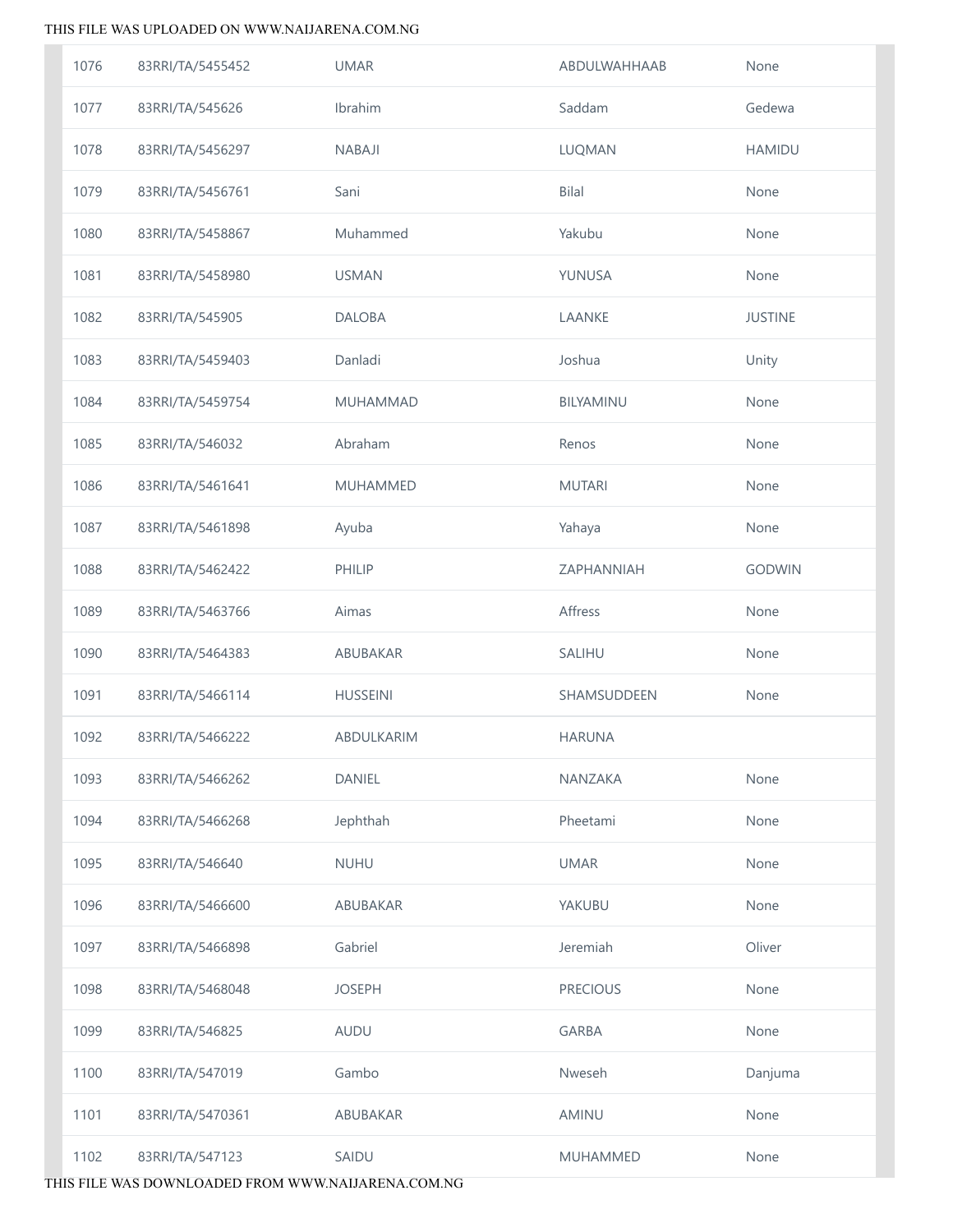| 1103 | 83RRI/TA/5471554 | <b>BITRUS</b>   | PAUL          | None                                                        |
|------|------------------|-----------------|---------------|-------------------------------------------------------------|
| 1104 | 83RRI/TA/547174  | ALI             | RIMAMSTIWE    | <b>PRAISE</b>                                               |
| 1105 | 83RRI/TA/5473106 | Jackson         | Cletus        | None                                                        |
| 1106 | 83RRI/TA/5473657 | <b>MOHAMMED</b> | <b>HAMMAN</b> | None                                                        |
| 1107 | 83RRI/TA/5473695 | <b>USMAN</b>    | YAKUBU        |                                                             |
| 1108 | 83RRI/TA/5474077 | <b>IBRAHIM</b>  | <b>IDRIS</b>  | None                                                        |
| 1109 | 83RRI/TA/5474442 | <b>HARISU</b>   | SANUSI        | None                                                        |
| 1110 | 83RRI/TA/5474758 | LAWRENCE        | ANDREW        | None                                                        |
| 1111 | 83RRI/TA/5475393 | ADAMU           | ABDULKARIM    | None                                                        |
| 1112 | 83RRI/TA/5475437 | Adamu           | Salim         | Yusuf                                                       |
| 1113 | 83RRI/TA/547579  | Idrees          | Mohammed      | None                                                        |
| 1114 | 83RRI/TA/547592  | Maiwuya         | Danladi       | Dennis                                                      |
| 1115 | 83RRI/TA/547689  | SULEIMAN        | SULEIMAN      | $\mathsf{H}% _{\mathbb{R}}^{1}\left( \mathbb{R}^{2}\right)$ |
| 1116 | 83RRI/TA/5476968 | peter           | Ifiok         | john                                                        |
| 1117 | 83RRI/TA/547721  | Andrew          | Heman         | R.                                                          |
| 1118 | 83RRI/TA/5477270 | ABUBAKAR        | AHMADU        | None                                                        |
| 1119 | 83RRI/TA/5477537 | Mohammed        | Mohammed      | Sale                                                        |
| 1120 | 83RRI/TA/5478223 | Abba            | Abdulaziz     |                                                             |
| 1121 | 83RRI/TA/5478479 | Ismail          | Musa          | Abubakar                                                    |
| 1122 | 83RRI/TA/547882  | CLEMENT         | <b>MATHEW</b> | None                                                        |
| 1123 | 83RRI/TA/5478994 | Umar            | Kabiru        | None                                                        |
| 1124 | 83RRI/TA/5479162 | SULEIMAN        | SULEIMAN      | H                                                           |
| 1125 | 83RRI/TA/5479213 | Kabiru          | Umar          | None                                                        |
| 1126 | 83RRI/TA/548065  | SYLVESTER       | <b>DOGARA</b> | <b>TIJAM</b>                                                |
| 1127 | 83RRI/TA/5481276 | Muhammad        | Nuru          | None                                                        |
| 1128 | 83RRI/TA/5481481 | Zaiyanu         | Dahiru        | Usman                                                       |
| 1129 | 83RRI/TA/548170  | Sarki           | Jeconiah      | None                                                        |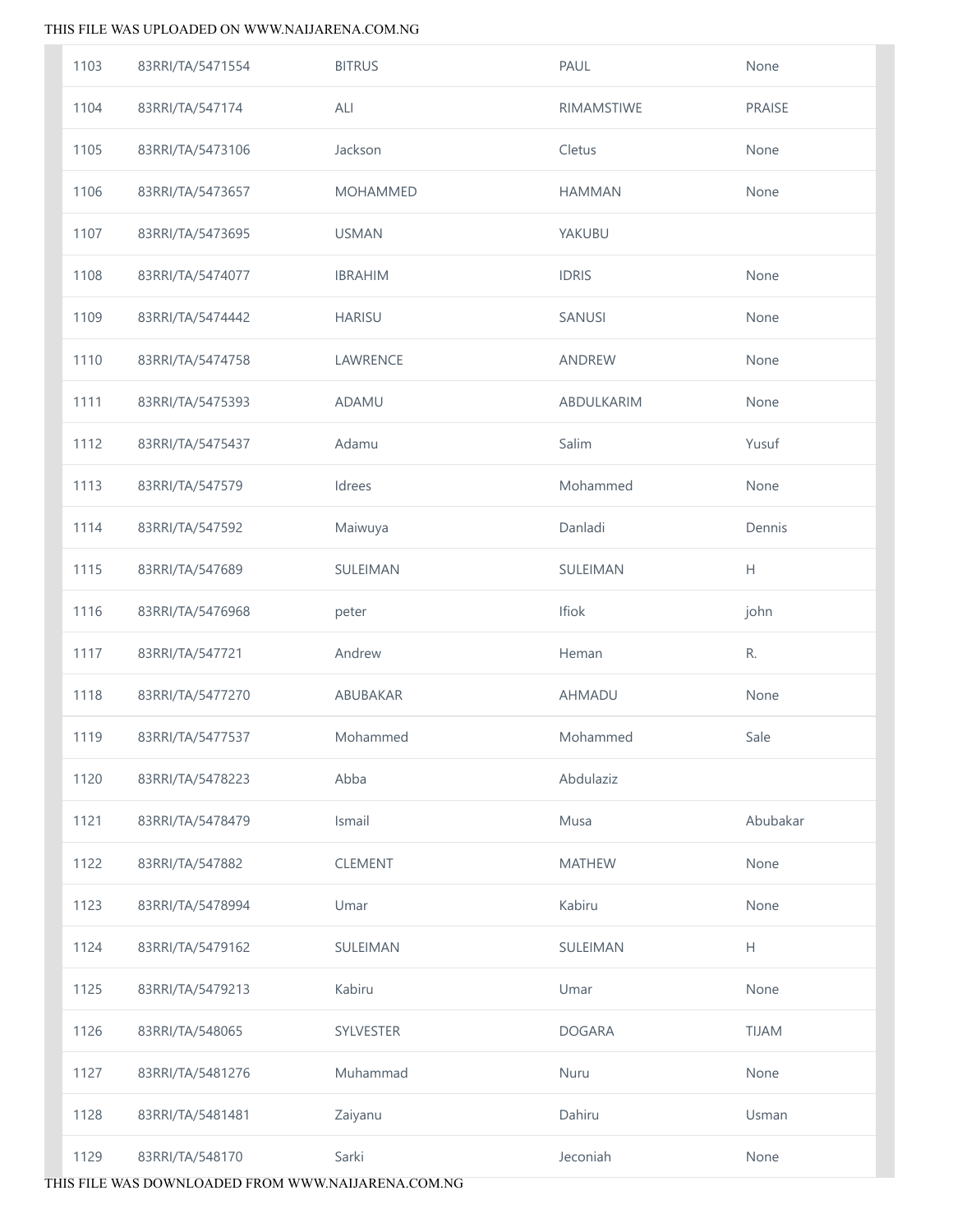| 1130 | 83RRI/TA/548197  | <b>MATHEW</b>   | <b>HAMSON</b>   | None          |
|------|------------------|-----------------|-----------------|---------------|
| 1131 | 83RRI/TA/548266  | James           | Barnabas        | None          |
| 1132 | 83RRI/TA/5482857 | <b>MOHAMMED</b> | SHUAIBU         | None          |
| 1133 | 83RRI/TA/5484498 | Danladi         | Hassan          | Alhaji        |
| 1134 | 83RRI/TA/548457  | Iku             | Sunday          | None          |
| 1135 | 83RRI/TA/548500  | SAIDU           | CALEB           | NOGHAU        |
| 1136 | 83RRI/TA/5485134 | Idris           | Bakari          | None          |
| 1137 | 83RRI/TA/5485420 | Mohammed        | Sale            | Mohammed      |
| 1138 | 83RRI/TA/548546  | muhammed        | Abdulrahman     | None          |
| 1139 | 83RRI/TA/5485650 | <b>YUSUF</b>    | RILWANU         | None          |
| 1140 | 83RRI/TA/5486044 | <b>DOGARA</b>   | YAKUBU          |               |
| 1141 | 83RRI/TA/5486589 | Mohammed        | Sulaiman        | None          |
| 1142 | 83RRI/TA/548698  | Hassan          | Muktar          | Kaka          |
| 1143 | 83RRI/TA/5488402 | GAIUS           | <b>FAITH</b>    | None          |
| 1144 | 83RRI/TA/5488435 | Yunusa          | Buhari          | None          |
| 1145 | 83RRI/TA/5490108 | <b>USMAN</b>    | <b>MOHAMMED</b> | None          |
| 1146 | 83RRI/TA/5490205 | YUNUSA          | ABDULRAHAMAN    |               |
| 1147 | 83RRI/TA/5491356 | YOILA           | YOSSI           | <b>MARJAH</b> |
| 1148 | 83RRI/TA/5491835 | SULAIMAN        | <b>ISAH</b>     | None          |
| 1149 | 83RRI/TA/549404  | SANI            | <b>GIDADO</b>   | None          |
| 1150 | 83RRI/TA/549419  | <b>JOHN</b>     | <b>JACOB</b>    | None          |
| 1151 | 83RRI/TA/549599  | Owen            | Micheal         | None          |
| 1152 | 83RRI/TA/549764  | <b>JOSEPH</b>   | EKECHUKWU       | None          |
| 1153 | 83RRI/TA/549916  | Yakubu          | Markus          | None          |
| 1154 | 83RRI/TA/550509  | <b>JOSEPH</b>   | LAYANKWA        | None          |
| 1155 | 83RRI/TA/550708  | <b>HAMIDU</b>   | DANIEL          | None          |
| 1156 | 83RRI/TA/550742  | <b>DANLADI</b>  | <b>BULUS</b>    | <b>HAPPY</b>  |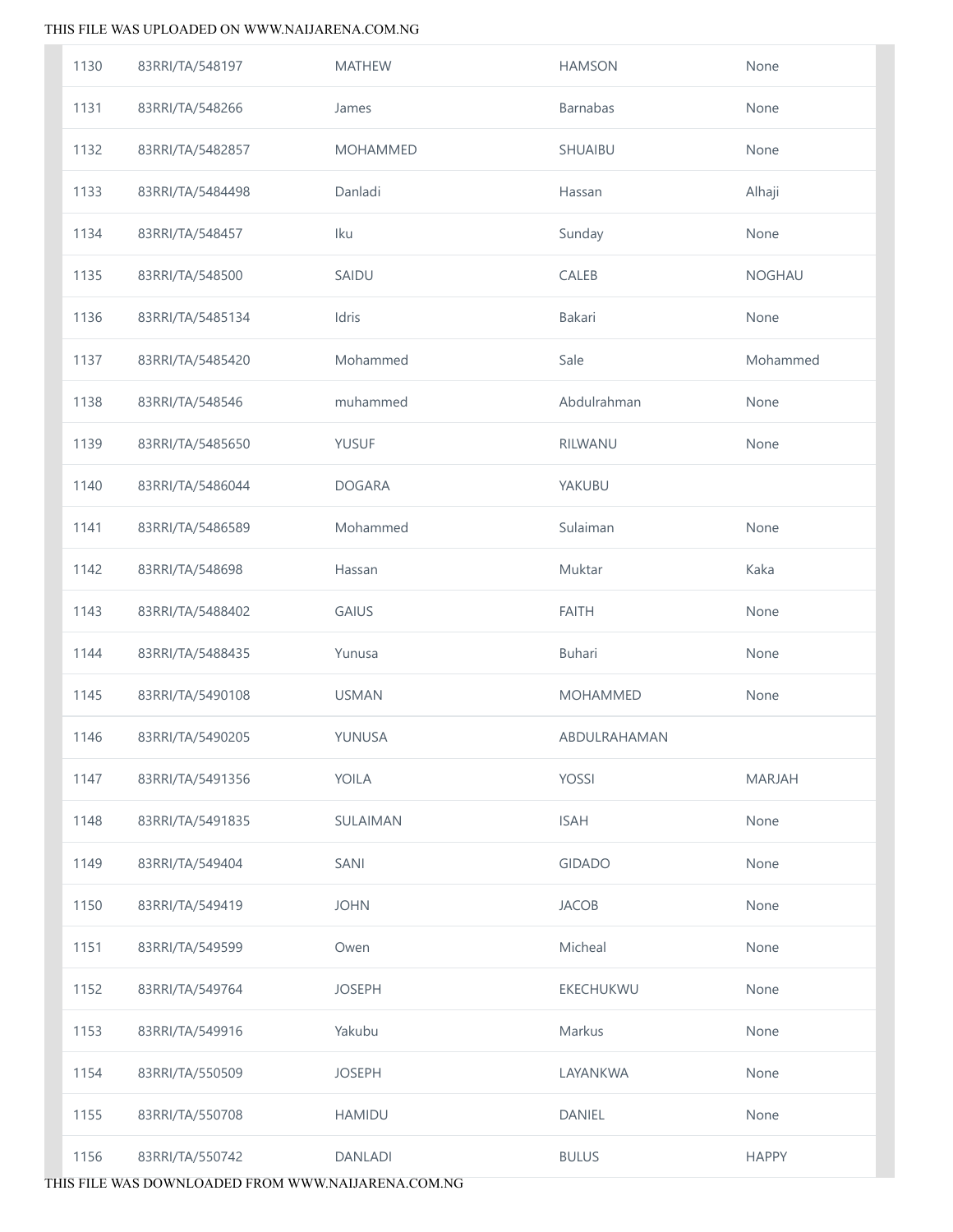| 1157 | 83RRI/TA/550797 | ABBAS              | YUNUSA          | <b>NGUROWA</b>  |
|------|-----------------|--------------------|-----------------|-----------------|
| 1158 | 83RRI/TA/551121 | PAUL               | <b>MONDAY</b>   | None            |
| 1159 | 83RRI/TA/551361 | <b>HUSSAINI</b>    | <b>NAZIFI</b>   | None            |
| 1160 | 83RRI/TA/551449 | SAIDU              | ILIYASU         | None            |
| 1161 | 83RRI/TA/551848 | Yohanna            | Sunday          | Yusuf           |
| 1162 | 83RRI/TA/551980 | ARDO               | <b>SUGIBA</b>   | SHAWULU         |
| 1163 | 83RRI/TA/552095 | Ibrahim            | Abubakar        | Sadiq           |
| 1164 | 83RRI/TA/552216 | <b>EZEKIEL</b>     | ANDEMUNTEN      | None            |
| 1165 | 83RRI/TA/552252 | <b>TSOKWA</b>      | PETER           | <b>TERNA</b>    |
| 1166 | 83RRI/TA/552479 | ABDULLAHI          | <b>FALALU</b>   | None            |
| 1167 | 83RRI/TA/552643 | ANDENUM            | <b>NUHU</b>     | None            |
| 1168 | 83RRI/TA/552990 | YAWURI             | <b>HOPESON</b>  | <b>NONE</b>     |
| 1169 | 83RRI/TA/553534 | Tar                | Nengeshater     | Hope            |
| 1170 | 83RRI/TA/553561 | RIMAMTARI          | ABRAHAM         | None            |
| 1171 | 83RRI/TA/553730 | <b>CHRISTOPHER</b> | <b>GLORY</b>    | None            |
| 1172 | 83RRI/TA/553887 | YAHAYA             | <b>USAMA</b>    | <b>MUHAMMAD</b> |
| 1173 | 83RRI/TA/554148 | <b>TIBARUBI</b>    | PHILIP          |                 |
| 1174 | 83RRI/TA/554191 | AMINU              | <b>BILAL</b>    | SA'AD           |
| 1175 | 83RRI/TA/554360 | SAMSON             | <b>BENJAMIN</b> | None            |
| 1176 | 83RRI/TA/554436 | Bello              | John            | None            |
| 1177 | 83RRI/TA/554445 | YANGKI             | <b>ALPHA</b>    | YAKUBU          |
| 1178 | 83RRI/TA/554471 | Adamu              | Bashir          | None            |
| 1179 | 83RRI/TA/554607 | <b>HEMAN</b>       | ANDREW          | $\mathsf{R}$    |
| 1180 | 83RRI/TA/554670 | Jacob              | Benjamin        | None            |
| 1181 | 83RRI/TA/554773 | Ayuba              | Auwal           | None            |
| 1182 | 83RRI/TA/554778 | <b>GODWIN</b>      | <b>RAMSON</b>   | None            |
|      |                 |                    |                 |                 |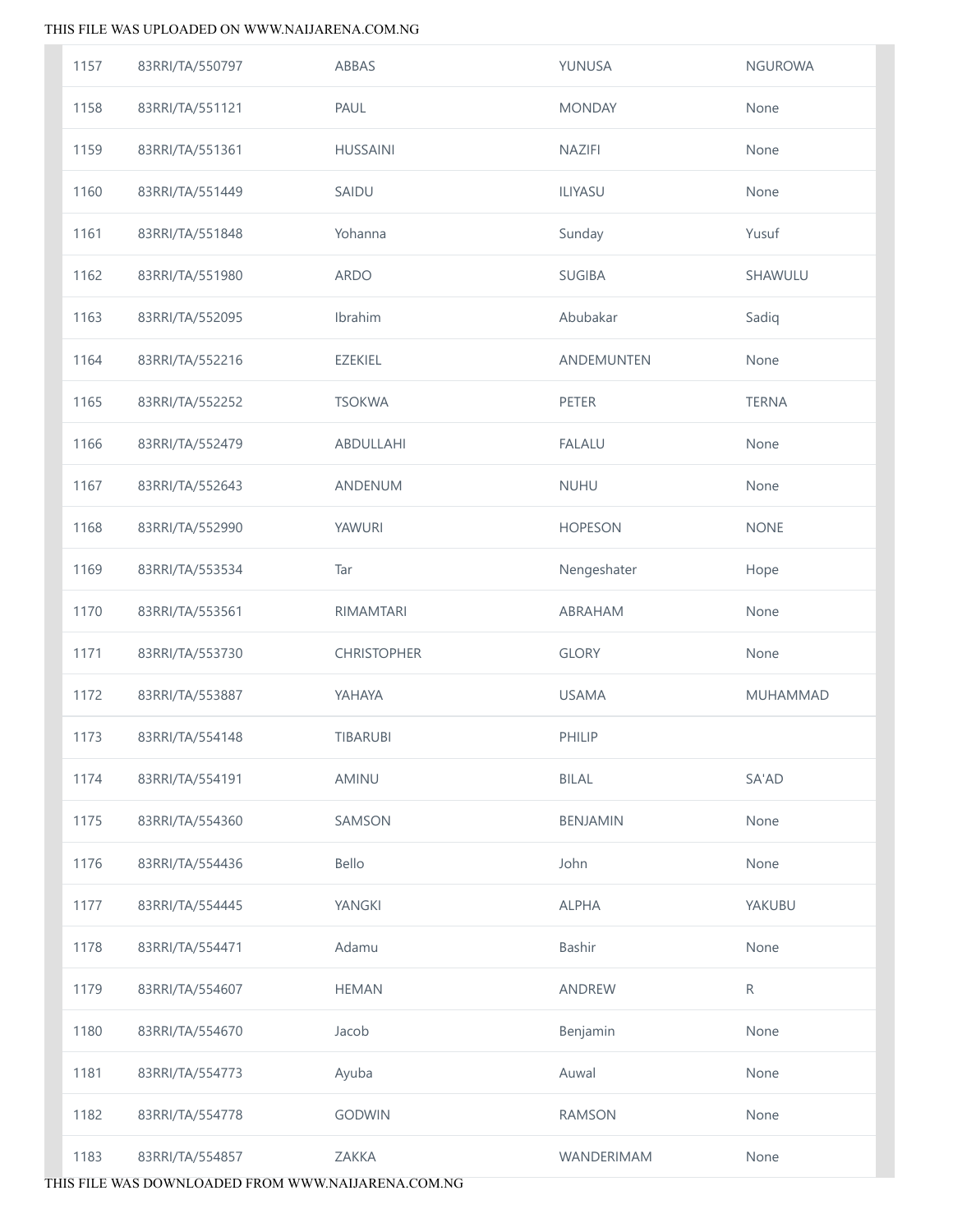| 1184 | 83RRI/TA/554997 | Kundi            | Sulaiman       | Abdullahi     |
|------|-----------------|------------------|----------------|---------------|
| 1185 | 83RRI/TA/555074 | <b>BABAWURO</b>  | ADAMU          | None          |
| 1186 | 83RRI/TA/555130 | SHUAIBU          | MUNKAILA       | None          |
| 1187 | 83RRI/TA/555131 | SALEH            | <b>UMAR</b>    | None          |
| 1188 | 83RRI/TA/555256 | <b>BELLO</b>     | <b>BUKHARI</b> | None          |
| 1189 | 83RRI/TA/555457 | <b>GEVER</b>     | <b>GEORGE</b>  | None          |
| 1190 | 83RRI/TA/555506 | Joseph           | Rimamnungskeb  | None          |
| 1191 | 83RRI/TA/555686 | LAZARUS          | <b>MONDAY</b>  | None          |
| 1192 | 83RRI/TA/555704 | <b>HANANIAH</b>  | YONGMAPHEEH    | LOVELY        |
| 1193 | 83RRI/TA/555966 | shuaibu          | muhammad       | None          |
| 1194 | 83RRI/TA/556011 | <b>JAFAR</b>     | SAFIYANU       |               |
| 1195 | 83RRI/TA/556313 | SOLOMON          | <b>JOSHUA</b>  | None          |
| 1196 | 83RRI/TA/556332 | Jauro            | Mu'azu         | Sabastine     |
| 1197 | 83RRI/TA/556394 | Tamsock          | Pius           | Job           |
| 1198 | 83RRI/TA/556972 | usman            | yusuf          | None          |
| 1199 | 83RRI/TA/557409 | haruna           | yusuf          | None          |
| 1200 | 83RRI/TA/557554 | rabiu            | ziyau          |               |
| 1201 | 83RRI/TA/557980 | <b>DAVID</b>     | PHILIP         | None          |
| 1202 | 83RRI/TA/558128 | <b>DANLAMI</b>   | <b>ISAAC</b>   | <b>GIMBA</b>  |
| 1203 | 83RRI/TA/558285 | Mijinyawa        | Jamilu         | None          |
| 1204 | 83RRI/TA/558391 | <b>KEFAS</b>     | <b>COMFORT</b> | None          |
| 1205 | 83RRI/TA/558749 | ABEDNEGO         | Queen          | None          |
| 1206 | 83RRI/TA/558846 | <b>BOYI</b>      | <b>GIDEON</b>  | None          |
| 1207 | 83RRI/TA/559114 | Yunana           | Ezekiel        | None          |
| 1208 | 83RRI/TA/559293 | JAMES            | <b>DESTINY</b> | None          |
| 1209 | 83RRI/TA/559305 | <b>HASSAN</b>    | <b>AMINU</b>   | <b>MADAKI</b> |
| 1210 | 83RRI/TA/559323 | <b>MUNKA'ILA</b> | <b>UBAIDA</b>  | <b>JULDE</b>  |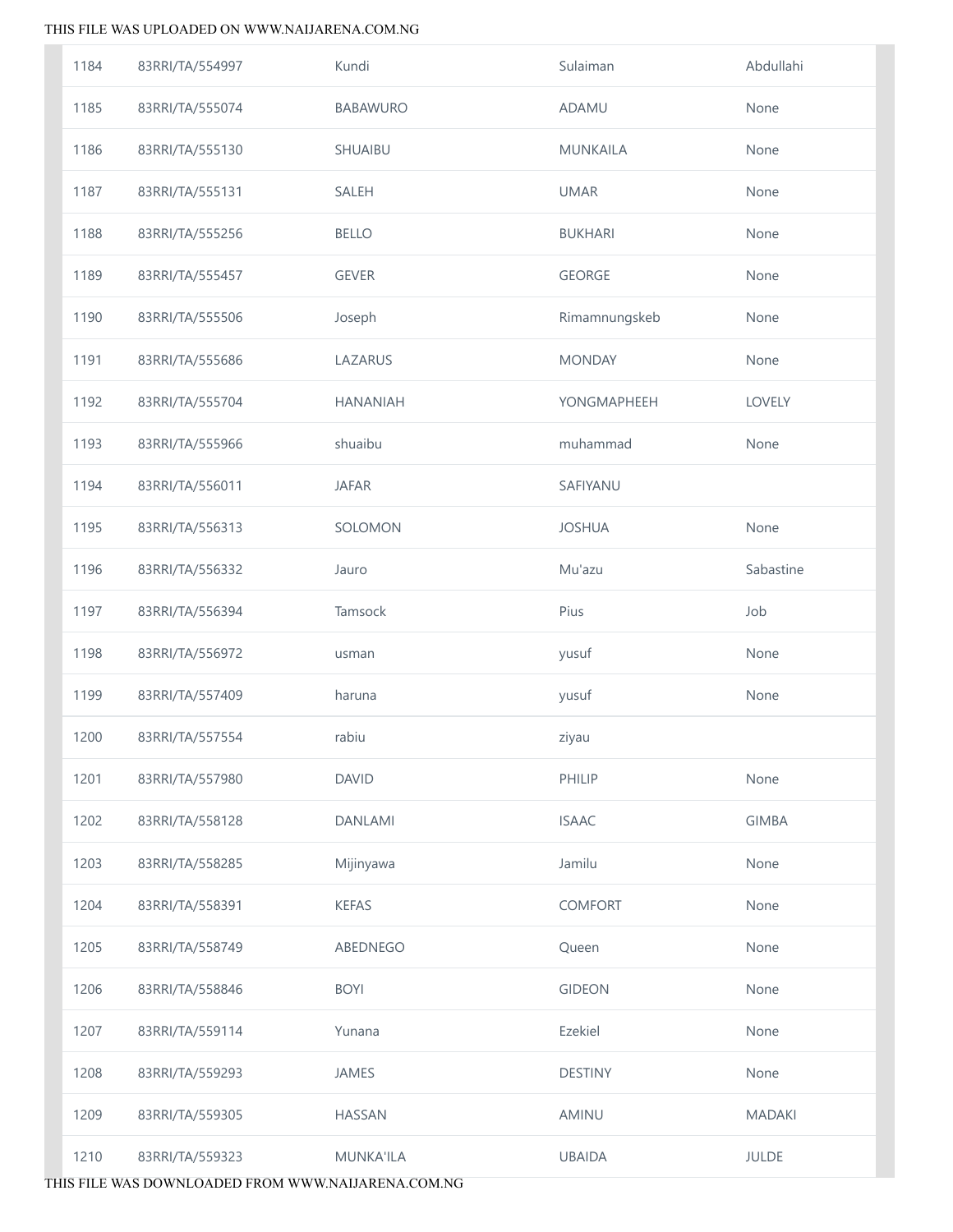| 1211 | 83RRI/TA/559366 | <b>REGINA</b>   | <b>HANANIAH</b> | None           |
|------|-----------------|-----------------|-----------------|----------------|
| 1212 | 83RRI/TA/559738 | Auwalu          | Mubarak         |                |
| 1213 | 83RRI/TA/560113 | <b>WILSON</b>   | LARUBI          | <b>JABANA</b>  |
| 1214 | 83RRI/TA/560806 | Yakubu          | Rimamnungra     | None           |
| 1215 | 83RRI/TA/560956 | Muhammad        | Bello           | Ali            |
| 1216 | 83RRI/TA/561291 | <b>USMAN</b>    | <b>SADAM</b>    | None           |
| 1217 | 83RRI/TA/562757 | <b>PETER</b>    | <b>GODWIN</b>   | None           |
| 1218 | 83RRI/TA/562773 | Muhammad        | Samir           | Muhammad       |
| 1219 | 83RRI/TA/563171 | DANJUMA         | PEACE           | <b>JOSEPH</b>  |
| 1220 | 83RRI/TA/563282 | <b>AUDU</b>     | ABDULAZIZ       | None           |
| 1221 | 83RRI/TA/563589 | ABDULLAHI       | <b>DANJUMA</b>  | None           |
| 1222 | 83RRI/TA/563678 | <b>ALIYU</b>    | ABDULHADISU     | None           |
| 1223 | 83RRI/TA/563797 | Philip          | Villanah        | Shatara        |
| 1224 | 83RRI/TA/563958 | Peter           | Ayibsa          | None           |
| 1225 | 83RRI/TA/564110 | <b>ANTHONY</b>  | <b>JULIUS</b>   | None           |
| 1226 | 83RRI/TA/564281 | DAHIRU          | <b>TUKURA</b>   | None           |
| 1227 | 83RRI/TA/564343 | <b>ISAAC</b>    | <b>VINCENT</b>  | None           |
| 1228 | 83RRI/TA/564386 | ibrahim         | sani            | None           |
| 1229 | 83RRI/TA/564451 | <b>RICHARD</b>  | <b>MATHEW</b>   | <b>NYALE</b>   |
| 1230 | 83RRI/TA/564647 | <b>MSUGHTER</b> | TERUNGWA        | LAWRENCE       |
| 1231 | 83RRI/TA/564688 | <b>ORVIHIGA</b> | AONDONGU        | BARNABAS       |
| 1232 | 83RRI/TA/564697 | Sule            | Abednego        | Seamo          |
| 1233 | 83RRI/TA/564751 | YOHANNA         | <b>JOSHUA</b>   | None           |
| 1234 | 83RRI/TA/564920 | YAKUBU          | RICHWUTSITUM    | None           |
| 1235 | 83RRI/TA/565219 | ABUBAKAR        | <b>JABIRU</b>   | None           |
| 1236 | 83RRI/TA/565558 | <b>TIMOTHY</b>  | <b>EZEKIEL</b>  | <b>ESHUNOH</b> |
| 1237 | 83RRI/TA/566363 | <b>MAIJAMAA</b> | AYUBA           | None           |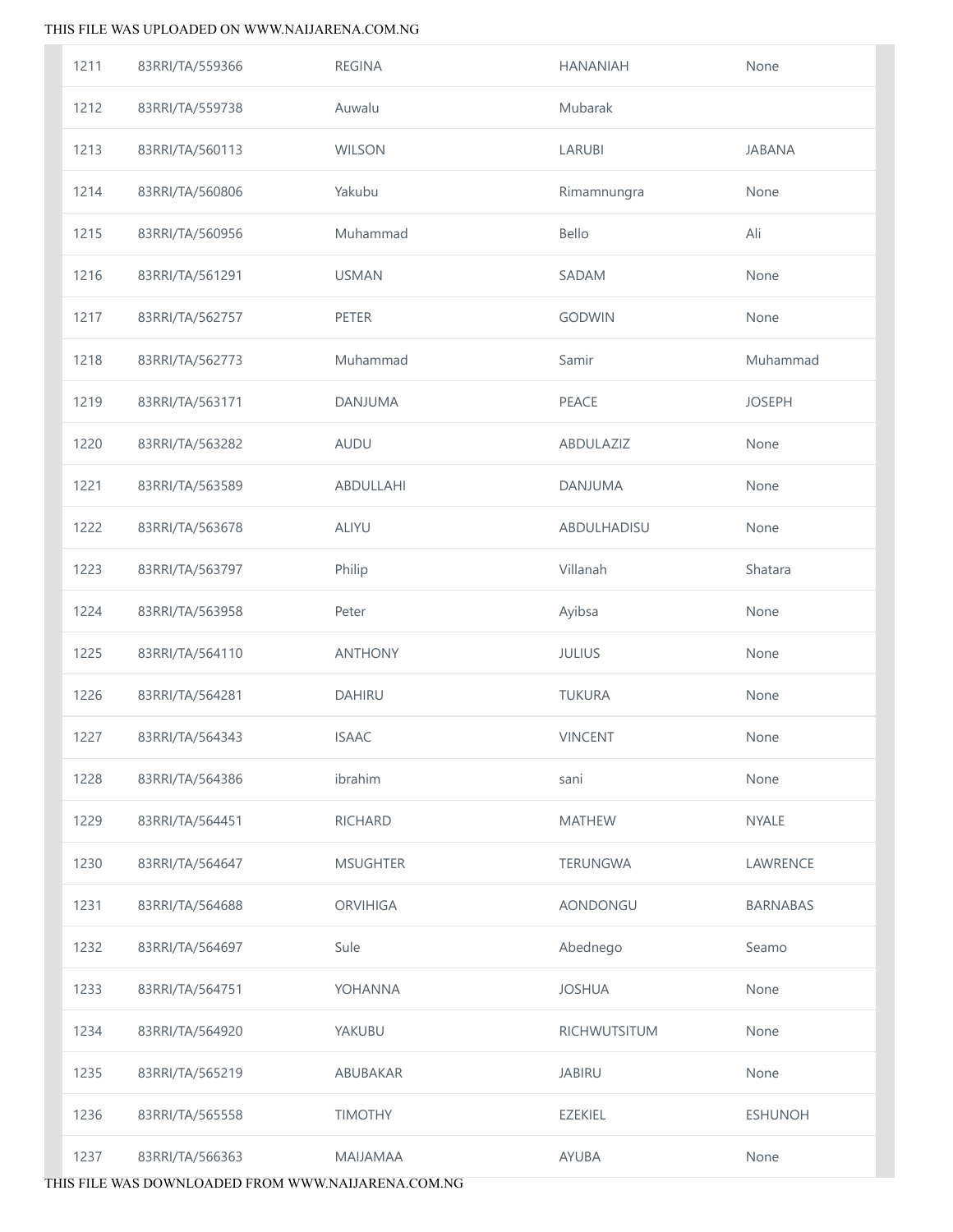| 1238 | 83RRI/TA/566506 | <b>DANLADI</b>   | <b>BULUS</b>     | None           |
|------|-----------------|------------------|------------------|----------------|
| 1239 | 83RRI/TA/566526 | Yusuf            | Philip           | None           |
| 1240 | 83RRI/TA/566607 | BABA             | <b>FAITH</b>     | <b>AFTIKUS</b> |
| 1241 | 83RRI/TA/566769 | Gbegbe           | Isaac            | Afonge         |
| 1242 | 83RRI/TA/567241 | Wunubo           | Benjamin         | None           |
| 1243 | 83RRI/TA/567266 | Usman            | Sadik            | Alhaji         |
| 1244 | 83RRI/TA/567350 | Shamsuddeen      | Danjuma          | None           |
| 1245 | 83RRI/TA/567395 | <b>AUTA</b>      | ABDULFATAH       | None           |
| 1246 | 83RRI/TA/567661 | <b>JACKSON</b>   | <b>JAPHET</b>    | None           |
| 1247 | 83RRI/TA/567864 | Iliya            | Tumatsu          | None           |
| 1248 | 83RRI/TA/568004 | <b>BITRUS</b>    | ZION             | <b>JACKSON</b> |
| 1249 | 83RRI/TA/568208 | Emmanuel         | Unyangskebrifiun | None           |
| 1250 | 83RRI/TA/568255 | SADIQ            | <b>BALA</b>      | ABUBAKAR       |
| 1251 | 83RRI/TA/568425 | muhammed         | nasiru           |                |
| 1252 | 83RRI/TA/569083 | <b>MOHAMMED</b>  | ABDULSALAMI      |                |
| 1253 | 83RRI/TA/569230 | Joseph           | Angelo           | None           |
| 1254 | 83RRI/TA/569261 | DANJUMA          | <b>DENIS</b>     | None           |
| 1255 | 83RRI/TA/569385 | AMINU            | <b>AMINA</b>     | <b>LOVETH</b>  |
| 1256 | 83RRI/TA/569589 | Umar             | Ibrahim          | None           |
| 1257 | 83RRI/TA/569734 | <b>ANDERIBOM</b> | <b>ACHEB</b>     | None           |
| 1258 | 83RRI/TA/570115 | <b>NTE</b>       | Fernando         | Friday         |
| 1259 |                 |                  |                  |                |
| 1260 | 83RRI/TA/570611 | <b>ISAIAH</b>    | SHADRACH         | <b>BONWI</b>   |
|      | 83RRI/TA/570644 | Abubakar         | Mohammed         | None           |
| 1261 | 83RRI/TA/570645 | Vunmang          | Christopher      | None           |
| 1262 | 83RRI/TA/570852 | <b>NUHU</b>      | ABDULJALILU      | None           |
| 1263 | 83RRI/TA/570925 | Emmanuel         | Israel           | Danfulani      |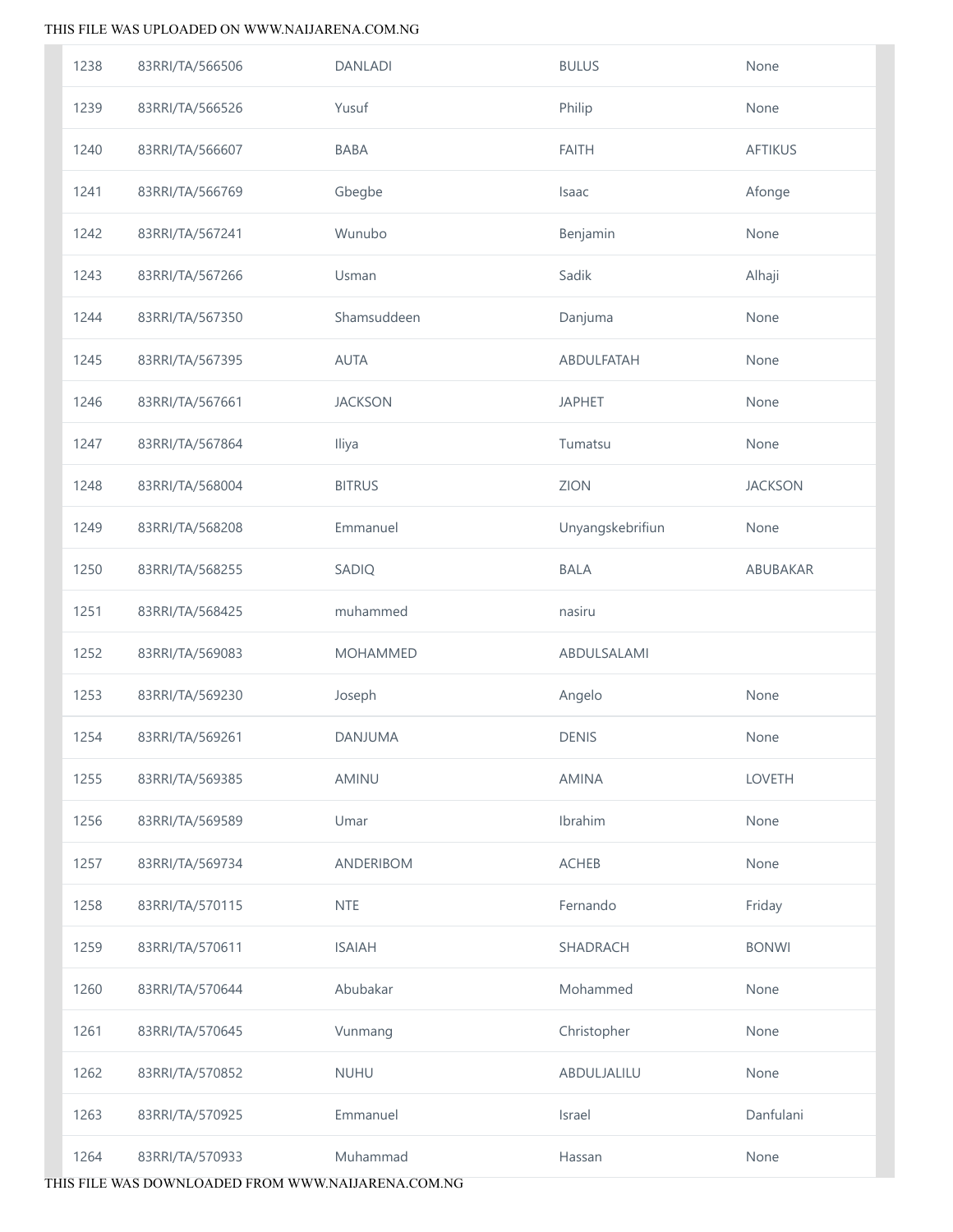| 1265 | 83RRI/TA/571112 | <b>BULIGA</b>   | NCUMIKAYA       | None           |
|------|-----------------|-----------------|-----------------|----------------|
| 1266 | 83RRI/TA/571189 | Amachigh        | Jacob           | Luper          |
| 1267 | 83RRI/TA/571406 | Umaru           | Fabairo         | Ali            |
| 1268 | 83RRI/TA/571712 | Kamontibe       | Iliya           | None           |
| 1269 | 83RRI/TA/572109 | Idris           | Umar            | None           |
| 1270 | 83RRI/TA/572290 | ABDULHAMEED     | BAMANGA         | None           |
| 1271 | 83RRI/TA/572351 | <b>JOHN</b>     | <b>JEREMIAH</b> | None           |
| 1272 | 83RRI/TA/572713 | DANJUMA         | <b>JOSEPH</b>   | None           |
| 1273 | 83RRI/TA/573083 | <b>DANLADI</b>  | <b>TENRIKA</b>  | None           |
| 1274 | 83RRI/TA/573135 | YAKUBU          | KAHUSIBE        | None           |
| 1275 | 83RRI/TA/573300 | <b>MANU</b>     | ABDULRASHID     | None           |
| 1276 | 83RRI/TA/573371 | Patrick         | Gilbert         | None           |
| 1277 | 83RRI/TA/573477 | <b>NASHON</b>   | RICHARD         | KAIGAMA        |
| 1278 | 83RRI/TA/573547 | <b>IBRAHIM</b>  | ABDULAZEEZ      | None           |
| 1279 | 83RRI/TA/573596 | SAIDU           | <b>SALIM</b>    | None           |
| 1280 | 83RRI/TA/573674 | Ibrahim         | Rilwanu         | None           |
| 1281 | 83RRI/TA/573872 | <b>ISA</b>      | <b>JIBRILU</b>  | None           |
| 1282 | 83RRI/TA/574030 | <b>ISA</b>      | ABDULSALAM      | <b>ALIYU</b>   |
| 1283 | 83RRI/TA/574145 | <b>DAVID</b>    | <b>IRARIMAM</b> | <b>AJIYA</b>   |
| 1284 | 83RRI/TA/574197 | <b>BAKO</b>     | KINGSLEY        | <b>GARVASA</b> |
| 1285 | 83RRI/TA/574348 | SAIDU           | SANI            | <b>IBRAHIM</b> |
| 1286 | 83RRI/TA/574514 | SULAIMAN        | <b>BELLO</b>    | None           |
| 1287 | 83RRI/TA/574649 | Mohammad        | Mahmud          | None           |
| 1288 | 83RRI/TA/574694 | Markus          | Manasseh        | None           |
| 1289 | 83RRI/TA/574895 | SULEIMAN        | <b>ZIYAU</b>    | None           |
| 1290 | 83RRI/TA/574946 | <b>MANSUR</b>   | ABUBAKAR        | None           |
| 1291 | 83RRI/TA/574964 | <b>MUHAMMAD</b> | <b>NUHU</b>     | ALHAJI         |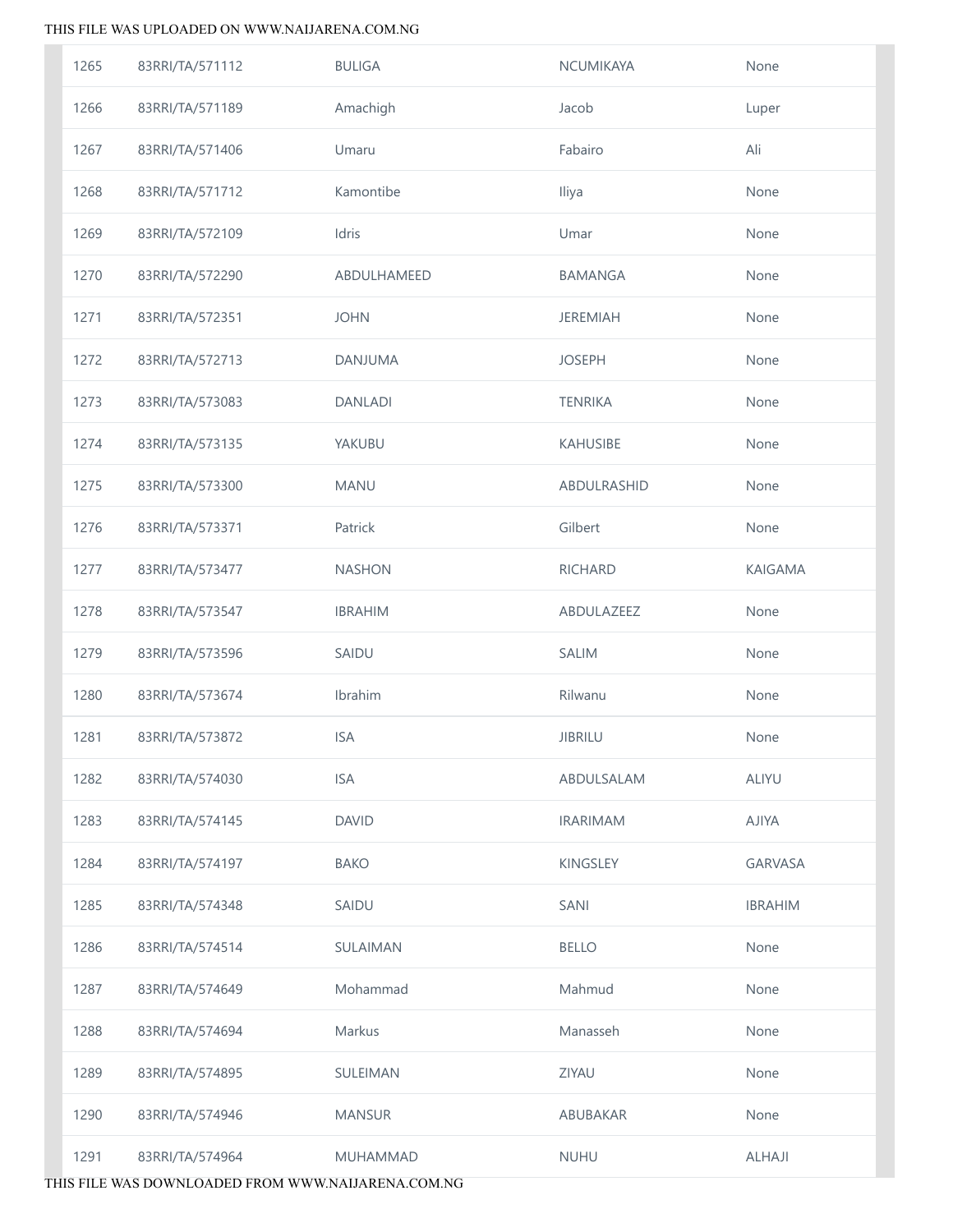| 1292 | 83RRI/TA/575216 | Munkaila      | Garba           |                |
|------|-----------------|---------------|-----------------|----------------|
| 1293 | 83RRI/TA/575295 | <b>AZANG</b>  | <b>BENARD</b>   | None           |
| 1294 | 83RRI/TA/575840 | <b>BELLO</b>  | ABDULRAHAMAN    | None           |
| 1295 | 83RRI/TA/576177 | Yakubu        | Samaila         | None           |
| 1296 | 83RRI/TA/576263 | <b>HAMMAN</b> | SULEIMAN        | None           |
| 1297 | 83RRI/TA/576380 | SALEH         | ILIYASU         | <b>DANJUMA</b> |
| 1298 | 83RRI/TA/576498 | SHAWULU       | YIBSA           | None           |
| 1299 | 83RRI/TA/576511 | Muhammad      | Umar            |                |
| 1300 | 83RRI/TA/576514 | John          | Paulina         | Obaseoyi       |
| 1301 | 83RRI/TA/576667 | Shuaibu       | Haruna          | None           |
| 1302 | 83RRI/TA/576979 | SALE          | ARMAYAU         | None           |
| 1303 | 83RRI/TA/577176 | YUMUSA        | <b>MOSES</b>    | <b>BIYA</b>    |
| 1304 | 83RRI/TA/577269 | Adamu         | Imrana          | Mafindi        |
| 1305 | 83RRI/TA/578125 | Hamman        | Kabiru          | None           |
| 1306 | 83RRI/TA/578136 | SAIDU         | SANI            | <b>IBRAHIM</b> |
| 1307 | 83RRI/TA/578306 | Inuwa         | Aweisu          | None           |
| 1308 | 83RRI/TA/578367 | Muhammed      | Mustapha        | None           |
| 1309 | 83RRI/TA/578559 | Danasabe      | Rejoice         | None           |
| 1310 | 83RRI/TA/578575 | Zakka         | Genesis         | Maiyaki        |
| 1311 | 83RRI/TA/578857 | <b>JIBRIN</b> | SANI            | None           |
| 1312 | 83RRI/TA/578870 | Musa          | Sani            | Sani           |
| 1313 | 83RRI/TA/579211 | Umar          | Muhammad        | Faisal         |
| 1314 | 83RRI/TA/579225 | <b>JONAH</b>  | SAMUEL          | None           |
| 1315 | 83RRI/TA/579227 | <b>ADO</b>    | <b>GADDAFI</b>  | None           |
| 1316 | 83RRI/TA/579355 | AGWAZA        | <b>AONDOVER</b> | None           |
| 1317 | 83RRI/TA/579450 | OGAR          | THERESA         | <b>ANNE</b>    |
| 1318 | 83RRI/TA/579459 | ABDULHAMID    | AHIJO           | None           |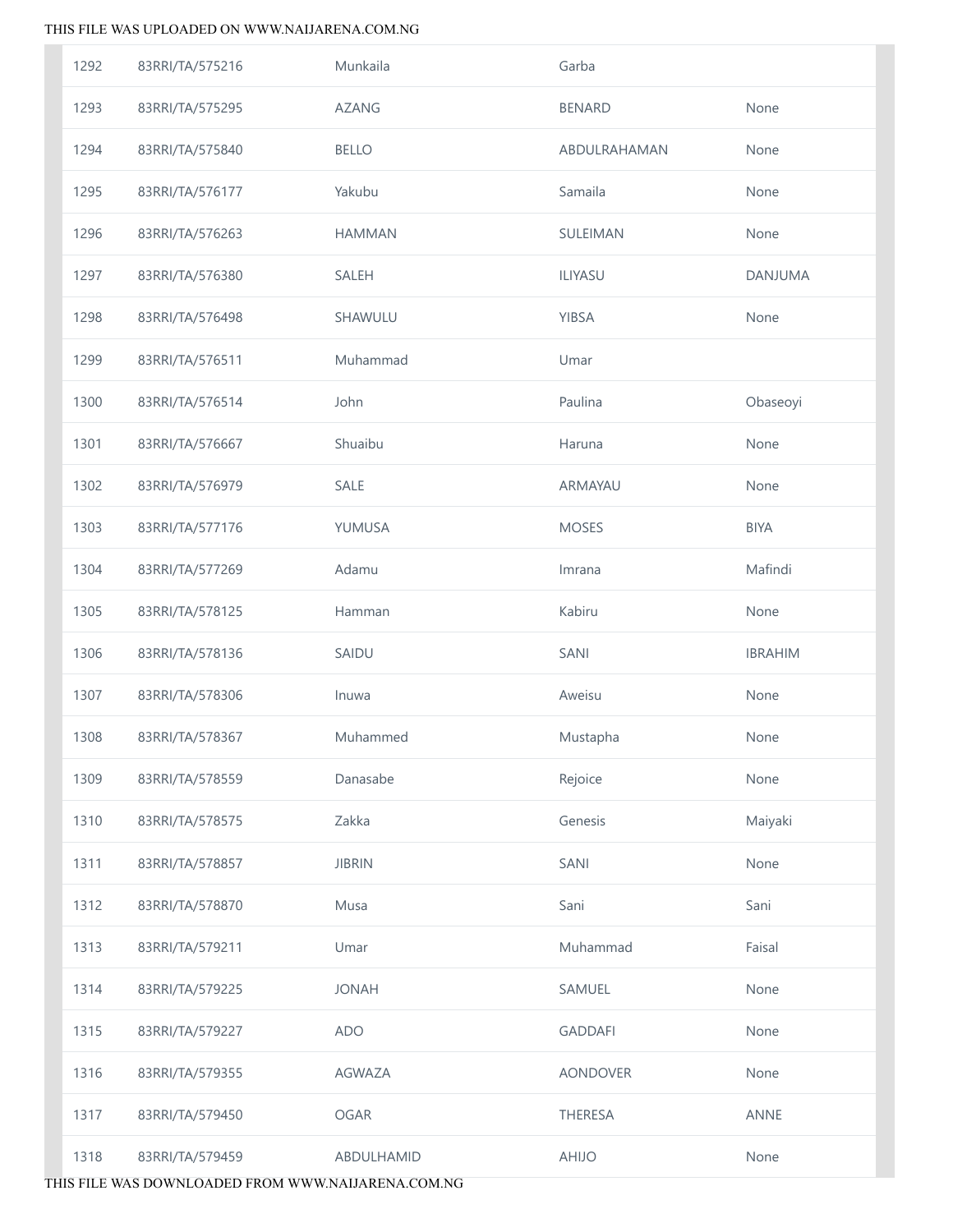| 1319 | 83RRI/TA/579549 | AMAH           | <b>KENGER</b>      | None           |
|------|-----------------|----------------|--------------------|----------------|
| 1320 | 83RRI/TA/579609 | <b>ISHIAKU</b> | ABDULHAMID         | None           |
| 1321 | 83RRI/TA/579619 | Babaji         | Sadiq              | Muhammed       |
| 1322 | 83RRI/TA/579793 | Usman          | Usman              | Ilu            |
| 1323 | 83RRI/TA/580292 | Saidu          | Bilyaminu          | None           |
| 1324 | 83RRI/TA/580460 | Yerima         | Irarimam           | None           |
| 1325 | 83RRI/TA/580578 | <b>BIGMAN</b>  | <b>ALPAH</b>       | None           |
| 1326 | 83RRI/TA/580761 | Audu           | Faisal             | None           |
| 1327 | 83RRI/TA/580806 | AONDOAKULA     | SIMON              | <b>TERKULA</b> |
| 1328 | 83RRI/TA/580919 | Usman          | Ali                | None           |
| 1329 | 83RRI/TA/580946 | Kwanchi        | Nafiu              | Yusuf          |
| 1330 | 83RRI/TA/581008 | Anthony        | Panni              | Dame           |
| 1331 | 83RRI/TA/581242 | Saleh          | Sunday             | Adamu          |
| 1332 | 83RRI/TA/581286 | Luma           | Joshua             | Sunsuwa        |
| 1333 | 83RRI/TA/581346 | saidu          | mubarak            | None           |
| 1334 | 83RRI/TA/581447 | Umar           | Usman              | Alhaji         |
| 1335 | 83RRI/TA/581735 | Usman          | Muhammad           | None           |
| 1336 | 83RRI/TA/581886 | Bello          | Hussaini           | None           |
| 1337 | 83RRI/TA/581907 | <b>JOSEPH</b>  | <b>CHRISTOPHER</b> | None           |
| 1338 | 83RRI/TA/581916 | Mauzu          | Raiyanu            | Harisu         |
| 1339 | 83RRI/TA/581999 | Msugh          | Sunday             | None           |
| 1340 | 83RRI/TA/582158 | Musa           | Armiyau            | Umar           |
| 1341 | 83RRI/TA/582853 | DAYYABU        | YAU                | None           |
| 1342 | 83RRI/TA/582936 | ABUBAKAR       | <b>MUNIRU</b>      | None           |
| 1343 | 83RRI/TA/582977 | Danlami        | Emokwabwa          | None           |
| 1344 | 83RRI/TA/583235 | <b>USMAN</b>   | <b>SHARIF</b>      | None           |
| 1345 | 83RRI/TA/583333 | <b>MICHEAL</b> | <b>BEGHA</b>       | None           |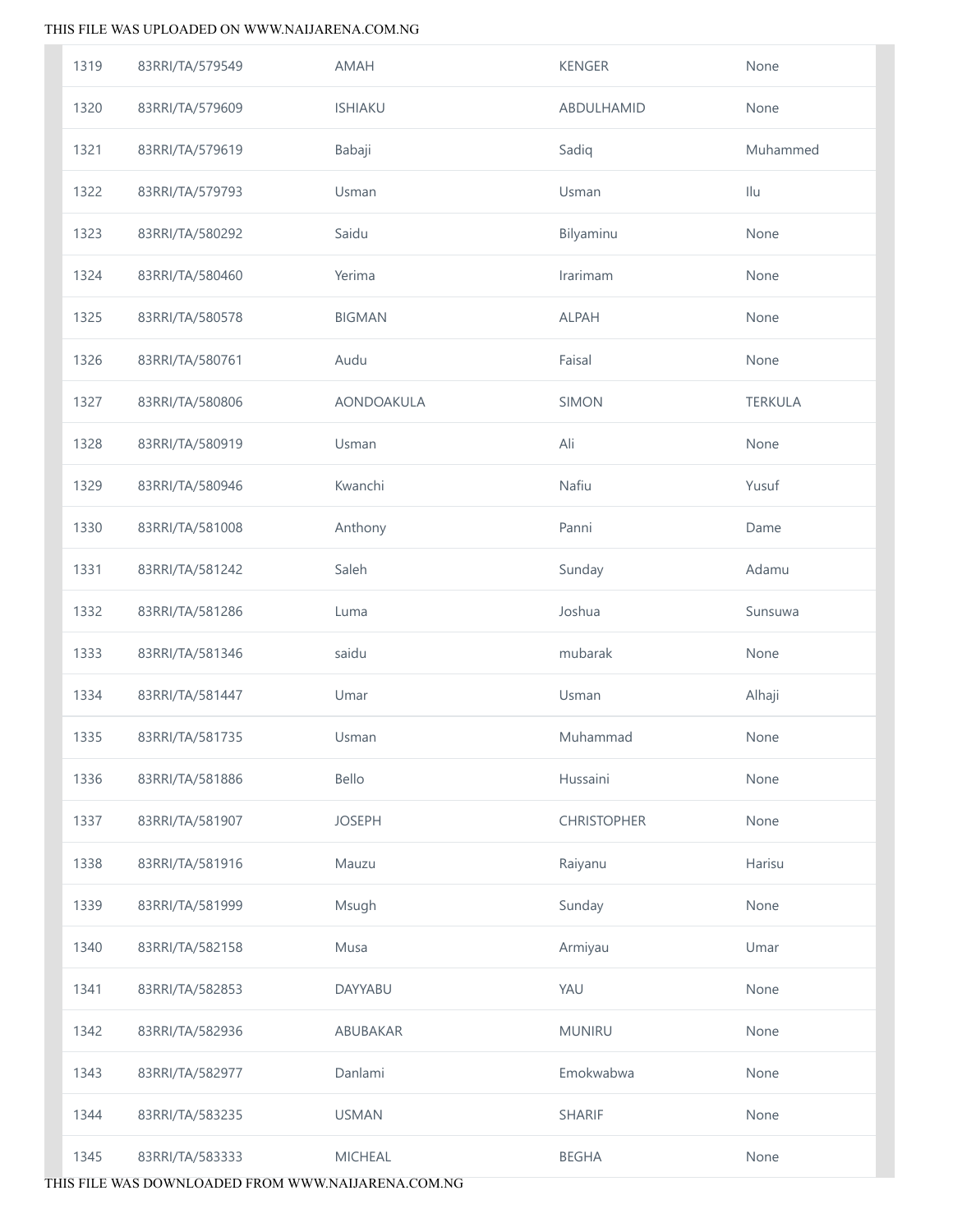| 1346 | 83RRI/TA/583432 | <b>GAMBO</b>       | <b>RAPHEL</b> | <b>BITRUS</b>   |
|------|-----------------|--------------------|---------------|-----------------|
| 1347 | 83RRI/TA/583449 | Ahmadu             | Abubakar      | Garba           |
| 1348 | 83RRI/TA/583510 | Abubakar           | Shamsudini    | None            |
| 1349 | 83RRI/TA/583616 | Usman              | Abubakar      | None            |
| 1350 | 83RRI/TA/583795 | Ahmadu             | Dalhatu       | None            |
| 1351 | 83RRI/TA/584367 | Polycarp           | Justine       | None            |
| 1352 | 83RRI/TA/584530 | <b>RIMAMNDE</b>    | <b>JOSEPH</b> | <b>ATITUNDE</b> |
| 1353 | 83RRI/TA/584796 | <b>TSUNABAVYON</b> | <b>NACHO</b>  | LENGAYA         |
| 1354 | 83RRI/TA/585182 | Dahiru             | Muhammadu     | Kwanchi         |
| 1355 | 83RRI/TA/585372 | <b>MUHAMMAD</b>    | ALFAZAZI      |                 |
| 1356 | 83RRI/TA/585464 | Angbianshio        | Samuel        | None            |
| 1357 | 83RRI/TA/585514 | Samuel             | Jennifer      | Abu             |
| 1358 | 83RRI/TA/585792 | <b>USMAN</b>       | LAWAN         | MUHAMMED        |
| 1359 | 83RRI/TA/585834 | <b>MAHMUD</b>      | NAZEEM        | <b>TUKUR</b>    |
| 1360 | 83RRI/TA/585926 | ZAKARIA            | HYELLAMADA    | None            |
| 1361 | 83RRI/TA/585982 | ADAMU              | <b>FALALU</b> | LAMIDO          |
| 1362 | 83RRI/TA/586095 | Manga              | Munka`ila     | J               |
| 1363 | 83RRI/TA/586178 | SHU'AIBU           | AMINU         | None            |
| 1364 | 83RRI/TA/586226 | Mohammed           | Usman         | None            |
| 1365 | 83RRI/TA/586259 | fabian             | morris        | None            |
| 1366 | 83RRI/TA/586268 | Muhammed           | Abdulwahab    | None            |
| 1367 | 83RRI/TA/586312 | <b>WAKILI</b>      | LAVI          | None            |
| 1368 | 83RRI/TA/586479 | Ali                | Adamu         | Ibrahim         |
| 1369 | 83RRI/TA/586486 | ABDULLAHI          | <b>ADAMU</b>  | <b>MATO</b>     |
| 1370 | 83RRI/TA/586510 | ABUBAKAR           | <b>YASIR</b>  | <b>MUSA</b>     |
| 1371 | 83RRI/TA/586532 | ALI                | ZAIYANU       | None            |
| 1372 | 83RRI/TA/586600 | MUHAMMAD           | ABDULSALAM    | SULEIMAN        |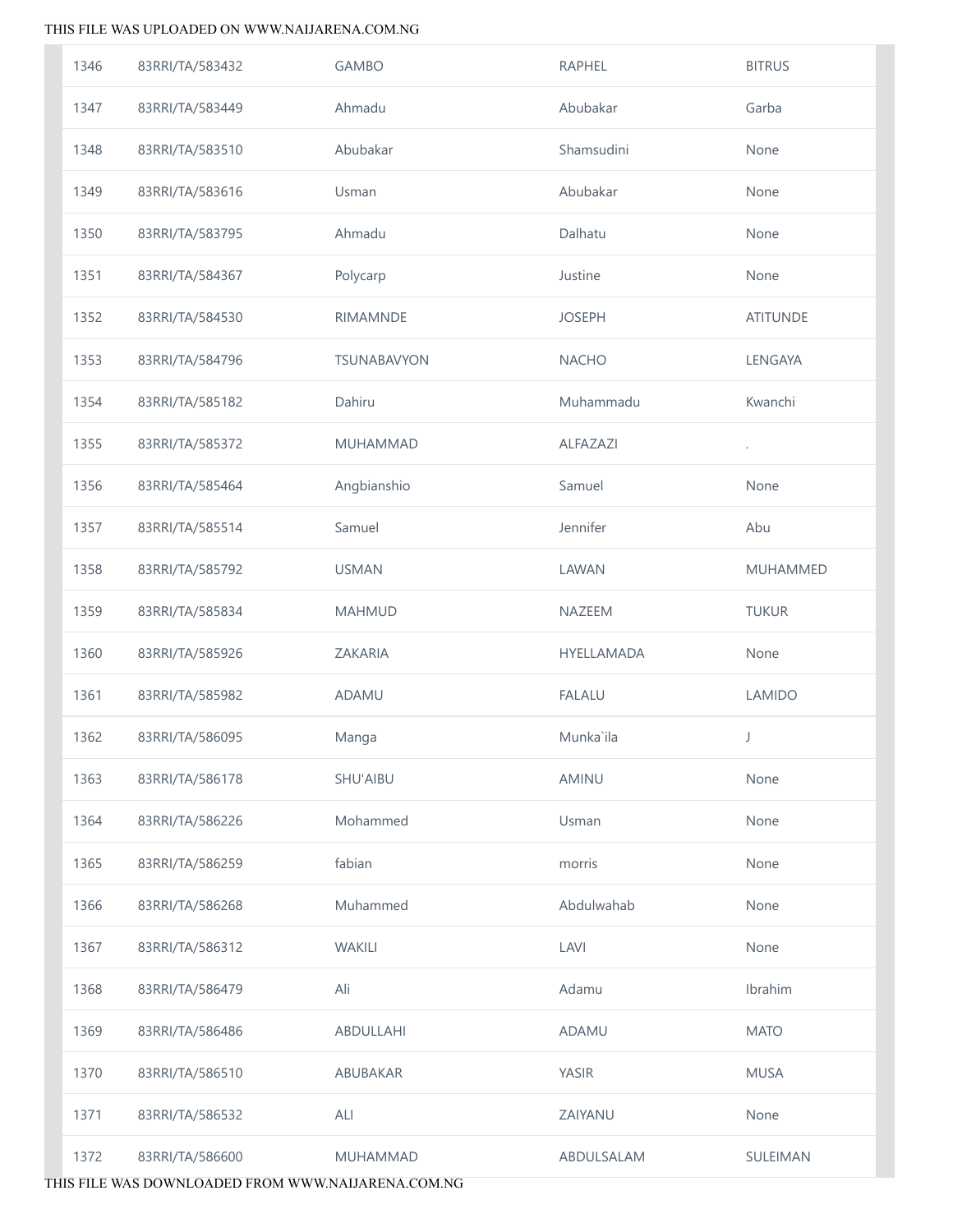| 1373 | 83RRI/TA/586780 | <b>USMAN</b>     | <b>ALIYU</b>    | None         |
|------|-----------------|------------------|-----------------|--------------|
| 1374 | 83RRI/TA/586895 | Isiyaka          | Abdulrazaq      | Haruna       |
| 1375 | 83RRI/TA/587369 | SULEIMAN         | MUHAMMADU       | None         |
| 1376 | 83RRI/TA/587381 | Bobbo            | Mohammed        | None         |
| 1377 | 83RRI/TA/587460 | ALI              | MUDASSIRU       | None         |
| 1378 | 83RRI/TA/587783 | Aliyu            | Mustapha        | Sambo        |
| 1379 | 83RRI/TA/587888 | AUWAL            | <b>IBRAHIM</b>  | None         |
| 1380 | 83RRI/TA/588000 | <b>HAPPINESS</b> | <b>JAGABA</b>   | None         |
| 1381 | 83RRI/TA/588158 | Tukura           | Haddabi         |              |
| 1382 | 83RRI/TA/588668 | <b>UMAR</b>      | ABDULRASHEED    | <b>AHMAD</b> |
| 1383 | 83RRI/TA/588676 | <b>MSUGH</b>     | <b>BONIFACE</b> | None         |
| 1384 | 83RRI/TA/588699 | <b>ISA</b>       | ADAMU           | None         |
| 1385 | 83RRI/TA/588703 | Tukura           | Haddabi         | None         |
| 1386 | 83RRI/TA/588796 | <b>ADAM</b>      | ABDULRASHEED    | None         |
| 1387 | 83RRI/TA/588813 | <b>TSEFI</b>     | ABEDNEGO        | SUNDAY       |
| 1388 | 83RRI/TA/588872 | <b>IBRAHIM</b>   | SULEIMAN        | None         |
| 1389 | 83RRI/TA/590459 | Umar             | Fadalla         | $B -$        |
| 1390 | 83RRI/TA/590759 | LAWAN            | ADAMU           | <b>ADAMU</b> |
| 1391 | 83RRI/TA/590776 | <b>TINE</b>      | EMMANUEL        | None         |
| 1392 | 83RRI/TA/590913 | <b>IBRAHIM</b>   | <b>UMAR</b>     | None         |
| 1393 | 83RRI/TA/590924 | ABDULLAHI        | <b>MURTALA</b>  | None         |
| 1394 | 83RRI/TA/590931 | <b>THOMAS</b>    | <b>FRIDAY</b>   | None         |
| 1395 | 83RRI/TA/590942 | <b>SULE</b>      | <b>BAMAIYI</b>  | None         |
| 1396 | 83RRI/TA/591127 | <b>IBRAHIM</b>   | ABBAS           | None         |
| 1397 | 83RRI/TA/591198 | ADAMU            | YUNANA          | None         |
| 1398 | 83RRI/TA/591212 | ALI              | BABANGIDA       | None         |
| 1399 | 83RRI/TA/591288 | YAHAYA           | SIRAJO          | ARUWA        |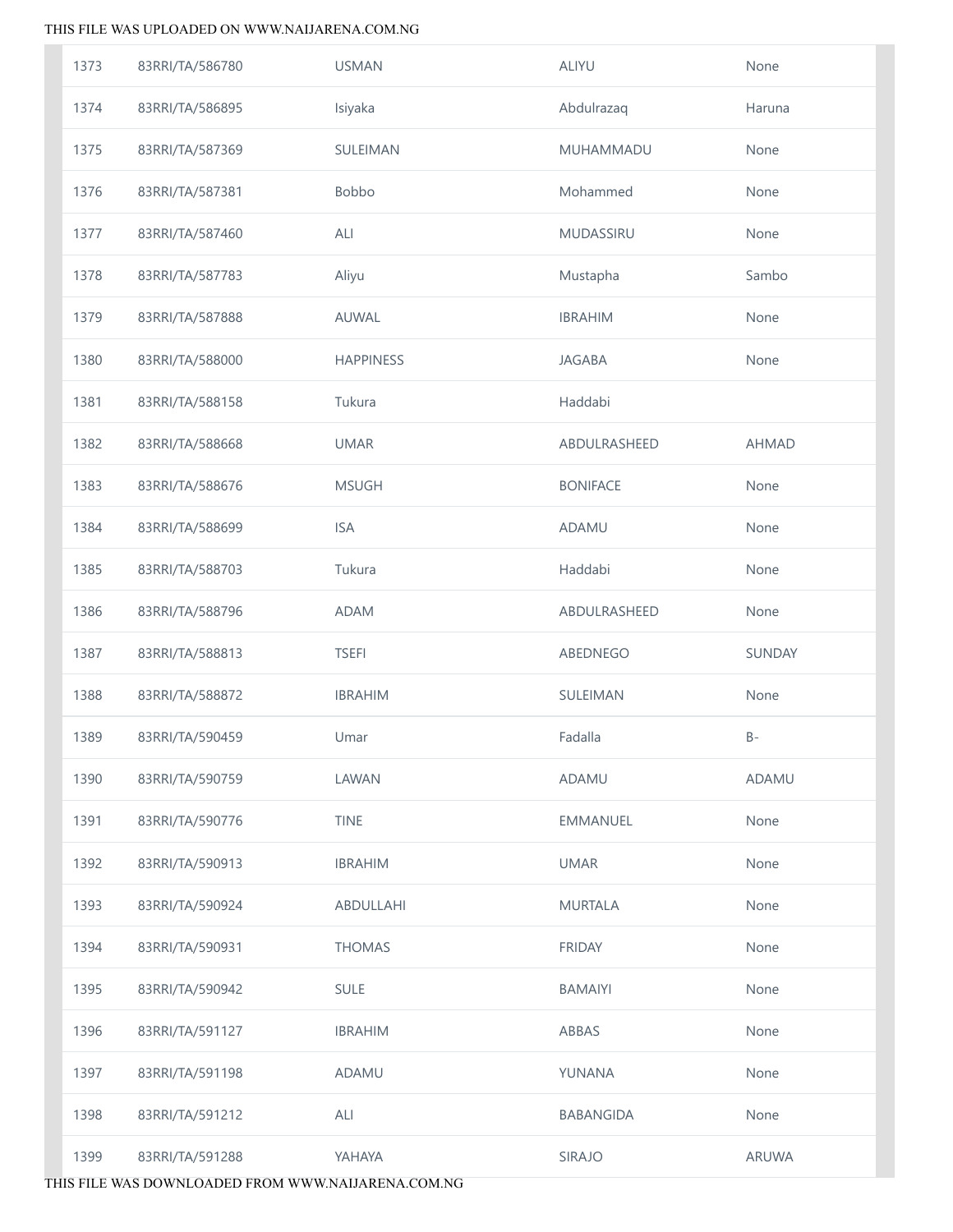| 1400 | 83RRI/TA/591313 | <b>ELIJAH</b>   | <b>KULICHANG</b> | M           |
|------|-----------------|-----------------|------------------|-------------|
| 1401 | 83RRI/TA/591445 | Garba           | Usman            | Ibrahim     |
| 1402 | 83RRI/TA/591455 | <b>MOSES</b>    | <b>PATIENCE</b>  | None        |
| 1403 | 83RRI/TA/591548 | LAWAN           | SAMANA           | None        |
| 1404 | 83RRI/TA/591728 | ARMAYAU         | <b>HARUNA</b>    | None        |
| 1405 | 83RRI/TA/591735 | Ahmad           | Muhammad         | Usman       |
| 1406 | 83RRI/TA/591866 | <b>JONATHAN</b> | PEACE            | None        |
| 1407 | 83RRI/TA/591873 | Ibrahim         | Benjamin         | None        |
| 1408 | 83RRI/TA/591892 | <b>NJIDDA</b>   | ABUBAKAR         | A           |
| 1409 | 83RRI/TA/591943 | <b>ELIJAH</b>   | <b>JOSIAH</b>    | <b>LUKA</b> |
| 1410 | 83RRI/TA/592144 | <b>KABIRU</b>   | ABDULSALAMI      | None        |
| 1411 | 83RRI/TA/592239 | <b>IORHUAN</b>  | <b>HIIKETER</b>  | MAXWELL     |
| 1412 | 83RRI/TA/592270 | Yayirus         | David            | None        |
| 1413 | 83RRI/TA/592390 | <b>USENI</b>    | <b>JONAH</b>     | None        |
| 1414 | 83RRI/TA/592454 | Alfa            | Rhoda            | Salama      |
| 1415 | 83RRI/TA/592480 | LAWAN           | <b>NAZIR</b>     | None        |
| 1416 | 83RRI/TA/592486 | Jamilu          | Mamuda           | None        |
| 1417 | 83RRI/TA/592503 | <b>Bissala</b>  | Miracle          | None        |
| 1418 | 83RRI/TA/592564 | <b>IORPUU</b>   | <b>JOSEPH</b>    | <b>KUSA</b> |
| 1419 | 83RRI/TA/592567 | ABUBAKAR        | <b>IBRAHIM</b>   | None        |
| 1420 | 83RRI/TA/592704 | Makudu          | Jonah            | None        |
| 1421 | 83RRI/TA/592805 | <b>EZEKIEL</b>  | <b>JETRON</b>    | None        |
| 1422 | 83RRI/TA/592843 | <b>HARUNA</b>   | <b>MUSA</b>      | None        |
| 1423 | 83RRI/TA/592846 | DANIEL          | <b>OMIYAN</b>    | None        |
| 1424 | 83RRI/TA/592873 | <b>ADAMSON</b>  | <b>MATHIAS</b>   | None        |
| 1425 | 83RRI/TA/592889 | <b>AHMED</b>    | SAMAILA          | None        |
| 1426 | 83RRI/TA/592935 | Zakari          | Iliyasu          | None        |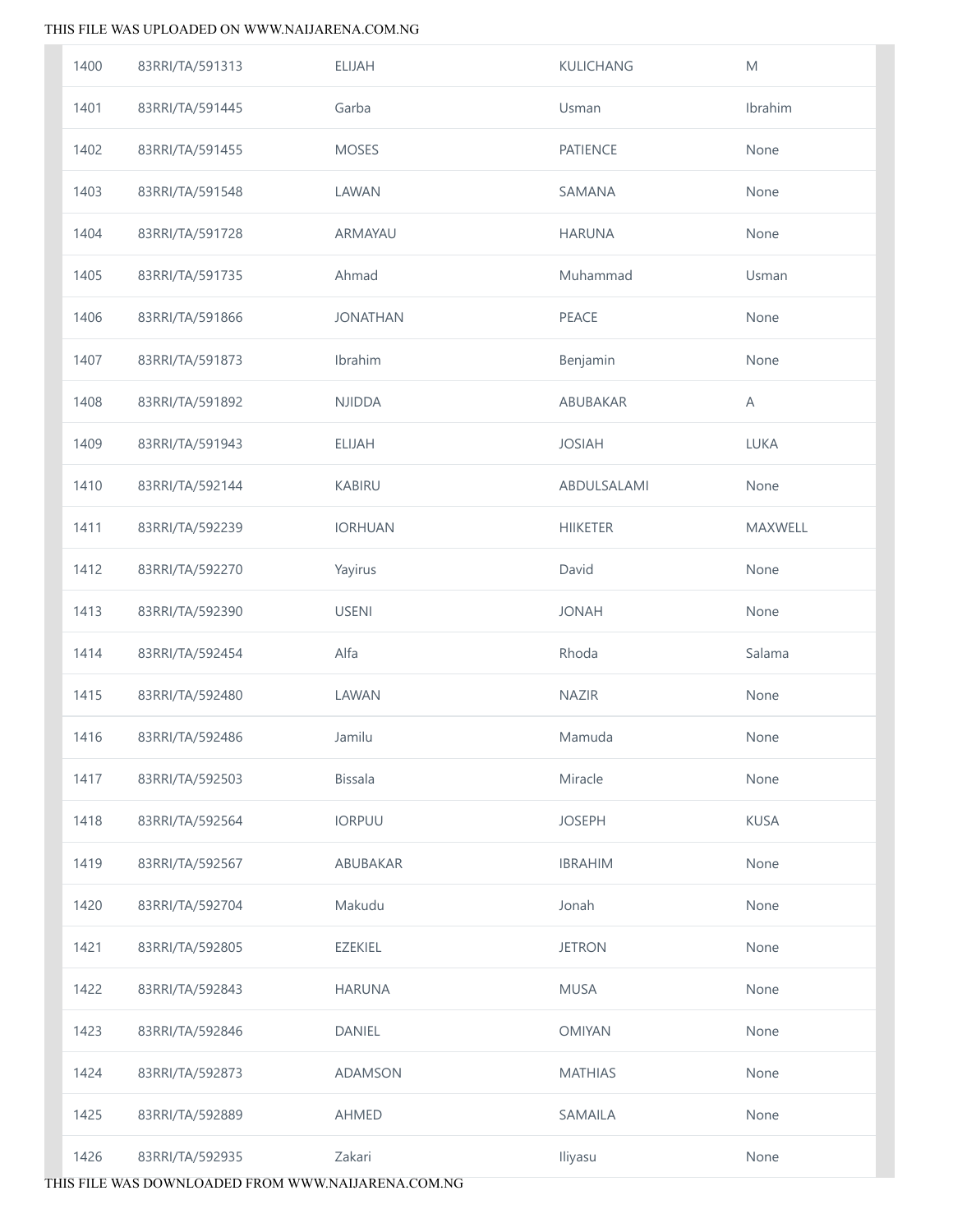| 1427 | 83RRI/TA/592948 | ADAMU           | <b>MESHACK</b>   | None            |
|------|-----------------|-----------------|------------------|-----------------|
| 1428 | 83RRI/TA/593088 | ABDULLAHI       | <b>ISMAIL</b>    | <b>MUSA</b>     |
| 1429 | 83RRI/TA/593240 | <b>JIBRILLA</b> | LUKMAN           | <b>NJOBDI</b>   |
| 1430 | 83RRI/TA/593302 | adamu           | walid            | None            |
| 1431 | 83RRI/TA/593342 | SADIQ           | <b>IBRAHIM</b>   | None            |
| 1432 | 83RRI/TA/593428 | <b>MUHAMMAD</b> | <b>MUNKAILA</b>  | None            |
| 1433 | 83RRI/TA/593433 | Paul            | Nokan            | $\mathsf S$     |
| 1434 | 83RRI/TA/593439 | Musa            | Ibrahim          | Α               |
| 1435 | 83RRI/TA/593572 | <b>MANI</b>     | <b>FREDRICK</b>  | None            |
| 1436 | 83RRI/TA/593652 | Yuguda          | Nuhu             |                 |
| 1437 | 83RRI/TA/593680 | SUGHNEN         | AONDONGU         | <b>MOSES</b>    |
| 1438 | 83RRI/TA/593682 | <b>JOSHUA</b>   | <b>MONDAY</b>    | ZAMANI          |
| 1439 | 83RRI/TA/593747 | AJI             | <b>GODWIN</b>    | MELLE           |
| 1440 | 83RRI/TA/593835 | Ibrahim         | Alexander        | Jato            |
| 1441 | 83RRI/TA/593861 | John            | Jerry            |                 |
| 1442 | 83RRI/TA/593924 | Joseph          | Benjamin         | None            |
| 1443 | 83RRI/TA/593961 | SAMUEL          | ABEL             | <b>MAIKARFI</b> |
| 1444 | 83RRI/TA/594087 | Emmanuel        | James            | None            |
| 1445 | 83RRI/TA/594118 | Muhammad        | Umar             | None            |
| 1446 | 83RRI/TA/594142 | SAMAILA         | <b>BITRUS</b>    | None            |
| 1447 | 83RRI/TA/594415 | <b>KEFAS</b>    | ANDREW           | <b>NONE</b>     |
| 1448 | 83RRI/TA/594556 | Haruna          | Usama            | None            |
| 1449 | 83RRI/TA/594565 | ABDULRASHID     | <b>MUSA</b>      | None            |
| 1450 | 83RRI/TA/594678 | <b>OBADIAH</b>  | <b>ELIMILECK</b> | None            |
| 1451 | 83RRI/TA/594775 | Muhammad        | Abdullahi        | None            |
| 1452 | 83RRI/TA/594807 | <b>RABIU</b>    | <b>AHMED</b>     | None            |
| 1453 | 83RRI/TA/594973 | <b>UMAR</b>     | YUSHA'U          | None            |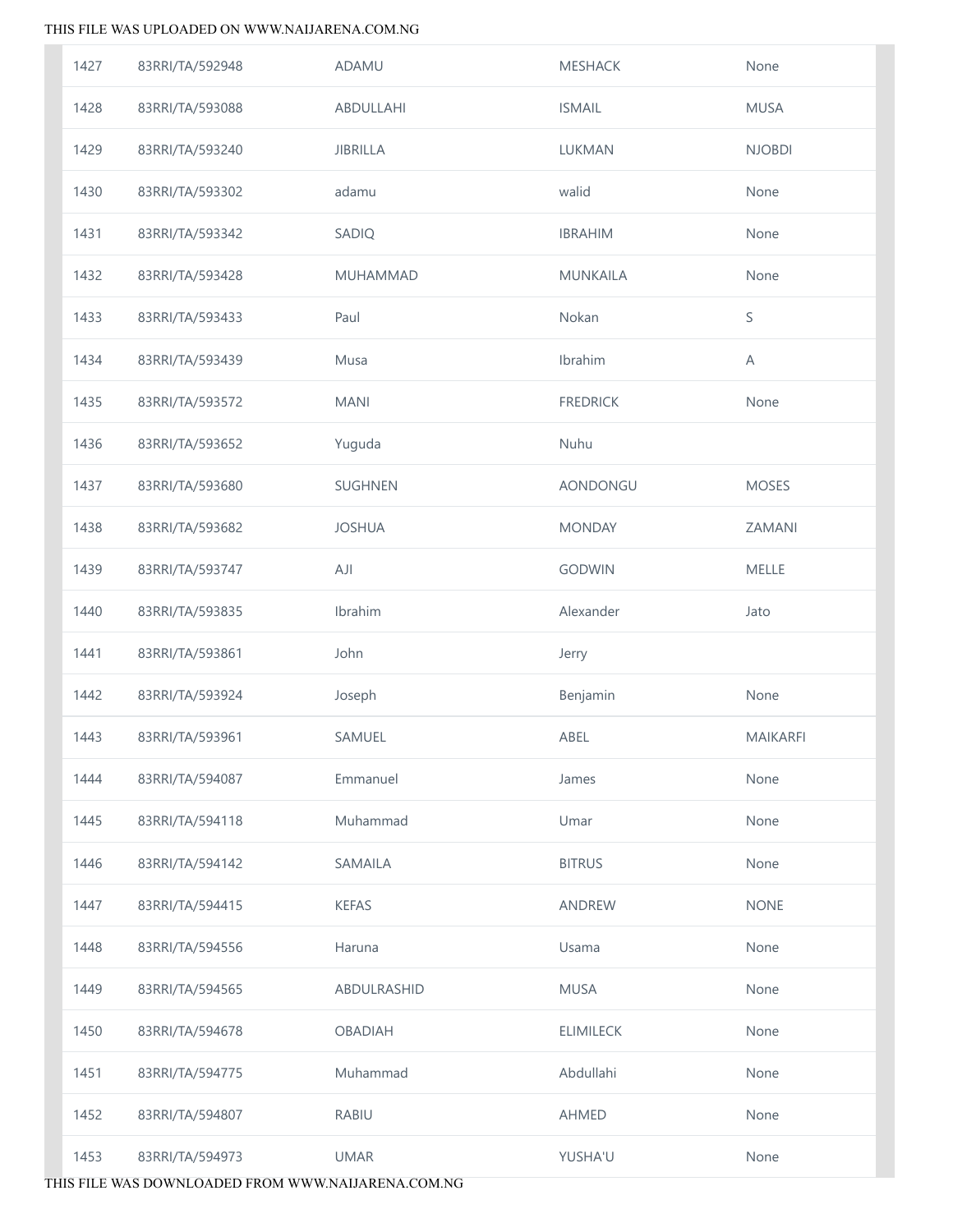| 1454 | 83RRI/TA/594984 | <b>Bukar</b>  | Suleiman       | Bororo        |
|------|-----------------|---------------|----------------|---------------|
| 1455 | 83RRI/TA/594998 | <b>ALIYU</b>  | SAIDU          | A             |
| 1456 | 83RRI/TA/595097 | Isiyaka       | Abubakar       | None          |
| 1457 | 83RRI/TA/595184 | ABDULHAMID    | <b>HASSAN</b>  | None          |
| 1458 | 83RRI/TA/595230 | <b>TANKO</b>  | <b>ESESEH</b>  | None          |
| 1459 | 83RRI/TA/595244 | SOLOMON       | <b>SHIAN</b>   | None          |
| 1460 | 83RRI/TA/595307 | Rimamtari     | Abraham        | None          |
| 1461 | 83RRI/TA/595313 | Ibrahim       | Musa           | A             |
| 1462 | 83RRI/TA/595359 | YUSUFA        | <b>ISMAILA</b> | None          |
| 1463 | 83RRI/TA/595417 | Peter         | Sunday         | None          |
| 1464 | 83RRI/TA/595461 | Shidda        | Joseph         | Yerima        |
| 1465 | 83RRI/TA/595735 | AUDU          | RIMAMSIKWE     | None          |
| 1466 | 83RRI/TA/595782 | Atiku         | Useni          | None          |
| 1467 | 83RRI/TA/595798 | Daniel        | Grace          |               |
| 1468 | 83RRI/TA/595920 | kabiru        | Mohammed       | None          |
| 1469 | 83RRI/TA/596089 | <b>DAHIRU</b> | <b>BASHIRU</b> | None          |
| 1470 | 83RRI/TA/596100 | ABUBAKAR      | <b>ISIYAKA</b> | None          |
| 1471 | 83RRI/TA/596109 | <b>MUSA</b>   | <b>MUSA</b>    | SULEIMAN      |
| 1472 | 83RRI/TA/596270 | <b>DAUDA</b>  | <b>USMAN</b>   | None          |
| 1473 | 83RRI/TA/596454 | Samuila       | Joshua         | None          |
| 1474 | 83RRI/TA/596643 | Tanimu        | Bashir         | Danjuma       |
| 1475 | 83RRI/TA/596739 | DANASABE      | <b>URUKU</b>   | None          |
| 1476 | 83RRI/TA/596790 | Iliyasu       | Imirana        | None          |
| 1477 | 83RRI/TA/596791 | Usman         | Fahad          | Ibrahim       |
| 1478 | 83RRI/TA/597166 | <b>USMAN</b>  | DANIEL         | None          |
| 1479 | 83RRI/TA/597182 | <b>ISAAC</b>  | FREEMAN        | <b>BABARY</b> |
| 1480 | 83RRI/TA/597429 | ABUBAKAR      | <b>UMAR</b>    | None          |